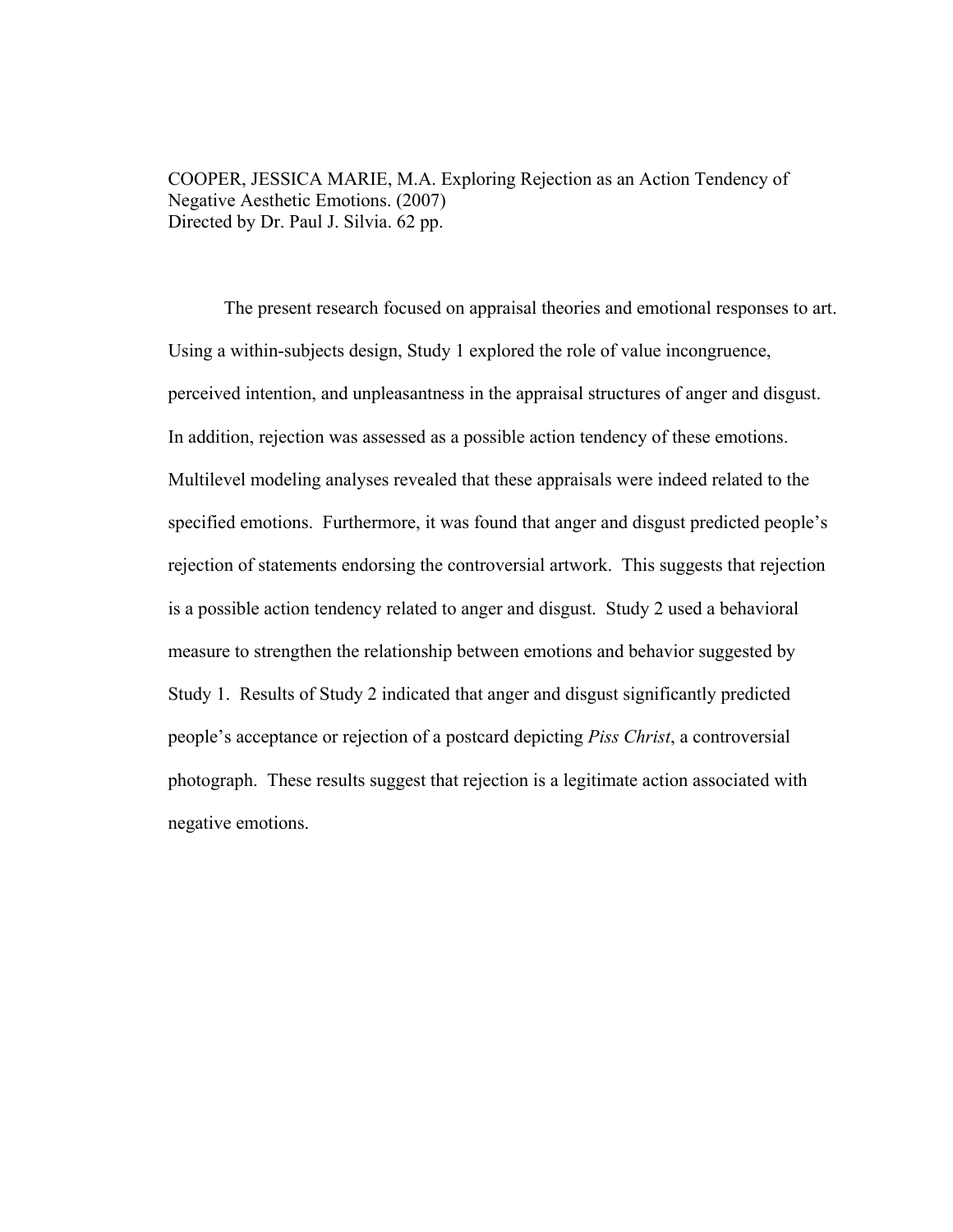# EXPLORING REJECTION AS AN ACTION TENDENCY OF NEGATIVE AESTHETIC EMOTIONS

by

Jessica Marie Cooper

A Thesis Submitted to the Faculty of the Graduate School at The University of North Carolina at Greensboro in Partial Fulfillment of the Requirements for the Degree Master of Arts

> Greensboro 2007

 $\mathcal{L}_\text{max}$  and  $\mathcal{L}_\text{max}$  and  $\mathcal{L}_\text{max}$  and  $\mathcal{L}_\text{max}$  and  $\mathcal{L}_\text{max}$  and  $\mathcal{L}_\text{max}$ 

Approved by

Committee Chair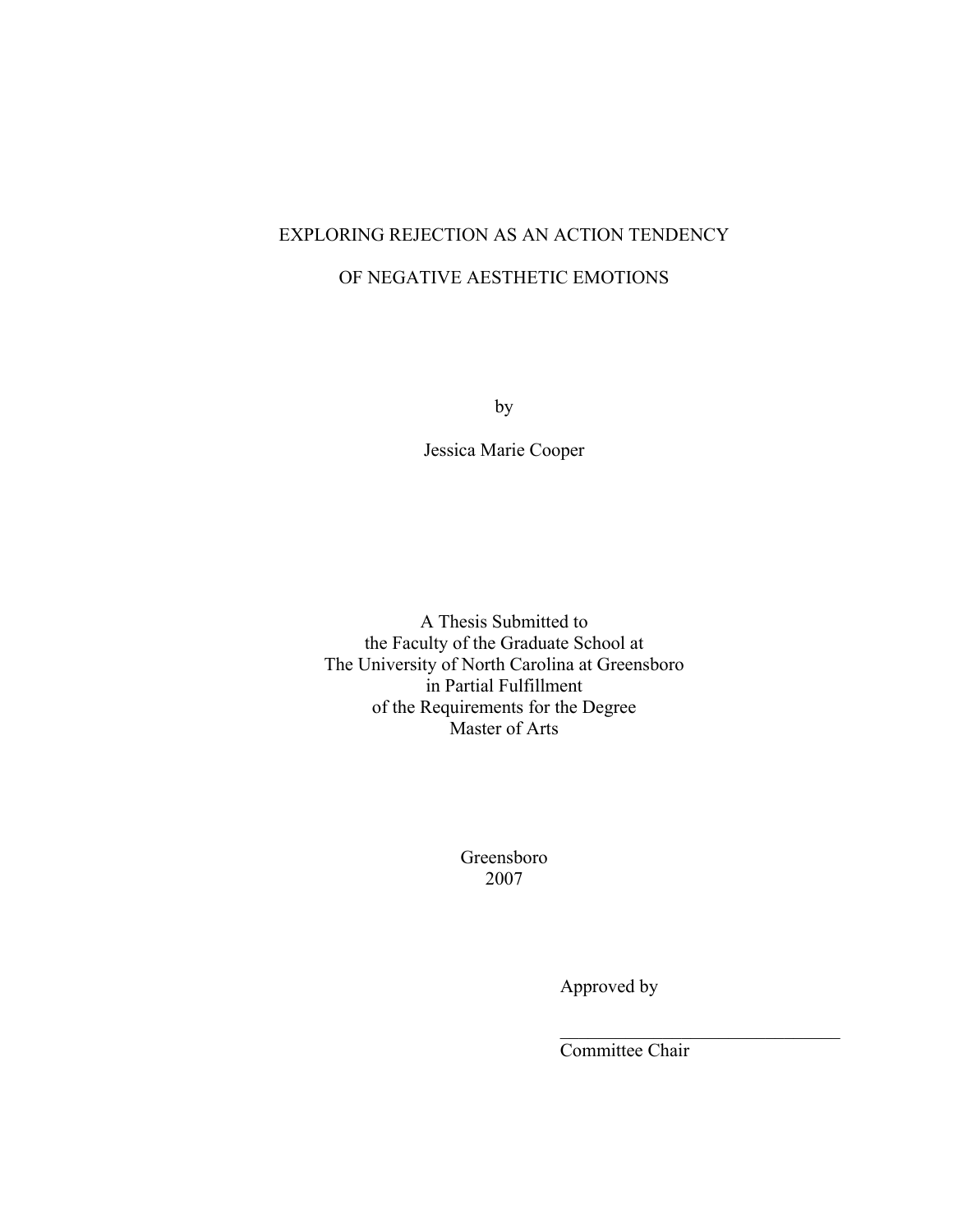To my mother, Lee Vonda, and my fiancé, Lucas, for your undying love and support throughout my educational career. Without you, I would not be where I am today.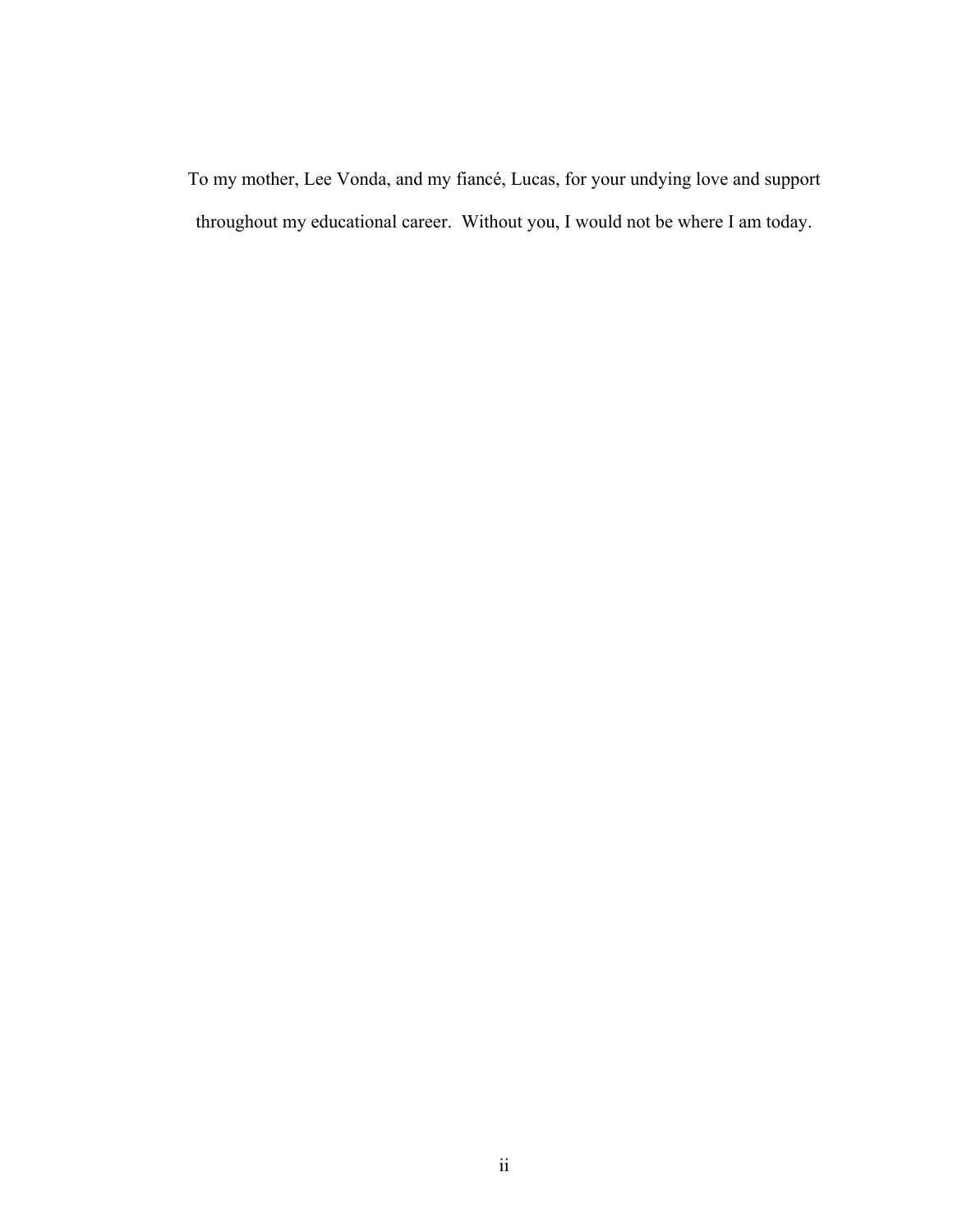# APPROVAL PAGE

This thesis has been approved by the following committee of the Faculty of The Graduate School at The University of North Carolina at Greensboro.

Committee Chair

Douglas W. Levine

Committee Members

Paul J. Silvia

Stuart Marcovitch

 $\mathcal{L}_\text{max}$  , and the set of the set of the set of the set of the set of the set of the set of the set of the set of the set of the set of the set of the set of the set of the set of the set of the set of the set of the

10 May 2007 Date of Acceptance by Committee

10 May 2007 Date of Final Oral Examination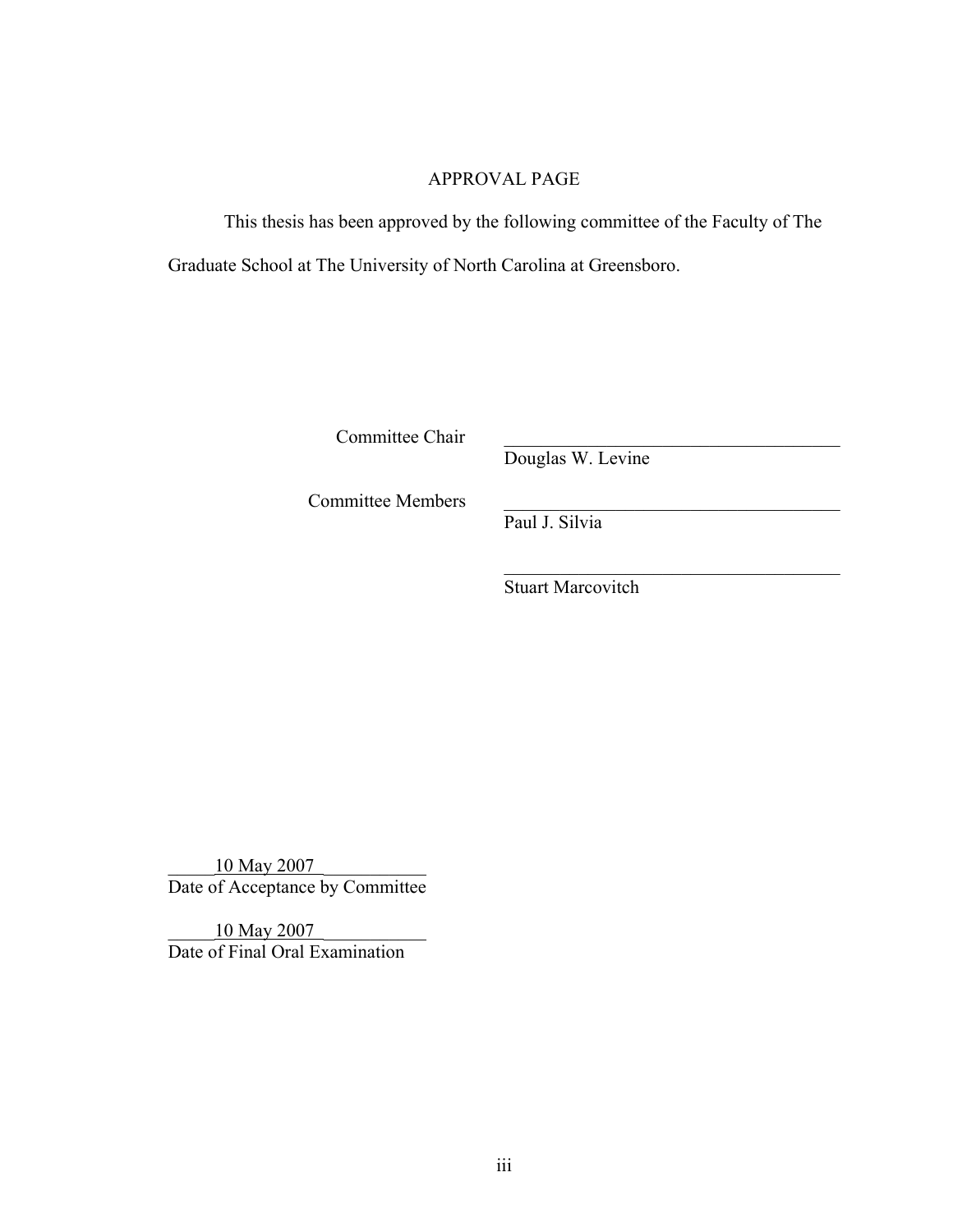# ACKNOWLEDGMENTS

I would like to thank my advisor, Dr. Paul Silvia, my committee chair, Dr. Douglas W. Levine, and committee member Dr. Stuart Marcovitch, for their time, continuous assistance, and support throughout my thesis project.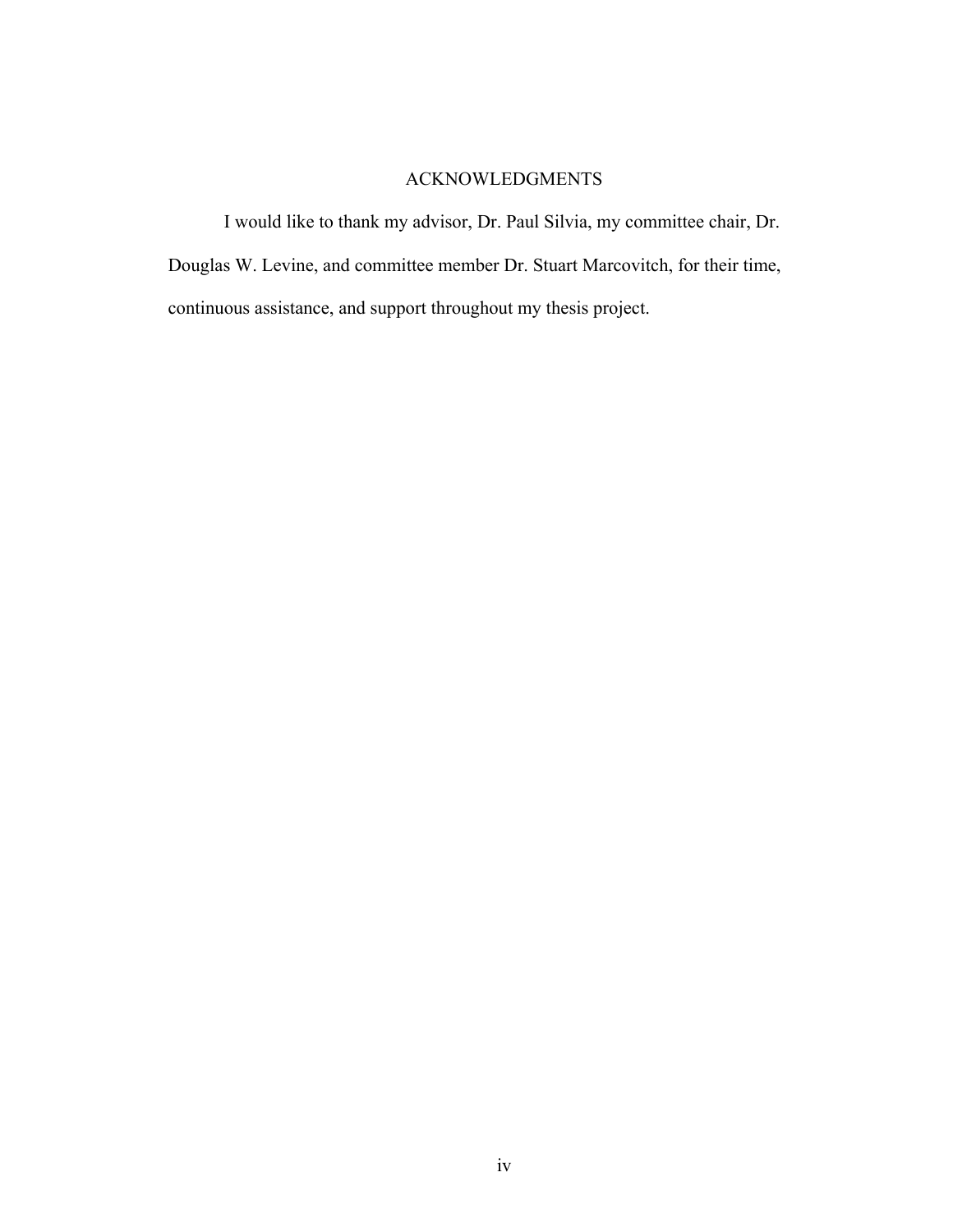# TABLE OF CONTENTS

| Page                                            |  |
|-------------------------------------------------|--|
|                                                 |  |
| <b>CHAPTER</b>                                  |  |
|                                                 |  |
|                                                 |  |
|                                                 |  |
| III. APPRAISAL STRUCTURES AND ACTION TENDENCIES |  |
|                                                 |  |
|                                                 |  |
|                                                 |  |
|                                                 |  |
|                                                 |  |
|                                                 |  |
|                                                 |  |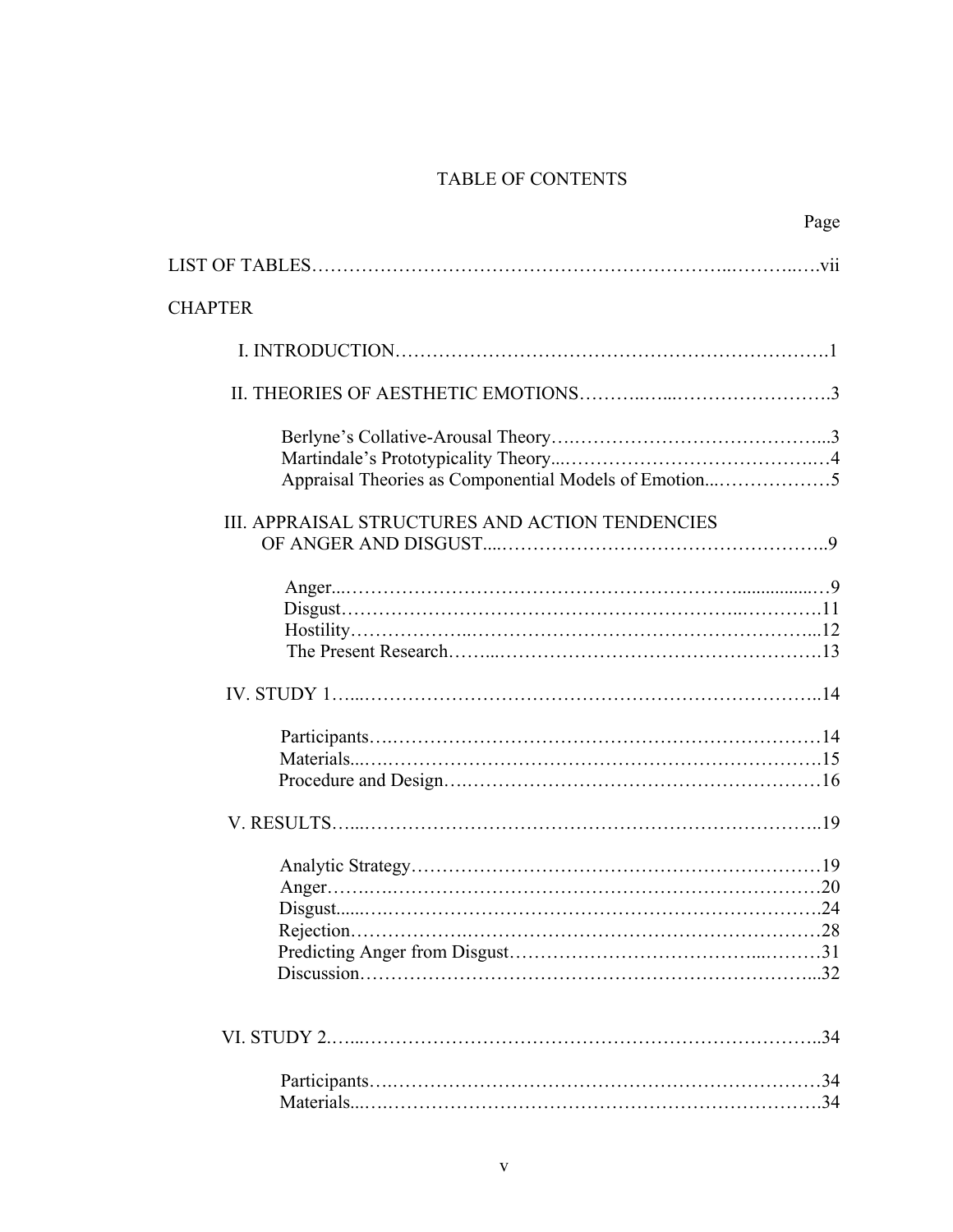| APPENDIX C. DEFINITION OF A RANDOM          |  |
|---------------------------------------------|--|
| APPENDIX D. DEFINITION OF A RANDOM          |  |
| APPENDIX E. DEFINITION OF AN INTERCEPTS AND |  |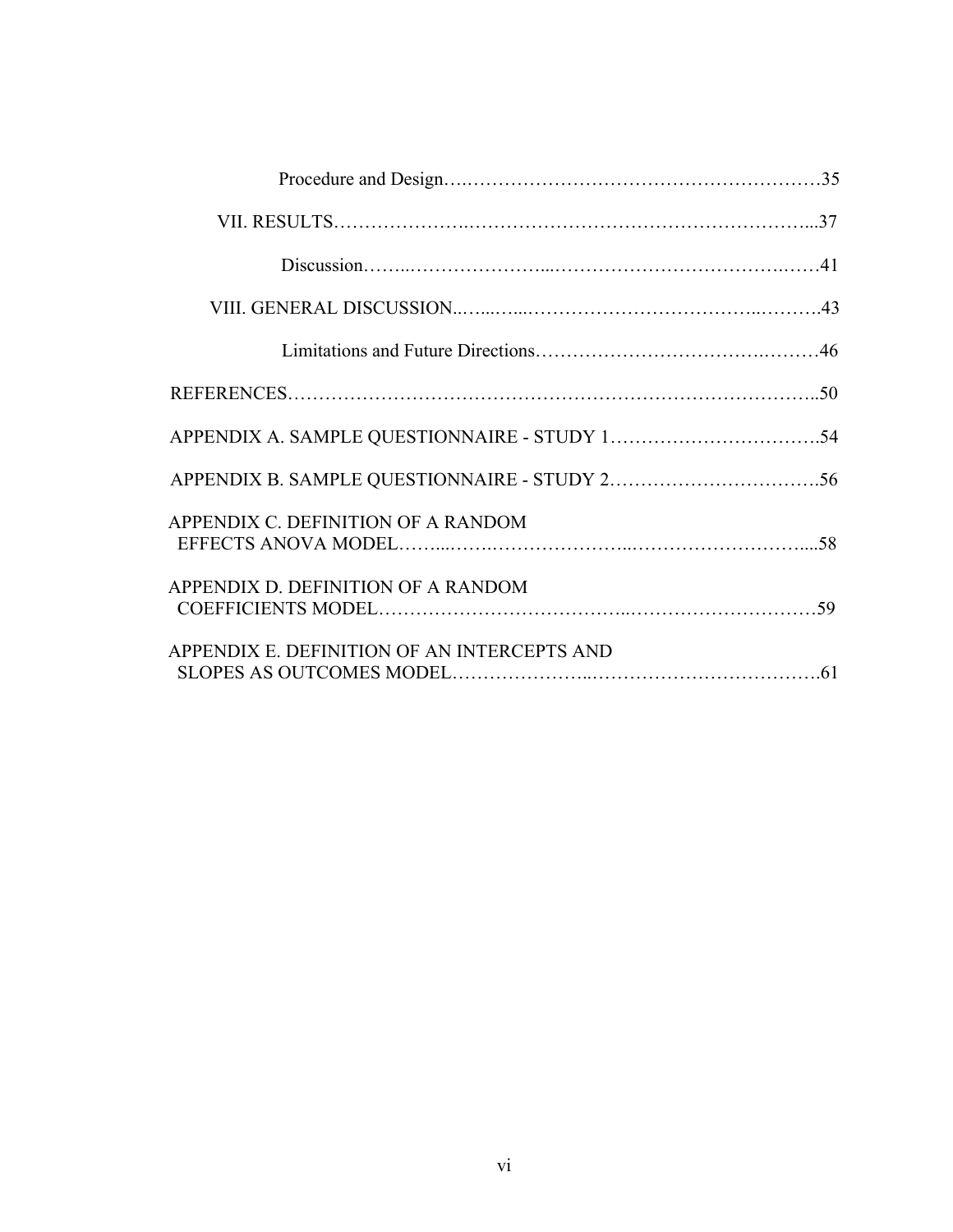# LIST OF TABLES

|                                                                                | Page |
|--------------------------------------------------------------------------------|------|
|                                                                                |      |
| Table 2. Variance Covariance Matrix For Anger:                                 |      |
| Table 3. Variance-Covariance Matrix For Anger:                                 |      |
| Table 4. Variance-Covariance Matrix For Disgust:                               |      |
| Table 5. Variance-Covariance Matrix For Disgust:                               |      |
| Table 6. Variance-Covariance Matrix For Rejection:                             |      |
| Table 7. Variance-Covariance Matrix For Rejection:                             |      |
|                                                                                |      |
| Table 9. Pearson's r and Kendall's $\tau_b$ Correlations for Study 237         |      |
| Table 10. Probabilities of Rejecting Piss Christ Postcard Per Anger Rating39   |      |
| Table 11. Probabilities of Rejecting Piss Christ Postcard Per Disgust Rating40 |      |
| Table 12. Probabilities of Rejecting Piss Christ Postcard Per Hostile Rating41 |      |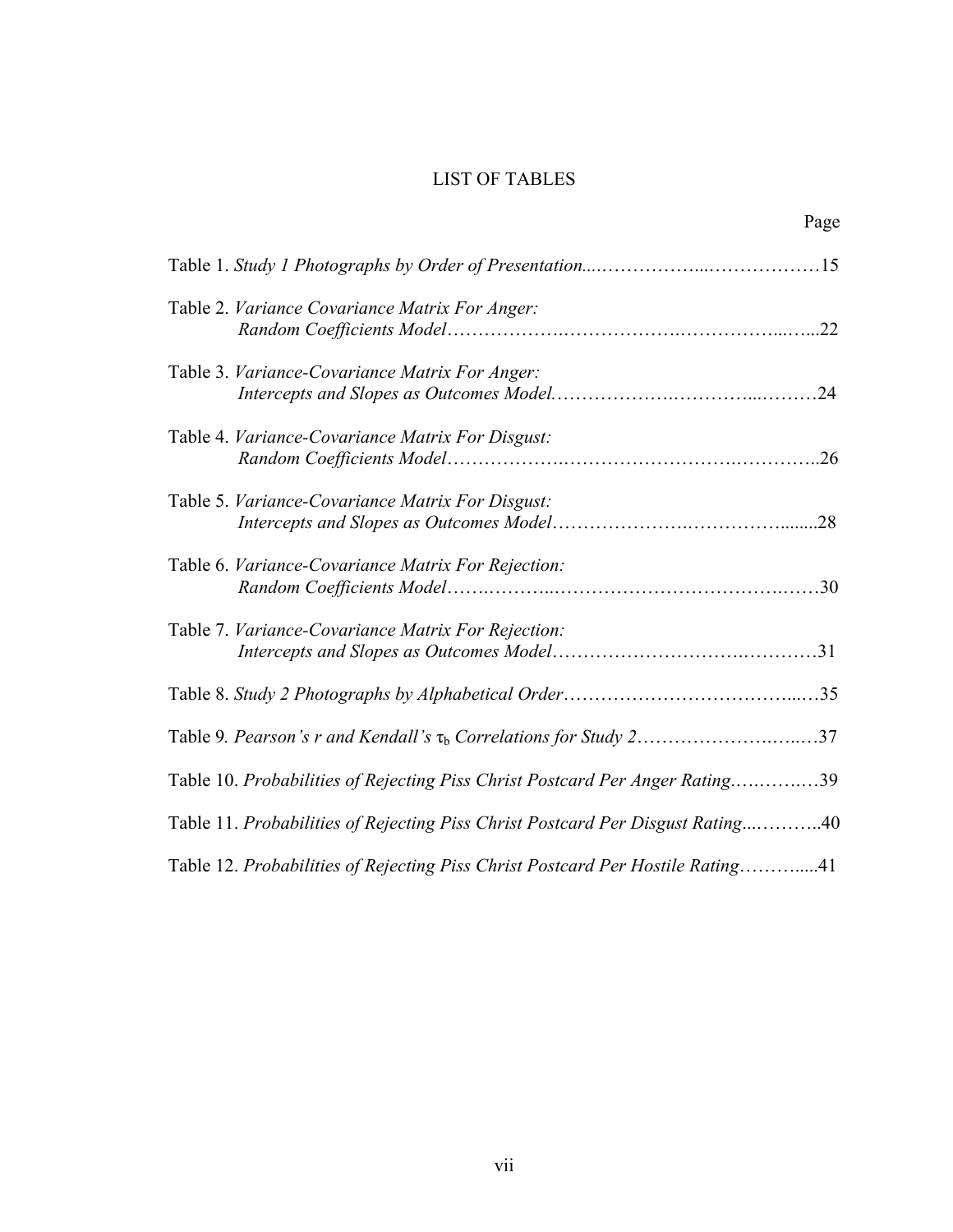## CHAPTER I

#### INTRODUCTION

It would be no easy feat to catalogue all the emotions that a person experiences in an average day. On any given day, a person can probably easily think of several emotions he or she felt from the time they woke up until they went to sleep at night. While that person may have felt generally happy all day, he or she probably encountered several things that evoked different emotional responses, however fleeting they might have been. For example, a graduate student might feel anxiety over writing his or her thesis; parents might get angry when their child acts out. Everyone experiences emotions to some degree, no question about it. What is questionable, though, is what brings about these emotions and why a person experiences one emotion over another. Understanding people's emotional responses could provide valuable insight to the study of human behavior, particularly how emotions evoke behavior, and one current avenue for studying emotions is through the use of aesthetics.

People often perceive art in a positive light, giving way to emotions such as happiness and peacefulness. In contrast, art can also induce negative states, such as when the emotions of anger and disgust are experienced. It is likely that responses akin to anger and disgust were the driving force behind the political "Culture War" against the National Endowment for the Arts (NEA) that pervaded the early 1990s (Garrett, 1995). This Culture War, dubbed so by right-wing activist Pat Buchanan (1992), began in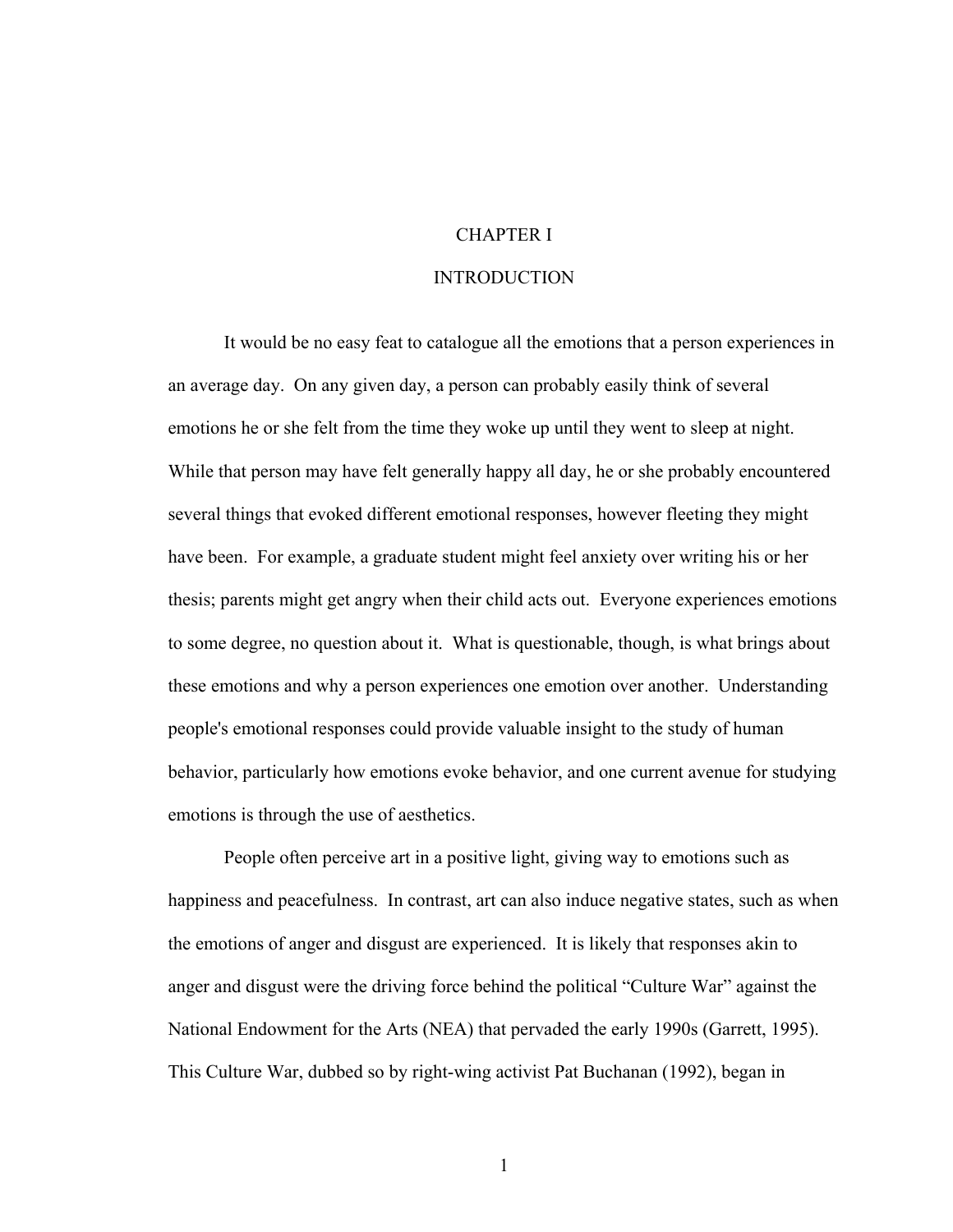response to artwork by various artists that depicted themes such as homoerotic nudes and religious figures submerged in urine (Political Research Associates, n.d.; The Tech, 1990; Van Camp, 1997). What started as protesting and vandalism ended in lawsuits (Institute for First Amendment Studies, Inc., 1998), congressional hearings (Van Camp, 1997), and ultimately a cut in funding for the NEA (Garret, 1995; Political, n.d.).

While it is reasonable to assume that some people might take offense to such art, it is more difficult to comprehend what exactly it was that motivated the public and legislators to infringe upon the First Amendment rights of these artists and others whose work was repressed during the Culture War (see Political, n.d. for further discussion). The "letter to the NEA expressing outrage" over the "morally reprehensible trash" (Political, n.d., p. 1) is an indication that emotions, particularly anger and disgust, could be the catalysts behind the aforementioned behaviors.

To understand what role emotions such as anger and disgust could play in human behavior, it is necessary to consider what is known about emotions and cognition. A review of the literature on aesthetic emotions provides a framework from which to further explore anger and disgust. The components of these emotions will then suggest a means by which to investigate how these emotions relate to behavior.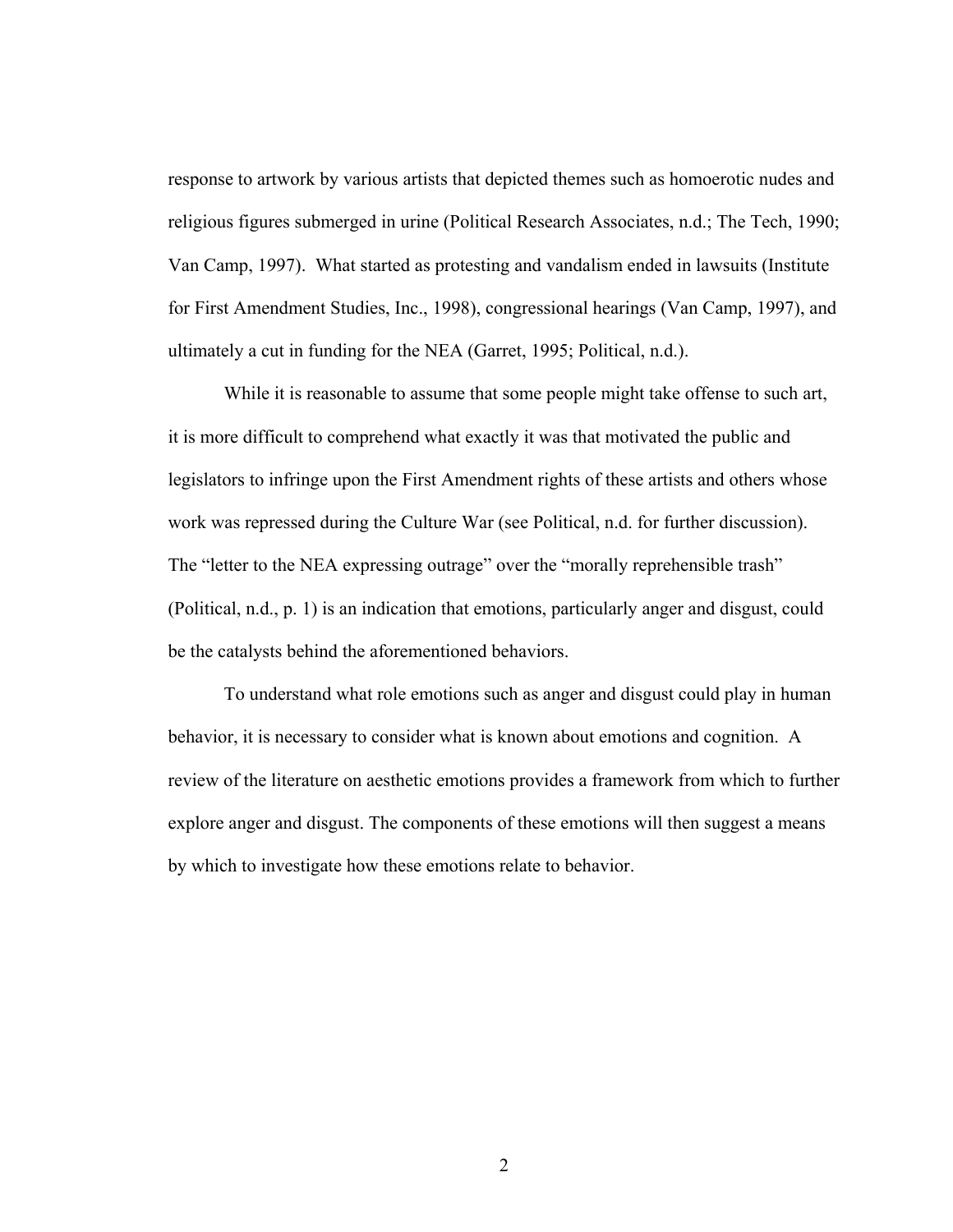## CHAPTER II

## THEORIES OF AESTHETIC EMOTIONS

#### *Berlyne's Collative-Arousal Theory*

 Berlyne's collative-arousal theory posits that two arousal systems dictate aesthetic emotions (Berlyne, 1974): a positive reward system and a negative aversion system. These systems are stimulated through collative variables, primarily complexity, novelty, uncertainty, and conflict. These variables are considered collative in that they involve comparing information from multiple sources to determine the level of arousal they will initiate. For example, a novel stimulus would be contrasted with similar stimuli in one's informational repertoire to determine an appropriate response, or the appropriate level of arousal. Collative variables are also considered to objective features of a stimulus object. Thus, artistic works, according to Berlyne, should elicit a stable, predictable response of arousal (Silvia, 2005a, 2005b).

 Collative variables are thought to affect arousal when they are at the extremes; low or high levels of complexity, novelty, uncertainty, and conflict are what activate the arousal system. The arousal system is considered to follow an inverted-U function. As arousal increases, the reward system is activated, reflecting positive affect. However, after arousal reaches and surpasses an optimal level, the aversion system is stimulated, reflecting negative affect (Silvia, 2005b; Silvia & Brown, in press). What this indicates for aesthetics is that if an artwork is perceived as too complex, novel, uncertain, or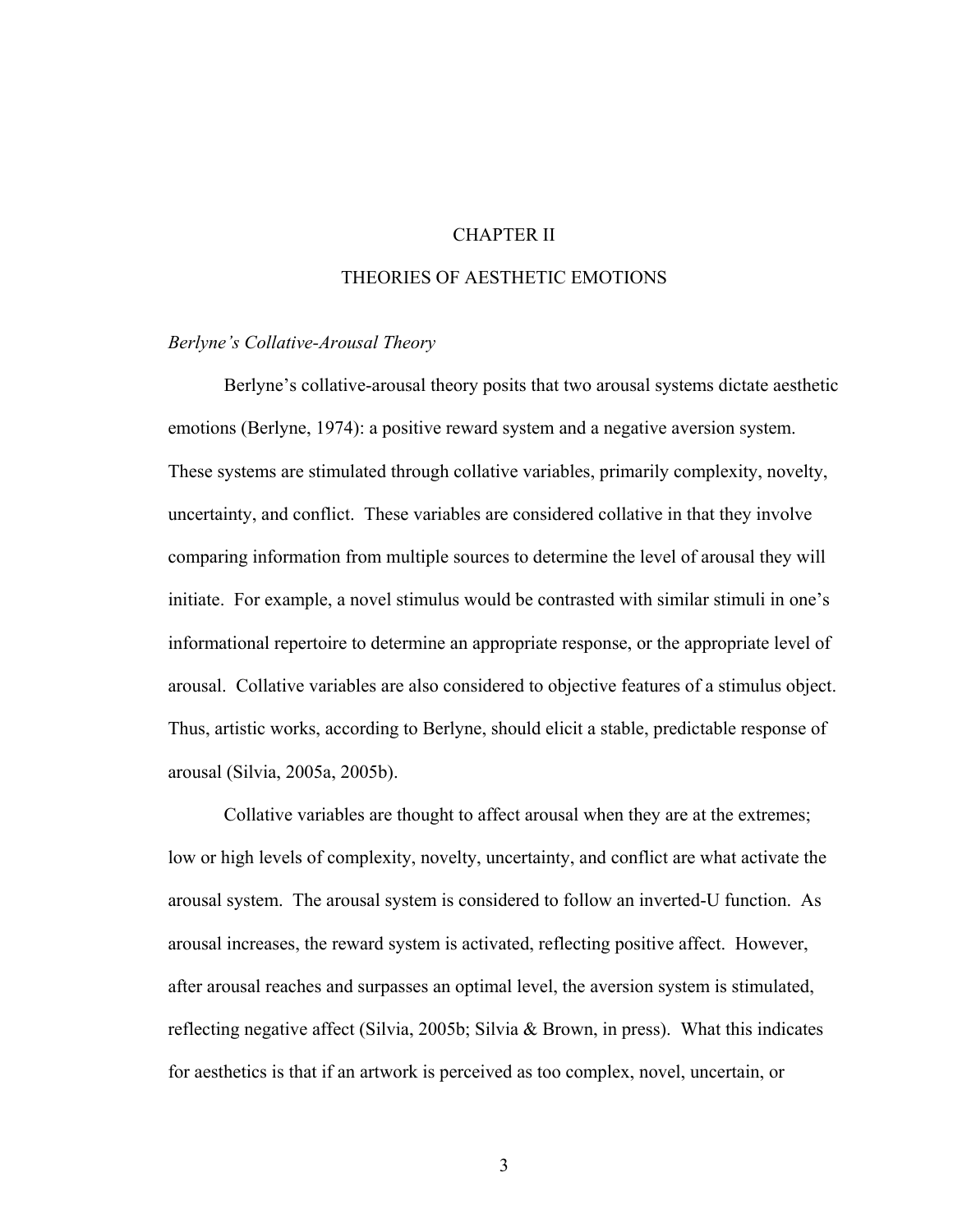conflicting, it will elicit negative emotions. Furthermore, if an artwork is considered to be too simplistic, familiar, certain, or consistent, the arousal system is unlikely to be stimulated, resulting in indifference.

 While Berlyne's theory once was the mainstream theory of aesthetics, it has since been discounted in the advent of the cognitive revolution in psychology. Arousal is no longer considered to be a sufficient basis for emotion (Silvia, 2005b). In addition, the definitions by which Berlyne describe the arousal systems indicate a point of weakness in his theory: emotions are considered to be either positive or negative, with no variation (Silvia  $& Brown$ , in press). This means there is no manner by which to distinguish happiness from relief, or anger from disgust, for example. Because Berlyne's theory assumes that stimuli are constituted of stable, objective features, it is also unable to account for individual differences in emotions to the same stimuli, or different individual emotions to the same stimuli across time (Silvia, 2005a). In consideration of these limitations, Berlyne's collative-arousal theory has been discredited and virtually abandoned. Theories that incorporate cognitive components have thus taken the stage in explaining aesthetic emotions.

## *Martindale's Prototypicality Theory*

 Prototypicality influences preference for a variety of stimuli. The most commonly known example of this is the effect that averaging facial features had on people's perception of attractiveness (Halberstadt, 2006). The more the stimulus face was averaged, the more attractive it was rated. Winkielman, Halberstadt, Fazendeiro, and Catty (2006) were able to show that prototypicality increased preference for random dot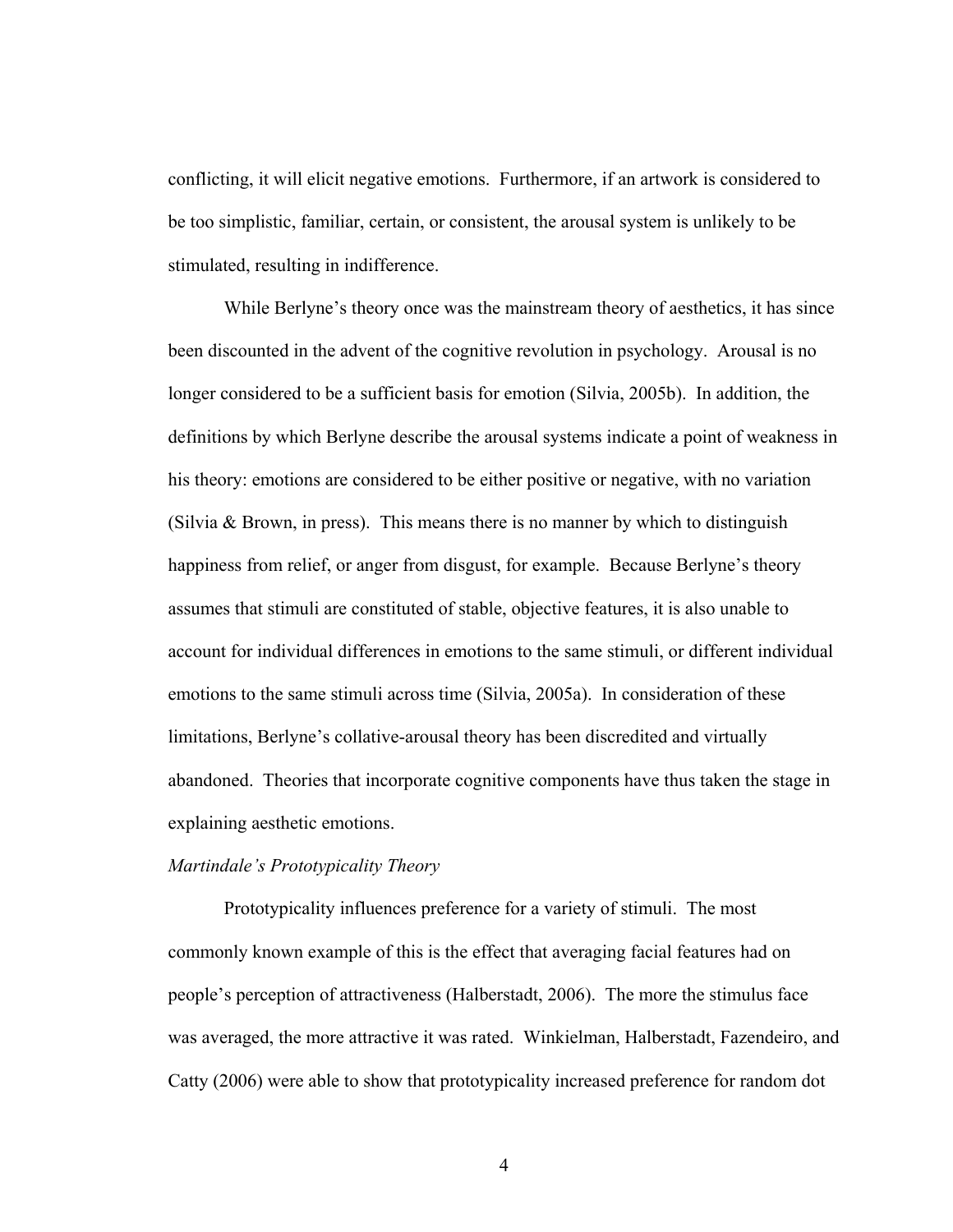patterns and common geometric patterns. Halberstadt (2006) also reported that prototypicality effects were found for animals as well as artifacts. This tendency for people to prefer prototypical stimuli has primarily been attributed to subjective familiarity of objects.

 Martindale proposed that preferences for art also are influenced by prototypicality. Evidence in favor of this theory was found in preferences of not only the object of the artistic work, but of the style of the work as well (Farkas, 2002; Martindale, Moore, & West, 1988). Furthermore, ease of processing has been found to mediate this relationship between typicality and preferences (Winkielman et al., 2006). Given these findings, the inverse is also supported: objects perceived as atypical and difficult to process are not preferred. While there is significant support for prototypicality and preference theories, it is unlikely that these theories can explain emotion. Preference (or not) is but one response; emotions, on the other hand, are numerous and multifaceted. Emotional response, then, cannot be formulated solely on the variables put forth by Martindale. It is also unlikely that prototypically offensive art would be preferred over other works, no matter how "typical" they are (Silvia & Brown, in press). In light of these limitations, Martindale's theory should also be considered as an insufficient theory for explaining aesthetic emotions.

#### *Appraisal Theories as Componential Models of Emotion*

 Appraisal theories are becoming the primary theoretical guide in the study of emotional responses to aesthetics. The basic premise of appraisal theories is that events or objects themselves do not cause emotions. Rather, how the events or objects (in this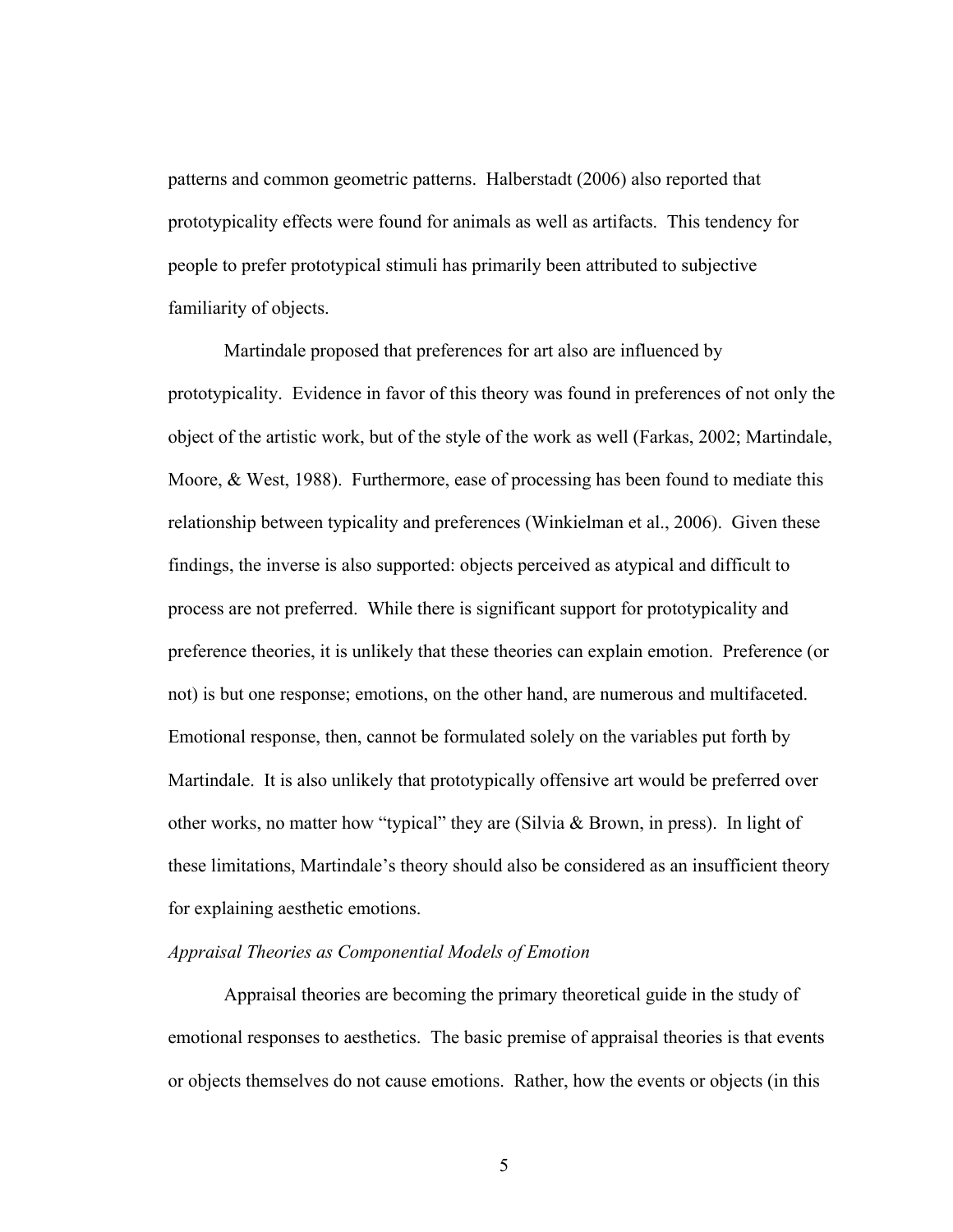case, aesthetic works) are evaluated (or appraised) determine a person's emotional response (Roseman & Smith, 2001). This clearly cognitive approach to emotions seems obvious to many researchers today; however, in the context of the behavioral theories of arousal that dominated psychology for many years, this was a difficult concept to grasp. Magda Arnold is often attributed as offering the first insight to an appraisal approach to emotions, while still relying on a model of arousal (Arnold, 1960). Arnold theorized that the first step to emotions was an appraisal of whether an object or event would help or harm the self. The arousal initiated by this appraisal would thus dictate emotion and behavior. Lazarus furthered this concept of appraisal with the contention that there were two types of appraisals: a primary appraisal of the consequences of a stimulus to the self, and a secondary appraisal of one's coping ability of this consequence (Lazarus, 1991). The works of these theorists allude to the idea that dominates emotion psychology today: appraisal theories are componential models of emotions (Kuppens, Mechelen, Smits,  $\&$ De Boeck, 2003). A componential model indicates that an emotion is comprised of a unique set of components, and it is by these components that one is able to differentiate between emotions.

 Appraisal theories reflect a componential model in that each emotion is considered to be comprised of a distinct appraisal structure. This structure, in turn, reflects a specific set of evaluations that enables emotions to be differentiated from one another (Kuppens et al., 2003; Silvia, 2005b; Silvia & Brown, in press). Common appraisal components involve evaluations of whether a stimulus is relevant and congruent to one's goals, one's ability to cope with the stimulus, attributions of causality and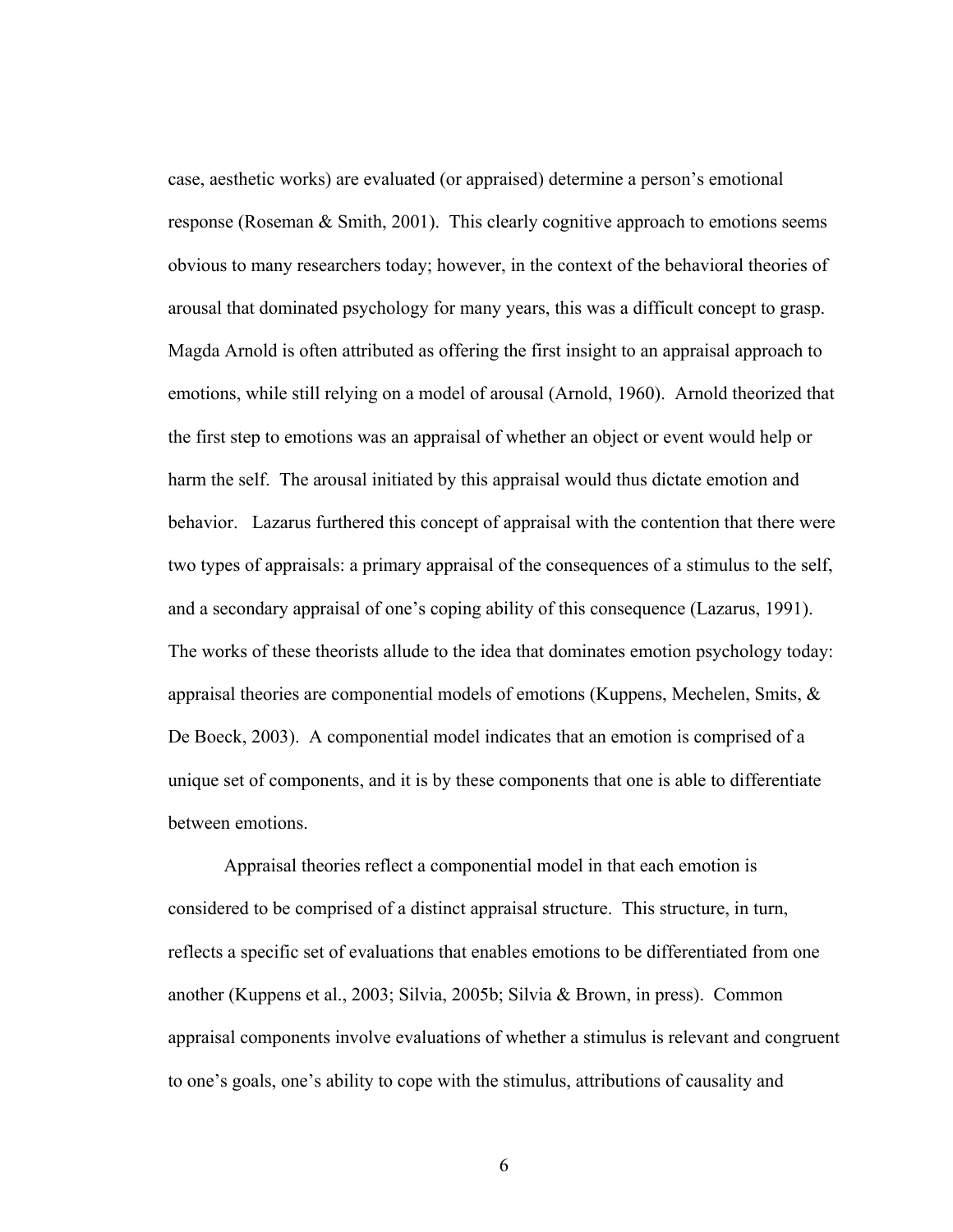responsibility for the stimulus, and evaluation of the how the stimulus compares with one's morals (Silvia, 2005a). (The basis for these common components can clearly be seen in the early theories of Arnold and Lazarus.) It is important to note that emotions that initially appear to be inconsistent or opposite with one another often have similar appraisal structures. For instance, research indicates that the appraisal structure for happiness is comprised of goal relevance and goal congruence (Silvia, 2005a). The appraisal structure for sadness also incorporates these appraisals, reflecting goal relevance, goal incongruence, low coping potential, and low expectancy for future change (Roseman & Smith, 2001). It is the differences in components of an appraisal structure, then, that allow for distinction between emotions.

 Components of emotions are not limited to those of the appraisal structures; action tendencies, or the behavioral consequences of emotions, are considered to be central to understanding emotions as well (Kuppens et al., 2003). Nico Frijda proffered that it is not arousal that dictates emotion. Instead, emotions (as the result of appraisals) generate arousal and motivate behavior (Frijda, 2007). Therefore, not only should emotions be considered in terms of their precursors, but also in terms of their outcomes. It is important to note, however that an actual behavior does not have to be enacted to reflect an action tendency. Rather, action readiness, or the desire to engage in a behavior, is also central to the concept of behavioral consequences of emotions. Action readiness reflects a motivational state in which there is an urge to act. This urge does not have to be fulfilled for it to be relevant to emotions. Thus, action readiness captures potential behaviors, whether desirable or undesirable, that reflect the underlying emotion. In its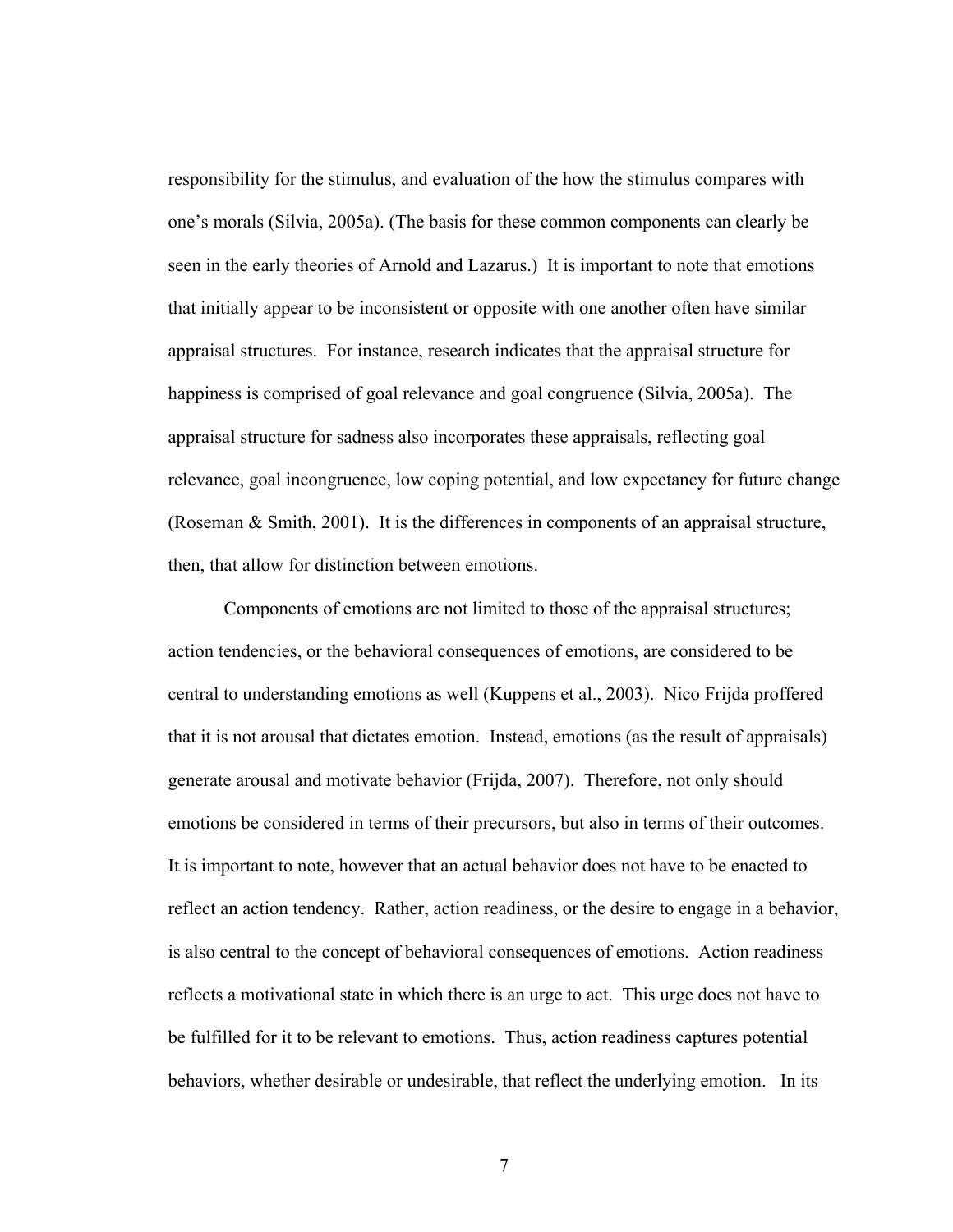strongest form, Frijda's theory would indicate that appraisals cause emotions, which then cause behavior (Frijda, Kuipers, & ter Schure, 1989).

 Appraisal theories, while still often incorporating components of arousal theories, are not limited by the problems that plague Berlyne's theory. Because appraisal theories are based on the *subjective* appraisal of a stimulus, they are able to explain why different people exhibit different emotions to same stimuli. Quite simply, it is because people *appraise the stimulus differently*. In addition, the same person can appraise a stimulus differently across contexts, thereby accounting for why people experience different emotions to the same stimulus (Silvia, 2005b). A logical extension of these assumptions is that in situations where the same appraisal pattern is exhibited, the same emotion will occur (Roseman & Smith, 2001). These core assumptions of appraisal theories are also their core strengths. They provide a means by which to understand how emotions occur, what emotions consist of, and why extensive variability in emotions is expressed between and within individuals.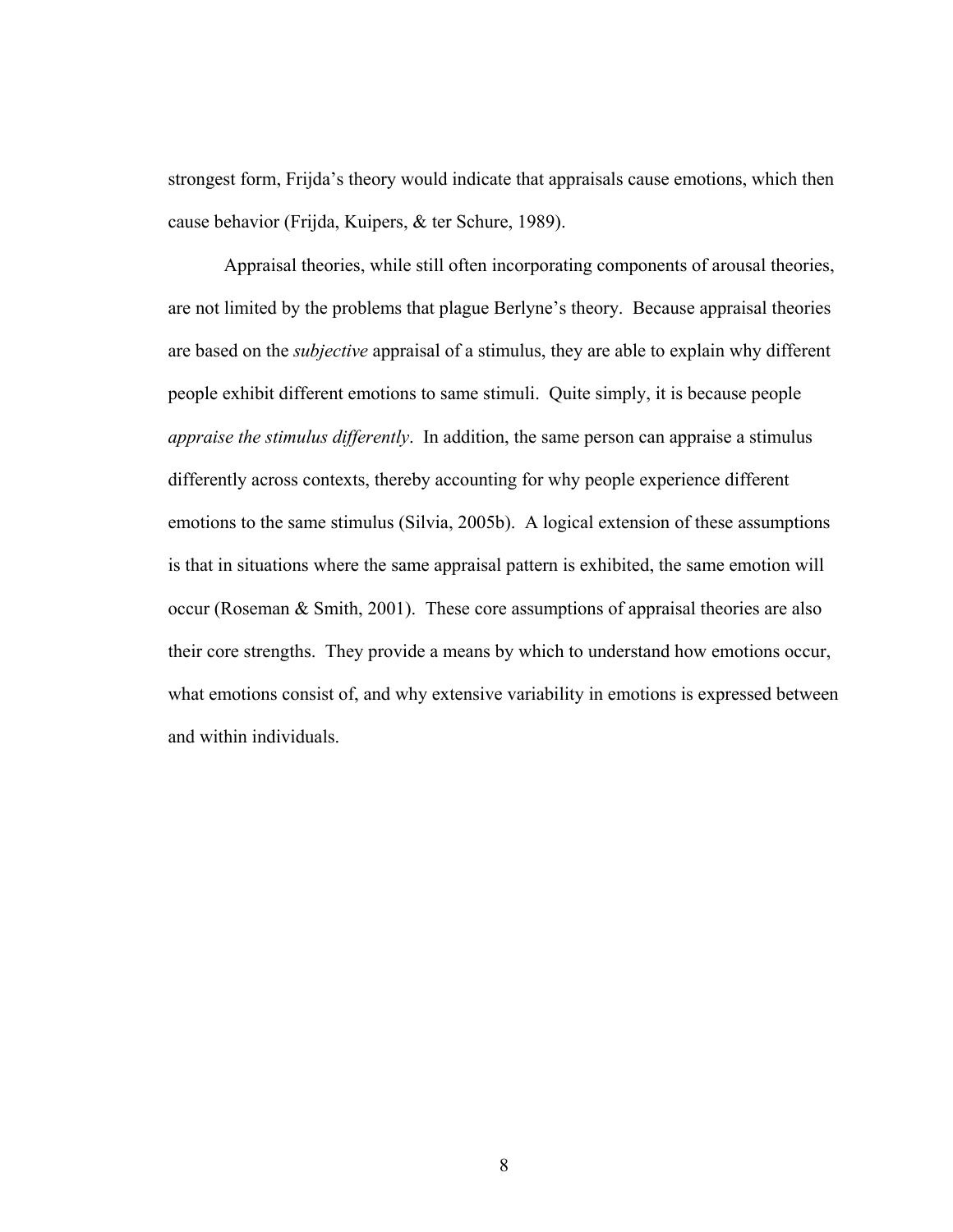### CHAPTER III

## APPRAISAL STRUCTURES AND ACTION TENDENCIES OF ANGER AND DISGUST

*Anger* 

 Anger is a common emotion that can be difficult to overcome and even harder to forget. People can generally remember the last thing that made them really angry very easily, while it might take some thought for them to muster up the last time they were truly awed by something. While anger is a normal, even functional human emotion, it can also be destructive and misplaced. The complex nature of anger has been researched from many perspectives, such as in terms of its association with aggressive behavior, psychological disorders, and emotion states in general. In studies involving retrospective analyses of events, Kuppens and colleagues (2003) found that anger was associated with frustration as a result of perceived goal blocking and other accountability, or the notion that someone else was responsible for the event. Similarly, Silvia and Brown (in press) studied emotional responses to pictures in relation to appraisals of goal or value incongruence and of the intentions of the artist regarding these goals (in their study, Silvia and Brown used goal and value incongruence interchangeably - for the purpose of the present research, the focus is on value incongruence). Results of this study indicated that the more incongruent with their values a picture was perceived to be, the more anger people reported experiencing. Furthermore, anger increased when people felt that the artist was intentionally trying to offend others. The combined results of these studies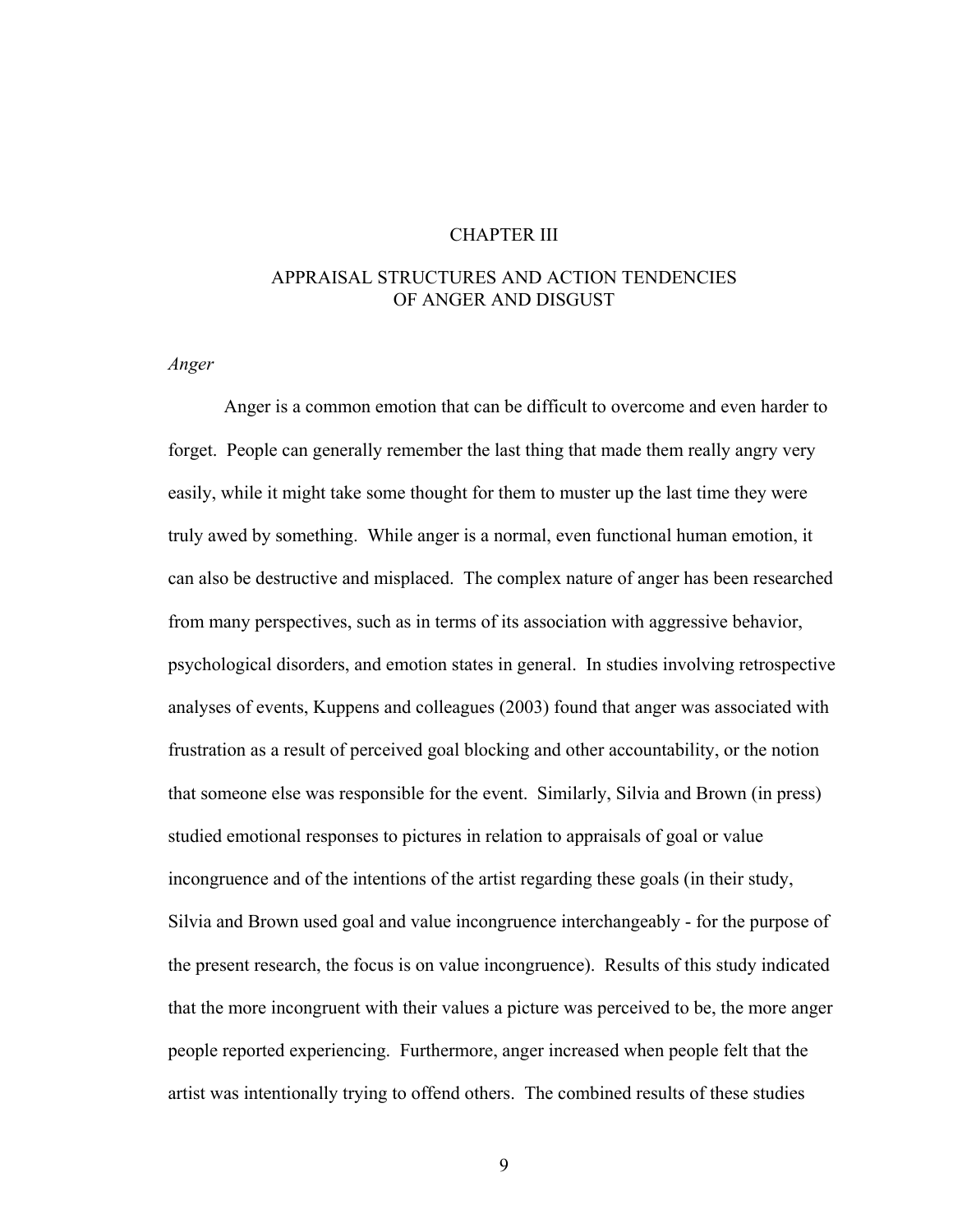indicate that value incongruence and intentionality are key components of the appraisal structure for anger. These findings are also consistent with Frijda and his colleagues' (1989) work on the appraisal profile of anger, which also used assessments of retrospective events.

 Few studies have been conducted to ascertain what action tendencies could result from anger. Frijda and colleagues (1989), in addition to mapping out appraisal profiles of numerous emotions, mapped out action readiness profiles of emotions. With respect to anger, they found tendencies such as "in command – don't want," "moving against," and "attending" to be relevant components of readiness. *In command – don't want* referred to the appraisal that they were in control of a situation or event they did not want to occur. *Moving against* reflected an antagonistic feeling of boiling inwardly, and also a reactant tendency in which one wanted to act out to curb the situation. *Attending* simply referred to the action of paying attention to the situation. The pattern of action readiness and tendency observed for anger is thought to be unique, in that no other emotion is characterized by exactly the same tendencies. What this indicates is that the more of these specific readiness factors that are observed, the more likely it is that a person is angry. This leads to the conclusion that one should be able to predict emotions based on action tendencies or appraisals; this is, in fact, what Frijda and colleagues found.

In their study, Kuppens and colleagues (2003) did measure an action tendency relevant to the retrospective events reported by the people in the study. Specifically, when recalling an event, people were asked about the extent to which they "wanted (did not want) to express" opposition (p. 262). While this action tendency was found to be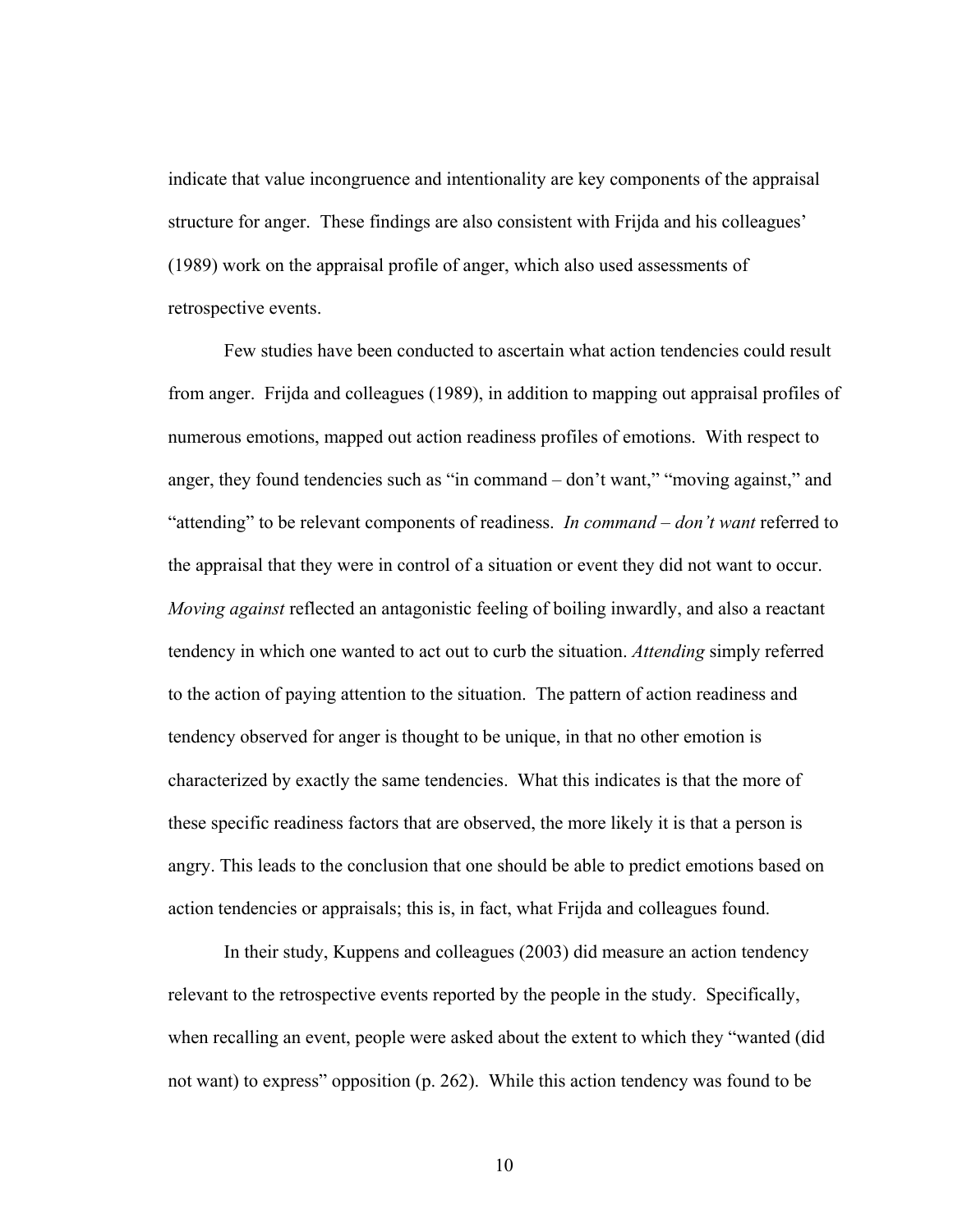related to anger, when subjects were asked if they "wanted (did not want) to do something about the situation" (p. 257), no relationship to anger was found. This indicates that measures of action tendencies may need to be specific, referring more to a specific behavior, than a general ambiguous action. This is an intuitive finding in that behaviors that are strongly linked with emotions (meaning that they would be characterized with more components of action readiness/tendency) would most likely be more direct and unambiguous.

#### *Disgust*

 Disgust is an emotion that, while extensively used by people across cultures, has been neglected in much of the literature on emotions. The traditional definition of disgust is a response "to the actual or threatened incorporation of contaminated or unwanted stimuli" (Olatunji & Sawchuk, 2005, p. 935). The domains of disgust are centered around core and animal-reminder disgust, and socio-moral disgust. Core and animal-reminder disgust is a recoil response to contaminated food, bodily waste, and animals. Socio-moral disgust encompasses an attempt to protect one's "soul" and "personal territory and integrity" (p. 942). It is this latter form of disgust that has been used in much of the research in aesthetic emotions (e.g., Silvia & Brown, in press).

 In the same study where the appraisal structure of anger was explored by Silvia and Brown (in press), so too was the structure for disgust. Their findings suggested that the core components in the appraisal structure of disgust were value incongruence and intrinsic unpleasantness. Intrinsic unpleasantness reflected the extent to which an object is inherently aversive, rather than pleasant (Scherer, 2001). Notice that disgust shares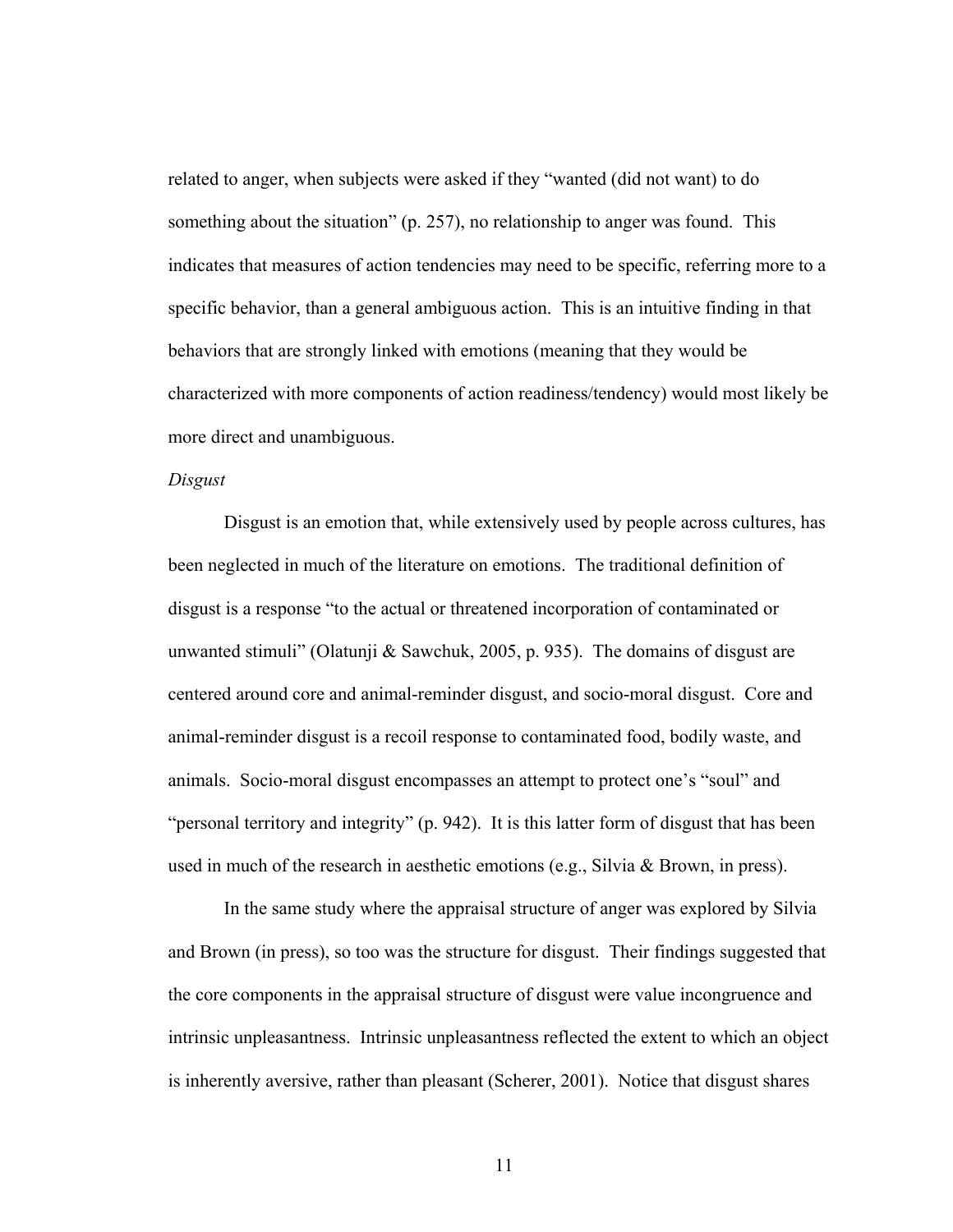with anger the structural component of value incongruence. This indicates how similar appraisal structures can be found across emotions, but also how the differences in these structures allow for the differentiation of emotions. Even when anger is controlled for in analyzing the appraisal structure of disgust, and vice-versa, value incongruence continues to contribute separately to these emotions.

 Frijda and colleagues (1989) also studied the appraisal and action tendency profiles for disgust. The findings of Silvia and Brown (in press) are consistent with the results of this early study, which found that "unpleasantness" and "other agency" were related appraisal components of disgust. Pleasantness, naturally, was inversely related to disgust, whereas perceiving someone else as being the source of this unpleasantness (other agency) was positively related to disgust. Disgust also shared one component of action readiness with anger, and that was the feeling that oneself was in command of an event they did not want to occur. Anger and disgust diverged in that where anger was related to moving against, disgust was related to "moving away," or avoidance. This finding is consistent with the traditional definition of disgust, which implies that one would seek to avoid situations or objects they fear might contaminate them.

# *Hostility*

 While the traditional definition of disgust once had an evolutionarily relevant connotation, more recent conceptions of disgust do not necessarily reflect a fear of contamination. Rather, disgust is more often used as an expression of anger (Nabi, 2002). Theoretically, anger and disgust have been categorized along with contempt under what is known as the *hostility triad* (Izard & Ackerman, 2000). While still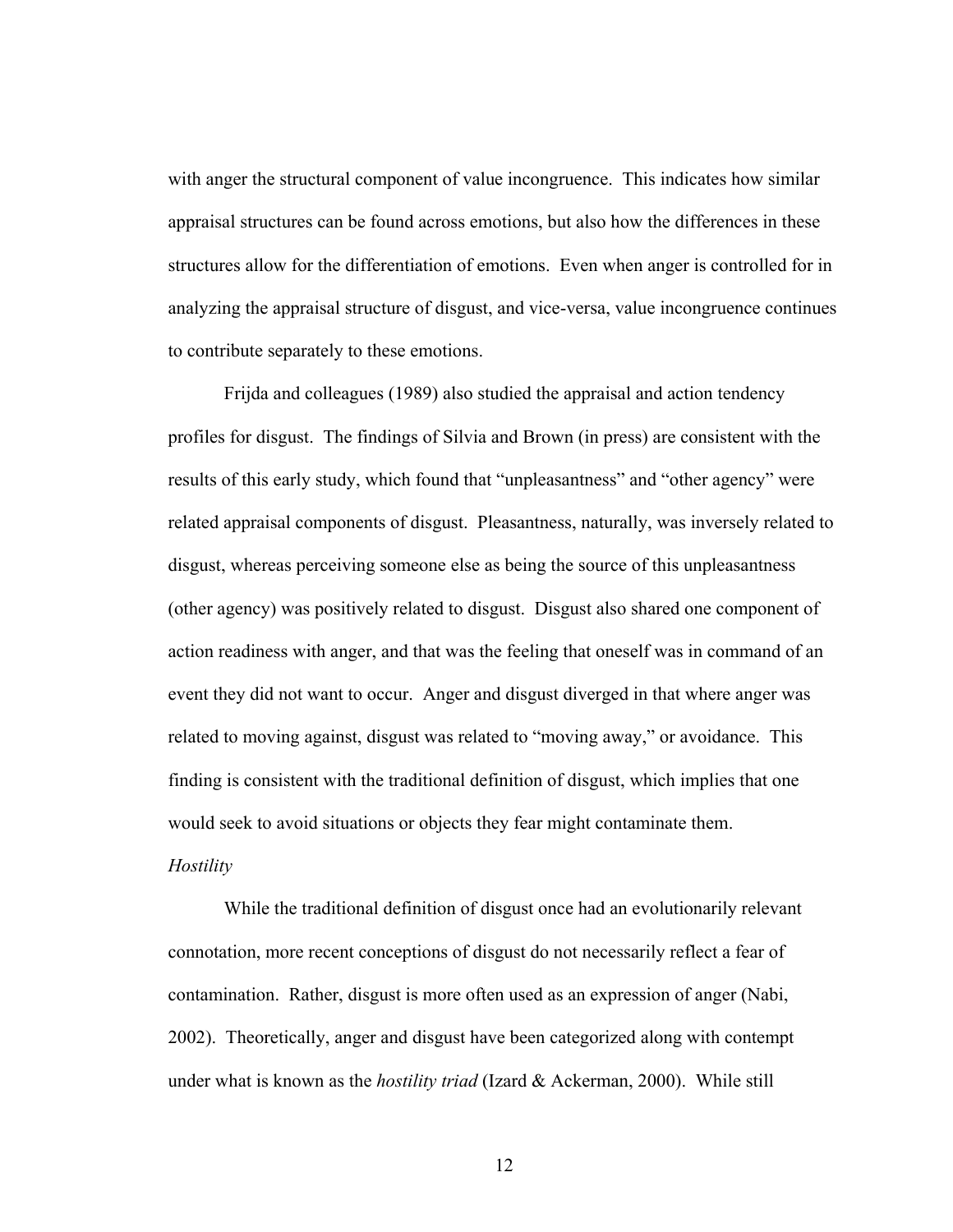considered distinct emotions, the three consistently co-occur. Thus, it is reasonable to expect that anger and disgust will share at least one appraisal component at any given time. The relationship among these emotions is also reflected in the Contempt-Anger-Disgust (CAD) triad hypothesis; the CAD triad hypothesis relates each of these emotions to a moral domain, the violation of which will then lead to the respective emotion (Rozin, Lowery, Imada & Hardt, 1999). The placement of these three emotions under one umbrella term of hostility is consistent with what appraisal theorists have found concerning anger and disgust.

#### *The Present Research*

 The present research is intended to support and expand what is known about negative aesthetic emotions. Researchers often ignore negative aesthetic emotions because they tend to pose problems for theories of aesthetic emotions (e.g., Martindale's Prototypicality Model). However, negative emotions, such as anger and disgust, are legitimate responses to aesthetic objects. Study 1 will investigate appraisal components previously associated with anger and disgust, and it will expand the appraisal theories of emotions by attempting to establish an action tendency link for these negative aesthetic emotions. Action tendencies in general have received little attention in the empirical literature, yet it could be that this component of the appraisal model significantly contributes to identifying emotions from one another. Study 2 will elaborate on action tendencies through the use of a behavioral measure of rejection. If it is possible to relate an actual behavior with an emotion, then the argument for the *propensity for behavior* (action readiness/tendency) can only be strengthened.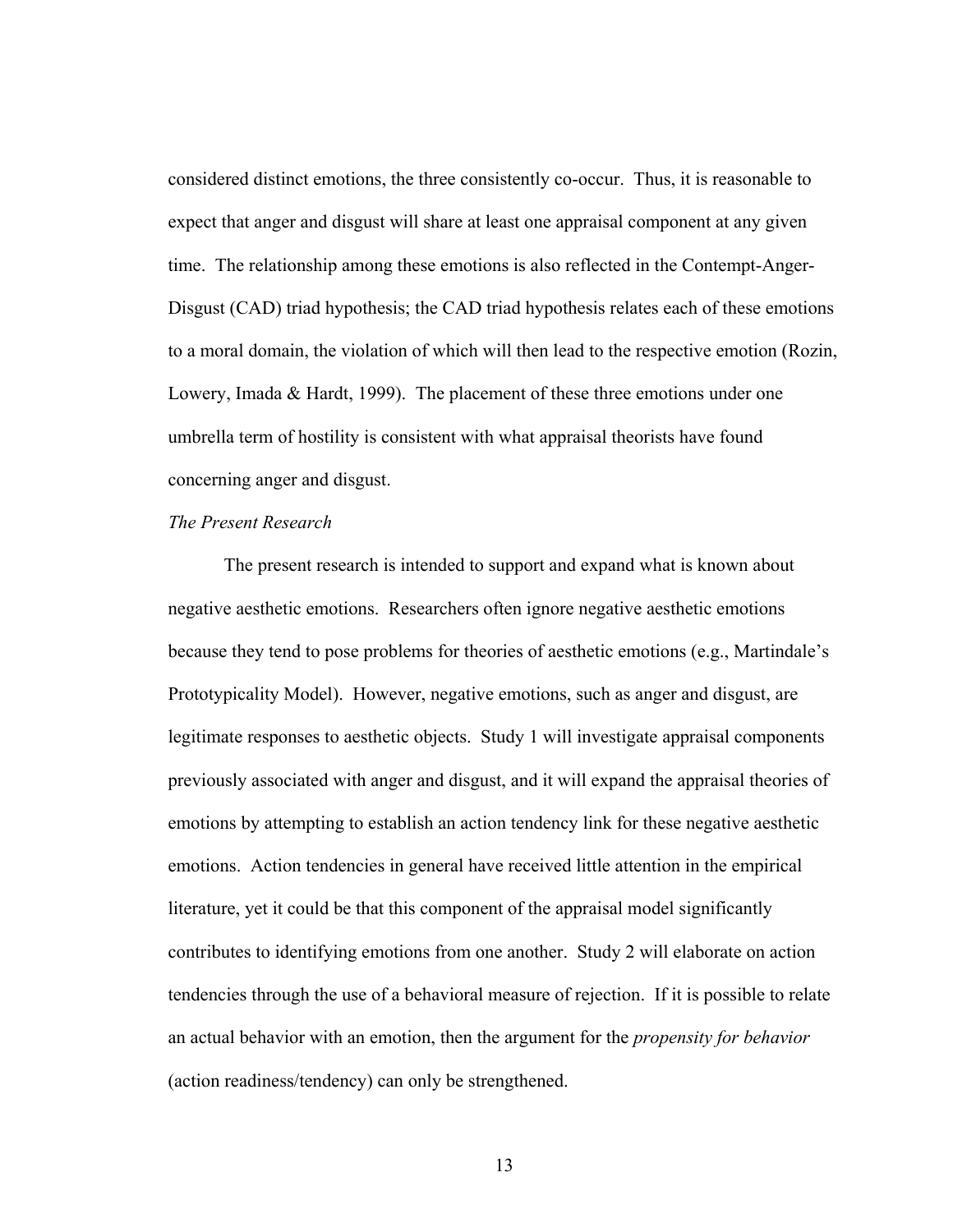#### CHAPTER IV

### STUDY 1

The previous research by Frijda and colleagues (1989), Kuppens and colleagues (2003), and Silvia and Brown (in press) suggests that value incongruence and intentionality are relevant components for the appraisal structure for anger, and that value incongruence and unpleasantness are key components for disgust. Study 1 seeks to provide further support for these appraisal structures by providing additional measures of the structural variables. Therefore, it was hypothesized here that the cognitive appraisals of value incongruence and artist's intentionality will significantly predict anger, and that value incongruence and unpleasantness will significantly predict disgust.

Rejection was measured as a possible specific action tendency for these emotions. If people experience that they have some control over the situation, and that they can influence the situation by either approaching or avoiding the object of emotion, then they should exhibit the potential for behavior (action readiness). Therefore, it was hypothesized that when reporting feelings of anger and disgust, people would also exhibit rejection of the picture.

#### *Participants*

A total of 80 undergraduate students (12 males, 67 females, 1 unreported) at the University of North Carolina at Greensboro participated in this study. Students received one credit towards a research option in their General Psychology course.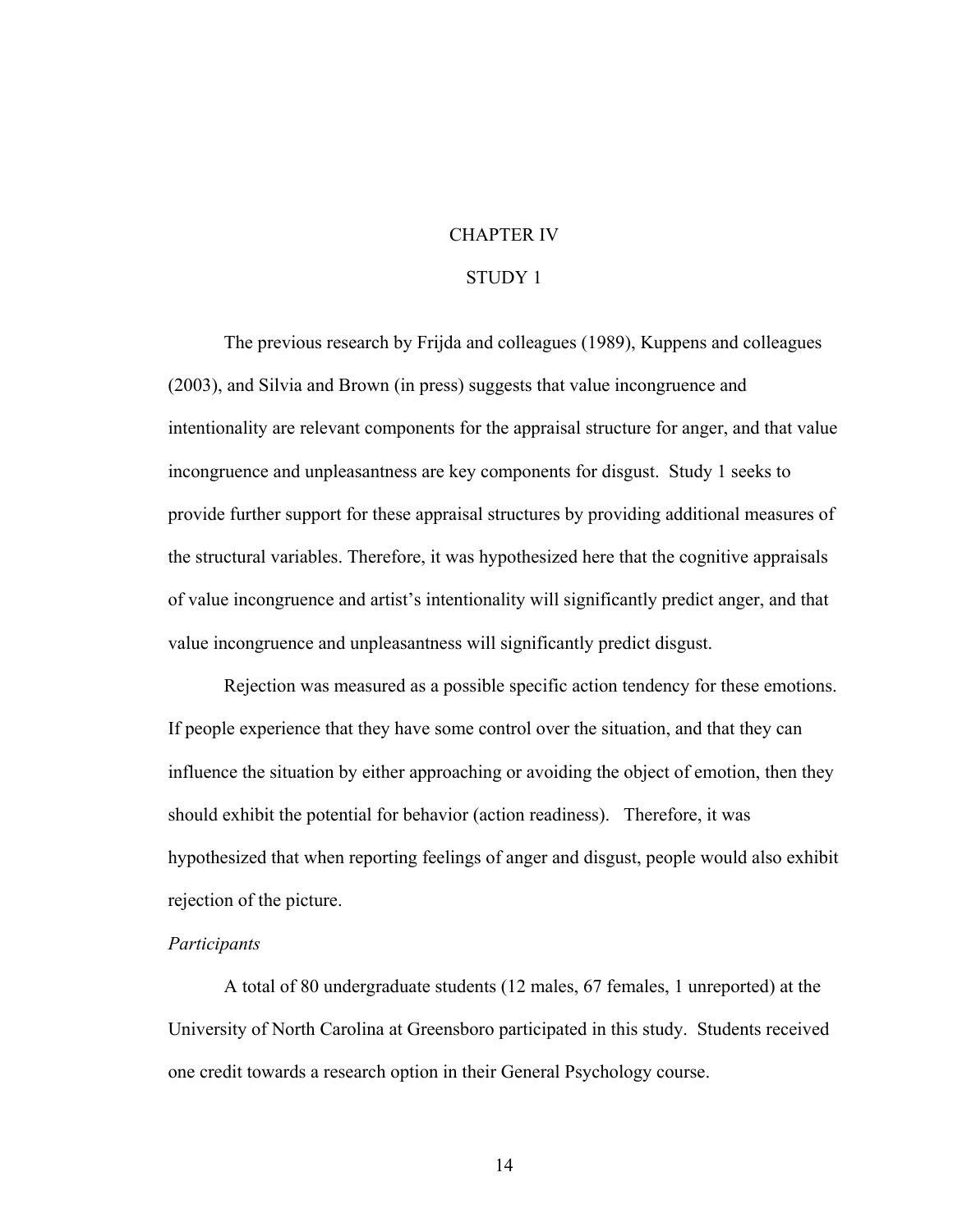## *Materials*

Fourteen full-color photographs were selected for use in this study. The pictures were selected based on their potential to elicit a variety of responses. Particularly, mundane photographs were interspersed with controversial photographs by Andres Serrano and Robert Mapplethorpe. Table 1 lists all photographs used; photographs are listed in the order they were presented.

#### Table 1

# *Study 1 Photographs by Order of Presentation*

| Photograph                | Artist              | Year    |
|---------------------------|---------------------|---------|
|                           |                     |         |
| Aeronaut 2                | Maria Friberg       | 2002    |
| Self-Portrait             | Robert Mapplethorpe | Unknown |
| Element 2                 | Mary Woodall        | 2002    |
| Jane Doe Killed By Police | Andres Serrano      | 1992    |
| <b>Thomas</b>             | Robert Mapplethorpe | 1987    |
| Aware But Still There 2   | Maria Friberg       | 2002    |
| Ken Moody                 | Robert Mapplethorpe | 1983    |
| Madonna and Child 2       | Andres Serrano      | 1989    |
| Element 10                | Mary Woodall        | 2002    |
| <b>Fatal Meningitis</b>   | Andres Serrano      | 1992    |
| <b>Parrot Tulips</b>      | Robert Mapplethorpe | 1988    |
| Rat Poison Suicide        | Andres Serrano      | 1992    |
| <b>Hermes</b>             | Robert Mapplethorpe | 1988    |
| Piss Christ               | Andres Serrano      | 1987    |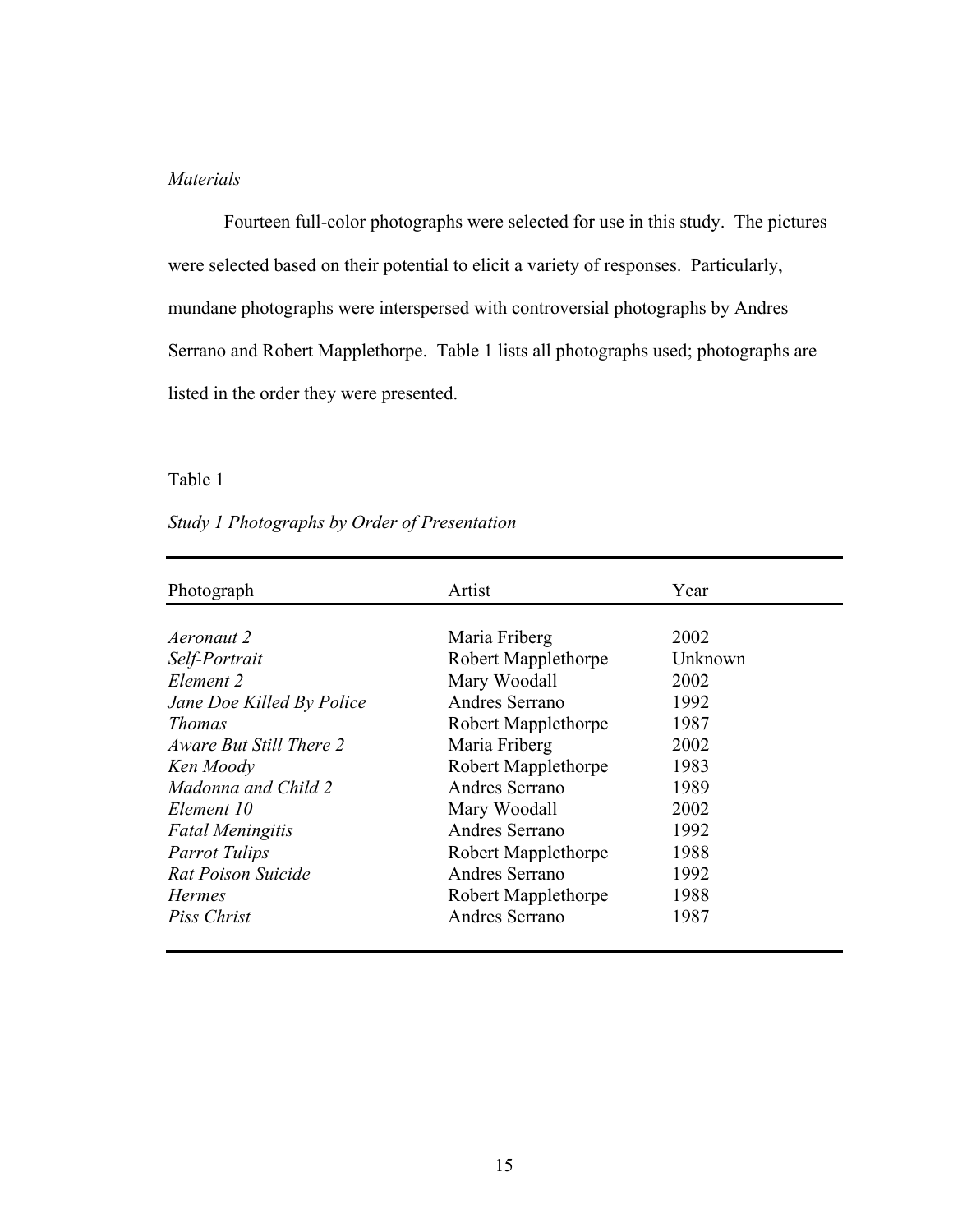#### *Procedure and Design*

Students participated in the study in groups of 3 to 8. Students were seated at individual tables, where they reviewed and signed a consent form introducing them to the study. The experimenter explained that the purpose of the study was to explore the various responses that could be elicited by different works of art. Students were advised that some of the art could be found offensive or aversive, and that they were free to withdraw their participation at any time without any penalty. It was emphasized, however, that the purpose of the study was to understand any positive or negative reactions to art, and that no attempt was being made to personally offend anyone. Therefore, students were encouraged to participate fully in the experiment and be as sincere as possible with their responses. In addition, students were assured that their confidentiality would be maintained.

 After an opportunity for questions before beginning, students received a booklet containing the fourteen full-color photographs. All photographs were labeled for order retention at the bottoms of the pages (Picture 1, Picture 2, and so forth). The titles of the photographs were included at the top of the pages, as was a brief description of the photograph. This was to ensure that participants were able to accurately interpret and understand the photographs. Previous research indicates that understanding increases when this information is provided (see Silvia, 2005b for further discussion). Students then received a questionnaire with one page corresponding to each picture (labeled Picture 1, Picture 2, … at the bottom). Students were asked to view each picture and rate how much they agreed with each of the thirteen statements.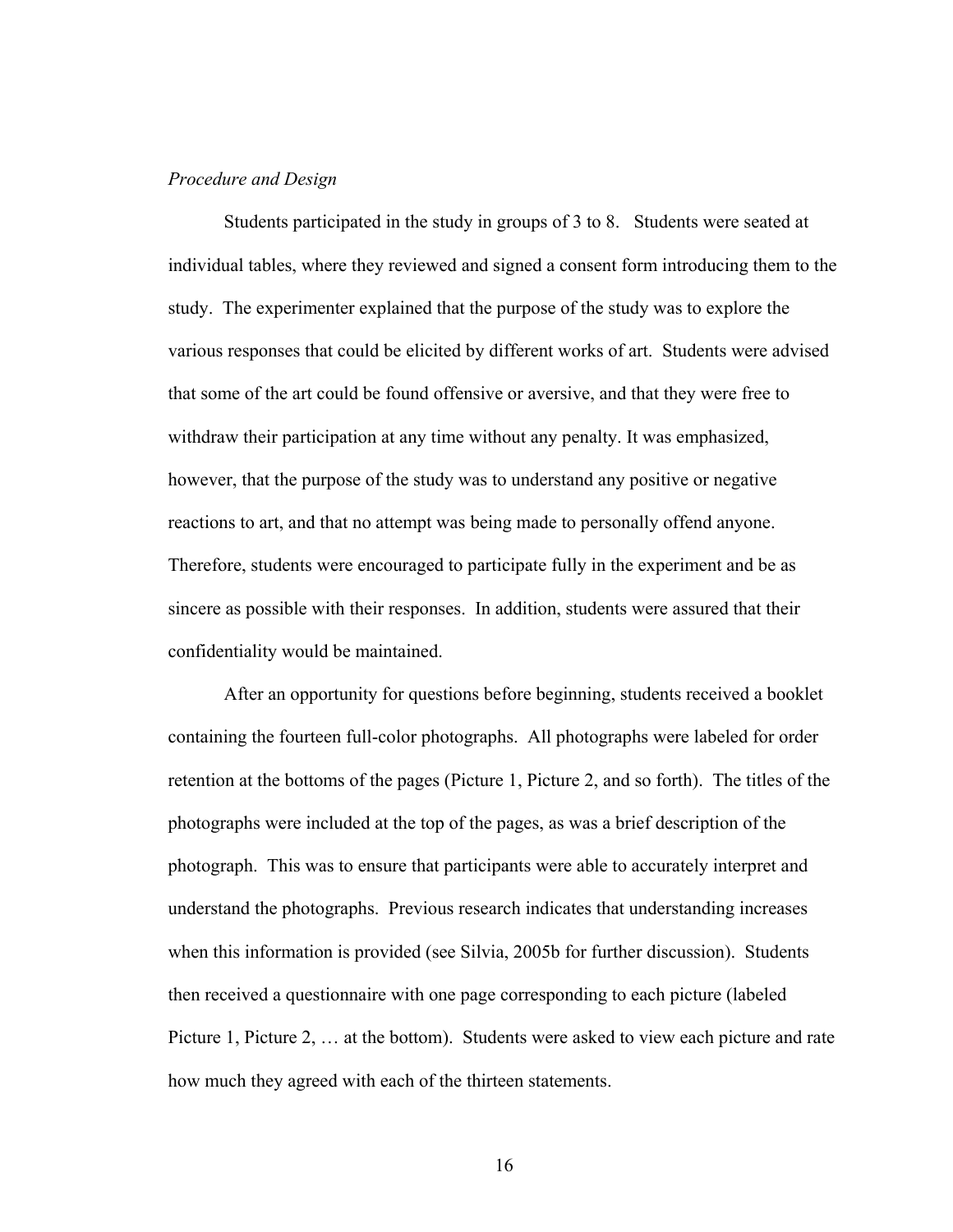Statements were designed to reflect the two emotions, three structural components, and the action tendency of interest in this study. Anger was measured with the statement, "This picture makes me angry." Disgust was measured with the statement, "I find this picture disgusting." Value incongruence was measured with two items (as opposed to the one item measure in Silvia & Brown, in press): "This picture goes against my values" and "This picture violates society's moral standards." Intentionality was also measured with two statements rather than one: "The artist is intentionally trying to offend people like me" and "The artist is deliberately trying to upset people."

Unpleasantness/pleasantness was measured with one item: "This picture is pleasant."

Degree of rejection expressed in response to each picture was measured with three items: "Should this picture be shown at the Weatherspoon Art Museum?" (the Weatherspoon Art Museum is the University Art Museum), "Should the government provide grants to financially support this kind of art?" and "Should this kind of art be displayed in public museums?" These statements were designed to reflect the endorsement or rejection of the artworks, which could reflect action readiness components for anger and disgust (see Appendix A for sample questionnaire).

Obviously this study relies on self-report measures, and it is commonly known that self-report measures do not always reflect the best method of measuring behavior. The social-desirability bias can compromise the validity of self-report measures, as can the finding that people are often unaware of their own true beliefs and opinions. However, when studying action tendencies, it is important that action readiness (as a precursor to an actual behavior) be addressed. Because action readiness reflects a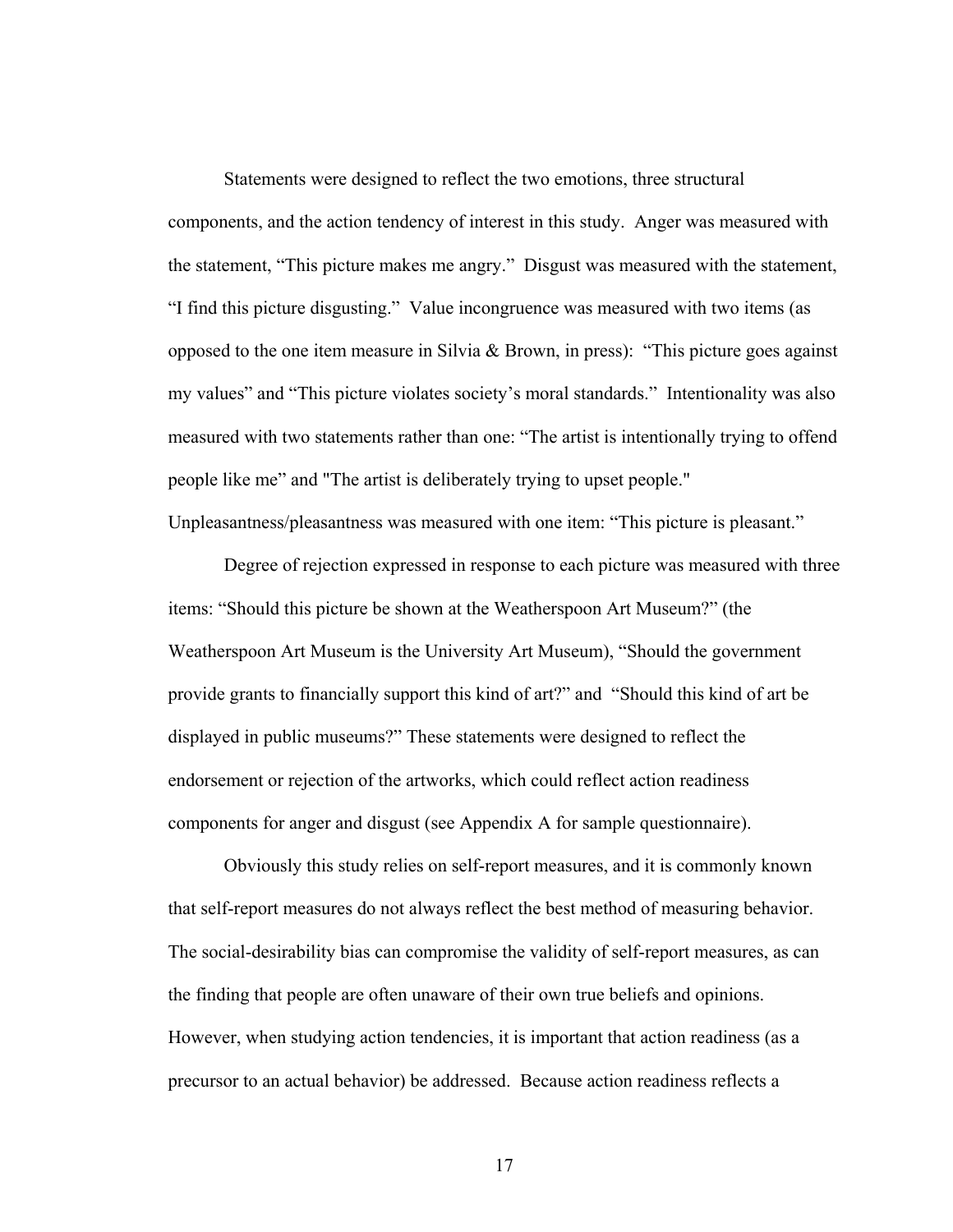willingness (or unwillingness) to engage in a behavior, without the actual behavior having to be enacted, self-report measures can capture this willingness. Self-report measures are one way to grasp the potential for action, without requiring that the action be carried out.

All statements were measured on a 7-point Likert scale ranging from 1 "not at all" to 7 "yes, definitely." A personality scale and demographic measures were included at the end of the questionnaire for exploratory purposes. Space was provided at the end of the questionnaire for students to share any additional comments about the study. When participants had completed the questionnaire, they were given a written debriefing that included contact information for the experimenter (in case further questions or comments arose), and sources for further information on the topic of the study.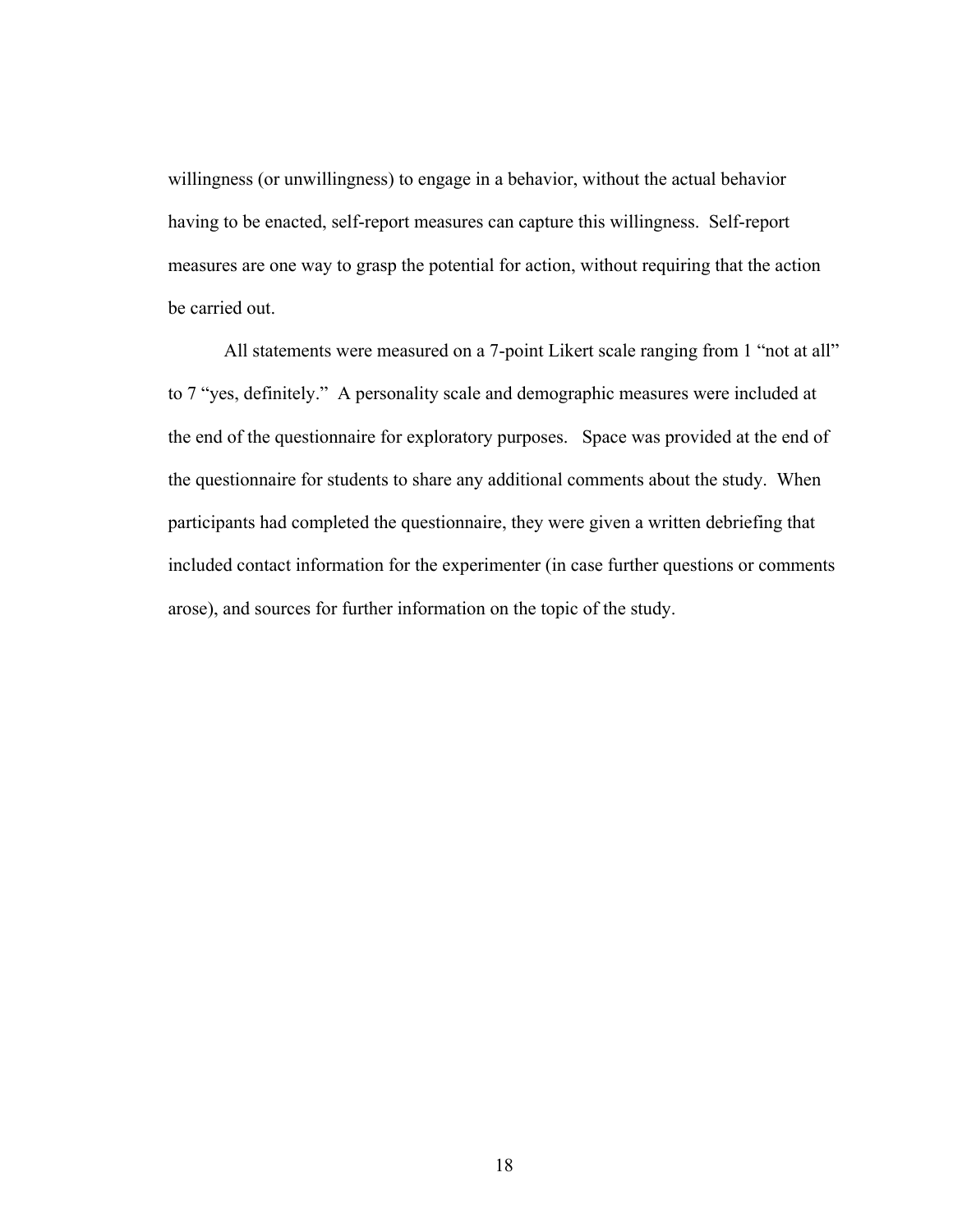### CHAPTER V

#### RESULTS

### *Analytic Strategy*

 Data from this study were analyzed using multilevel modeling, or hierarchical linear modeling (HLM). The study addressed individual responses to several different artworks, thereby providing multiple assessments per person. The ratings for each photograph are not aggregated across people; instead, they are presumed to covary within the person. Therefore, the ratings are nested *within*-person, meaning that traditional between-person analyses would be inappropriate (Raudenbush, Bryk, & Congdon, 2002). Multilevel modeling can more accurately estimate the predictive value provided by each variable, as within-person analyses are not plagued with the threat of confounding individual differences (Nezlek, 2001).

All analyses were conducted using HLM version 6.0 (Raudenbush et al., 2002). All levels assessed by multilevel modeling are done so at the same time. Furthermore, coefficients for each variable at one level are analyzed at another level. What this means is that the coefficients reported at level 1 are the dependent variables for the equations at level 2, and so forth (Nezlek, 2001). For all models referenced by the hypotheses, random effects ANOVA models (also known as unconditional means models) were conducted in order to have a baseline model for comparison, and to calculate intraclass correlation (see Appendix C for further definition of this model). These models were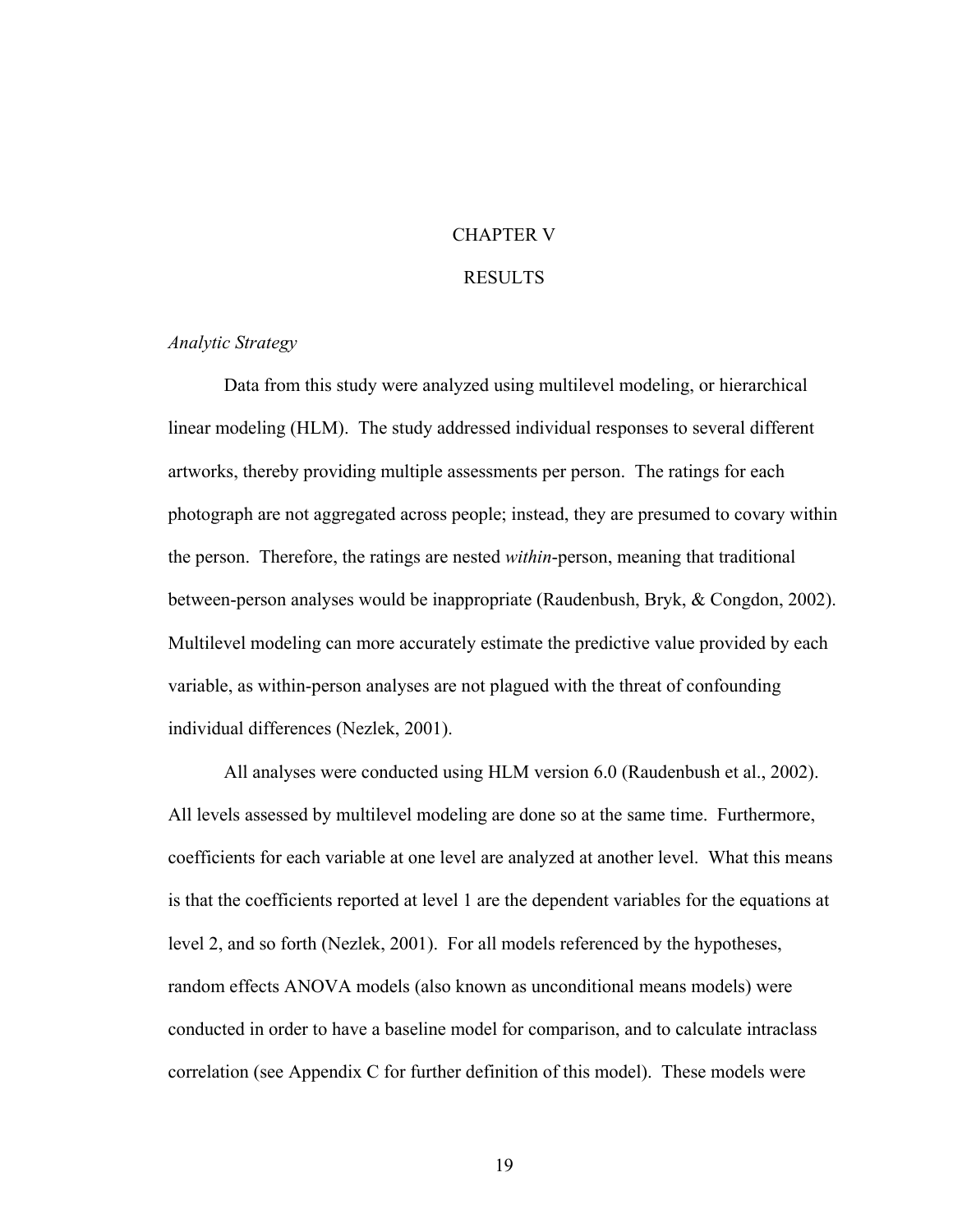then compared to random coefficients models (random slopes and random intercepts models) to determine the contribution of the predictor variables to the models (see Appendix D). In an attempt to further understand the impact of the predictors on the outcome variables, intercepts and slopes as outcomes models (also known as full HLM/multilevel models) were conducted in which the aggregates of the predictors at level 1 are entered at level 2 as predictors of the level 1 intercept. Appendix E describes this model in more detail.

#### *Anger*

Previous research has indicated that value incongruence and intentionality were associated with anger (Frijda et al., 1989; Silvia & Brown, in press), and it was hypothesized that the same results would be replicated in the context of aesthetic emotions. Before these predictions were tested, the ANOVA model for anger was conducted. From this model, it was found that the intraclass correlation for anger was 0.1072, indicating that only 10.72% of the variability in anger ratings can be attributed to variability between people. Thus, most of the variability in anger is at the within-person, between-photograph level. Typically when intraclass correlations approach zero, it indicates that nesting in not necessary, and thus neither is multilevel modeling. Instead, it would be appropriate to consider a person's responses for each photograph as if they were distinct responses, and then perform a regression analysis on the data. In other words, photographs 1 through 14 for person *j* could be considered as if they had come from 14 different people. To determine if this is this case, it is necessary to look at the significance test for the variance component  $(\tau_{00})$  associated with the intercept. For this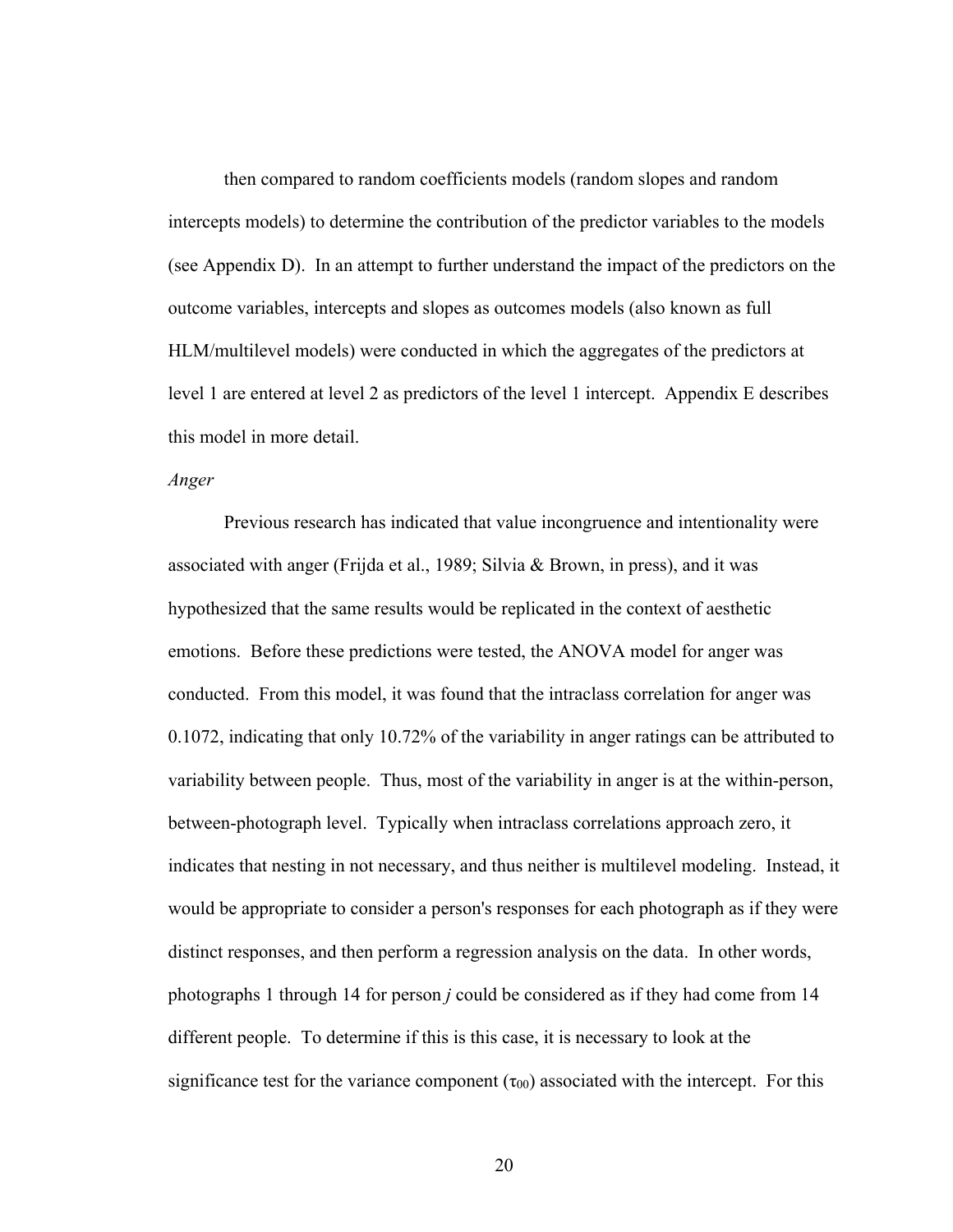model, the variance component was significant  $(\tau_{00} = 0.37, \chi^2(79) = 211.73, p \le 0.001)$ , thus indicating that the use of HLM is still appropriate for modeling anger.

The ANOVA model also provides a reliability estimate of the intercept for anger  $(\gamma_{00} = 2.09, SE = 0.08, t(79) = 24.65, p<0.001)$  that describes the extent to which one can be confident in the estimate of a given person's mean. Essentially what this describes is what proportion of the estimate of a person's average is signal versus noise. The reliability estimate for anger was 0.627, meaning that 62.7% of the variability in the intercept, or average anger, is due to true differences between people.

The random coefficients model for anger was analyzed next; this model is the model that is used to test the predictions put forth above. The predictor variables of value incongruence and intentionality were entered into the model as group-mean centered. In this case, this means that the values for the predictor variables were centered on person *j*'s mean. Centering in this manner helps to separate the between- and within-group variation, and also aids in interpretation of the coefficients (Kreft, de Leeuw, & Aiken, 1995). Analyses supported the predictions in that value incongruence and intentionality were found to be significantly associated with reports of anger. Specifically, people reported being angrier when they perceived a picture to be incongruent with their values  $(\gamma_{10} = 0.23, SE = 0.05, t(79) = 4.17, p<0.001)$  and as being intentionally offensive ( $\gamma_{20}$  = 0.62, *SE* = 0.06,  $t(79)$  = 9.75,  $p$  < 0.001). The variance components for these variables were also significant (value incongruence:  $\tau_{11} = 0.13$ ,  $\chi^2(76) = 210.22$ ,  $p < 0.001$ ; intentionality:  $\tau_{22}$ =0.18,  $\chi^2$ (76)=211.73, *p*<0.001), indicating that these variables are best modeled as random (as opposed to fixed) effects. The intercept ( $\gamma_{00} = 2.09$ , *SE*=0.08,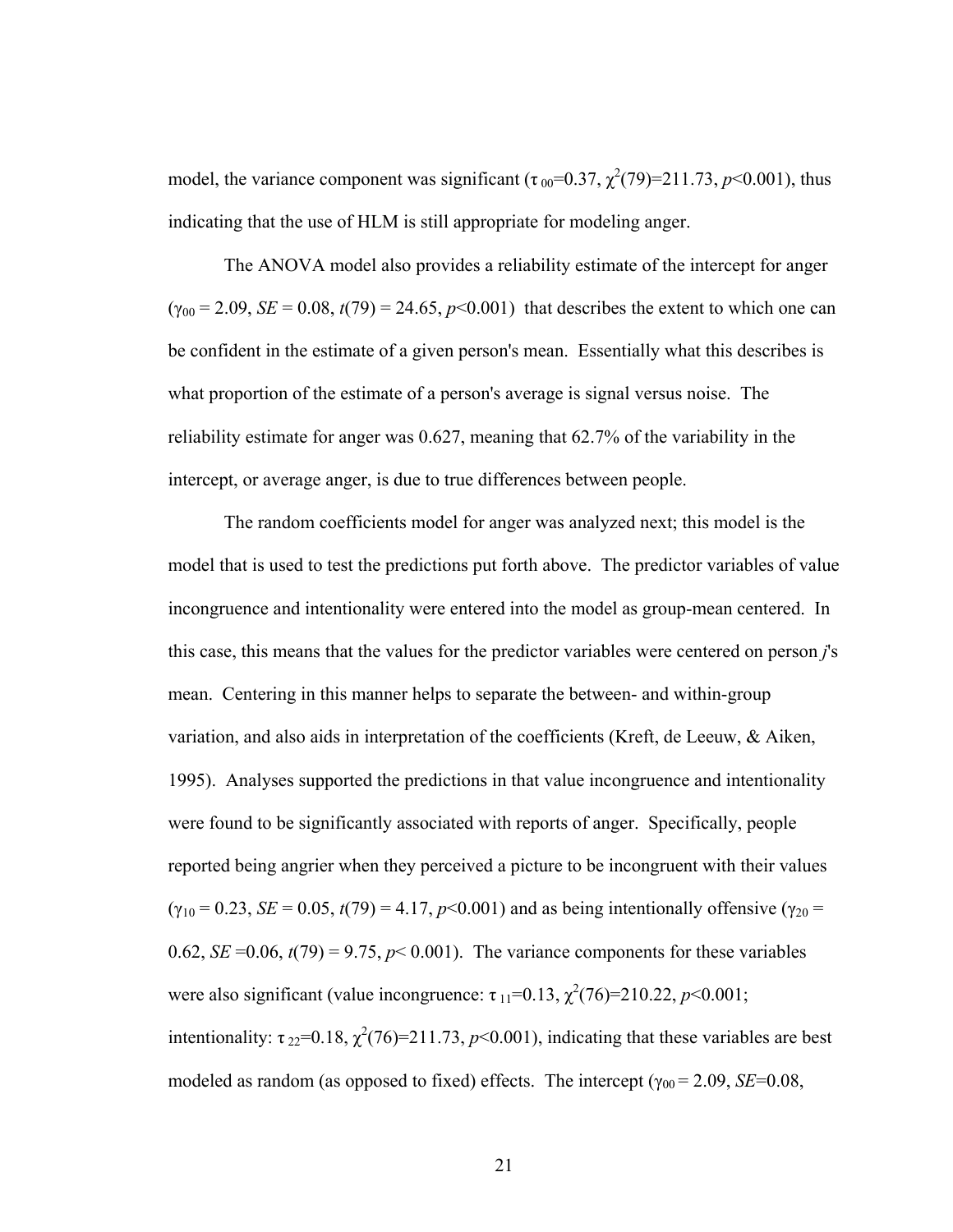$t(79)=24.66, p<0.001$ , or average anger when a person's rating of value incongruence and intentionality for photograph *i* equals their mean, was also best modeled as a random effect ( $\tau_{00}$ =0.53,  $\chi^2$ (76)=778.70, *p*<0.001).

Again it is possible to see how well the intercept and predictor variables are being modeled by looking at the reliabilities of the coefficients. For the intercept, the reliability was 0.904, meaning that 90.4% of the variability in average anger is due to true differences between people. The reliability estimate for the slope of value incongruence was 0.521, and so 52.1% of the variability of this slope is due to true differences between people. Likewise, 49.7% of the variability for the slope of intentionality is due to true differences between people. In addition, the proportion of the variance in anger that can be explained by the appraisals can be computed using the within-person variance components of the random coefficients model and the ANOVA model. Results indicate that 74.25% of the variance in anger (at the photograph level) can be explained by the appraisals, thus further supporting the predictions. For the variance-covariance matrix associated with the random coefficients model for anger, see Table 2.

#### Table 2

|                    | Intercept | Value Incongruence | Intentionality |
|--------------------|-----------|--------------------|----------------|
| Intercept          | 0.5258    | 0.0879             | 0.0335         |
| Value Incongruence | 0.0879    | 0.1346             | $-0.1262$      |
| Intentionality     | 0.0335    | $-0.1262$          | 0.1819         |

*Variance Covariance Matrix For Anger: Random Coefficients Model*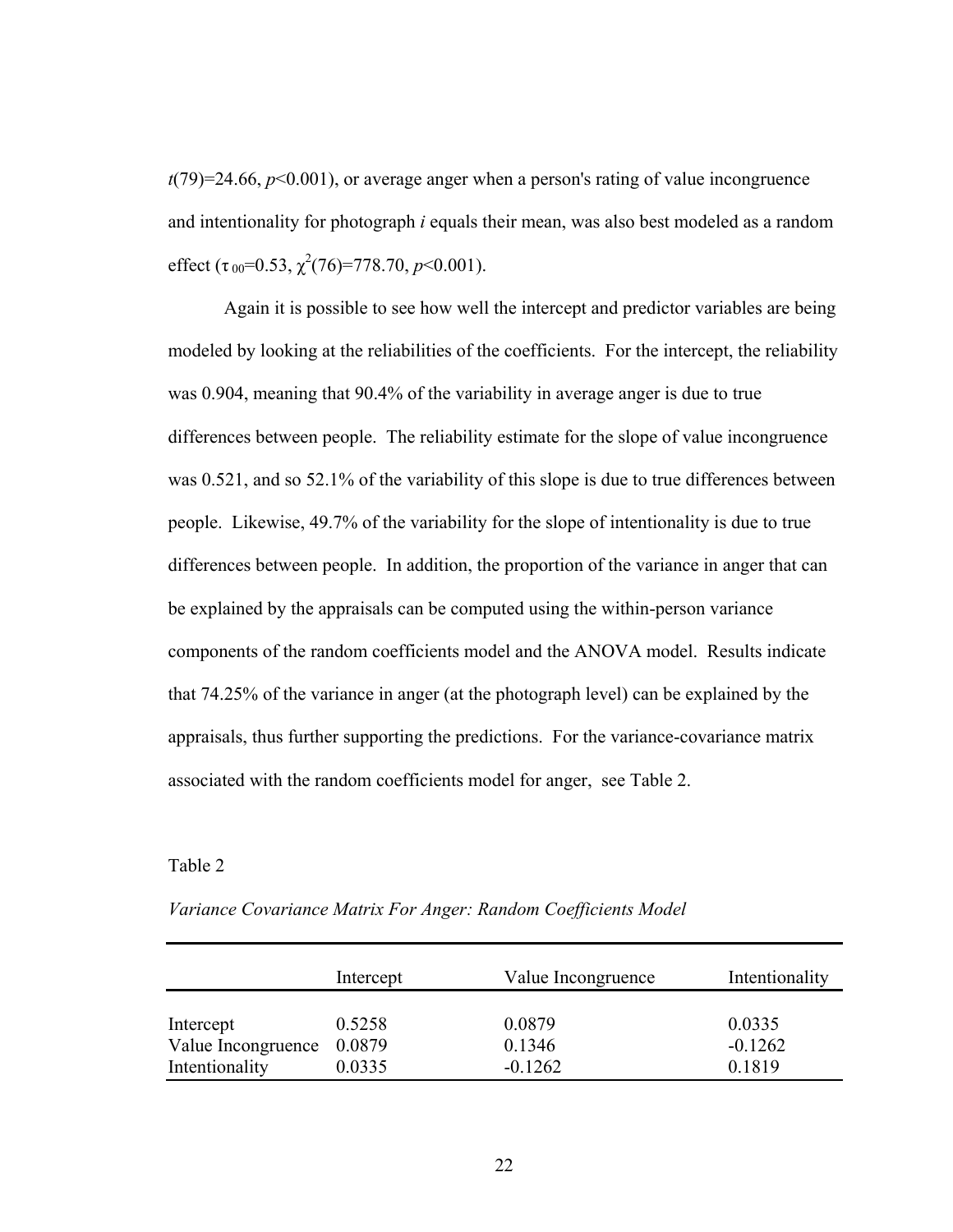The final model to be tested for anger was the intercepts and slopes as outcomes model. Recall that this model involved placing the average value incongruence and intentionality ratings for person *j* as predictor variables for the slope at level 2. By doing so, it is possible to determine if there are certain person characteristics reflecting value incongruence and intentionality that influence anger. The predictor variables at level 1 were again group-mean centered. The results of this model replicated the results of the random coefficients model in terms of the effects of the appraisals on anger at level 1. Again, people reported being angrier when they perceived a picture to be more incongruent with their values ( $\gamma_{10} = 0.22$ , *SE* = 0.05, *t*(79) = 4.17, *p*<0.001) and as being intentionally offensive ( $\gamma_{20} = 0.68$ , *SE* = 0.06,  $t(79) = 10.61$ ,  $p < 0.001$ ). The variance components associated with these coefficients were also significant (value incongruence:  $\tau_{11}$ =0.12,  $\chi^2$ (76)=212.66, *p*<0.001; intentionality:  $\tau_{22}$ =0.16,  $\chi^2$ (76)=229.92, *p*<0.001), as was the variance component associated with the intercept ( $\gamma_{00}$ =0.30, *SE*=0.12, *t*(77), p<0.02) ( $\tau_{00}$ =0.17,  $\chi^2$ (74)=310.35, *p*<0.001). Therefore, all coefficients are best modeled as random effects.

The aggregate of value incongruence included at level 2 was nonsignificant  $(y_{01} = 0.20, SE = 0.13, t(77) = 1.58, p = 0.119)$ . What this indicates is that average value incongruence does not add to the prediction of anger. Average intentionality was also added to level 2 and was found to be significant  $(\gamma_{02}=0.64, SE=0.12, t(77)=5.31,$ *p<*0.001). What this indicates is that people who were more inclined to think that something was done intentionally to begin with are more likely to report higher levels of anger.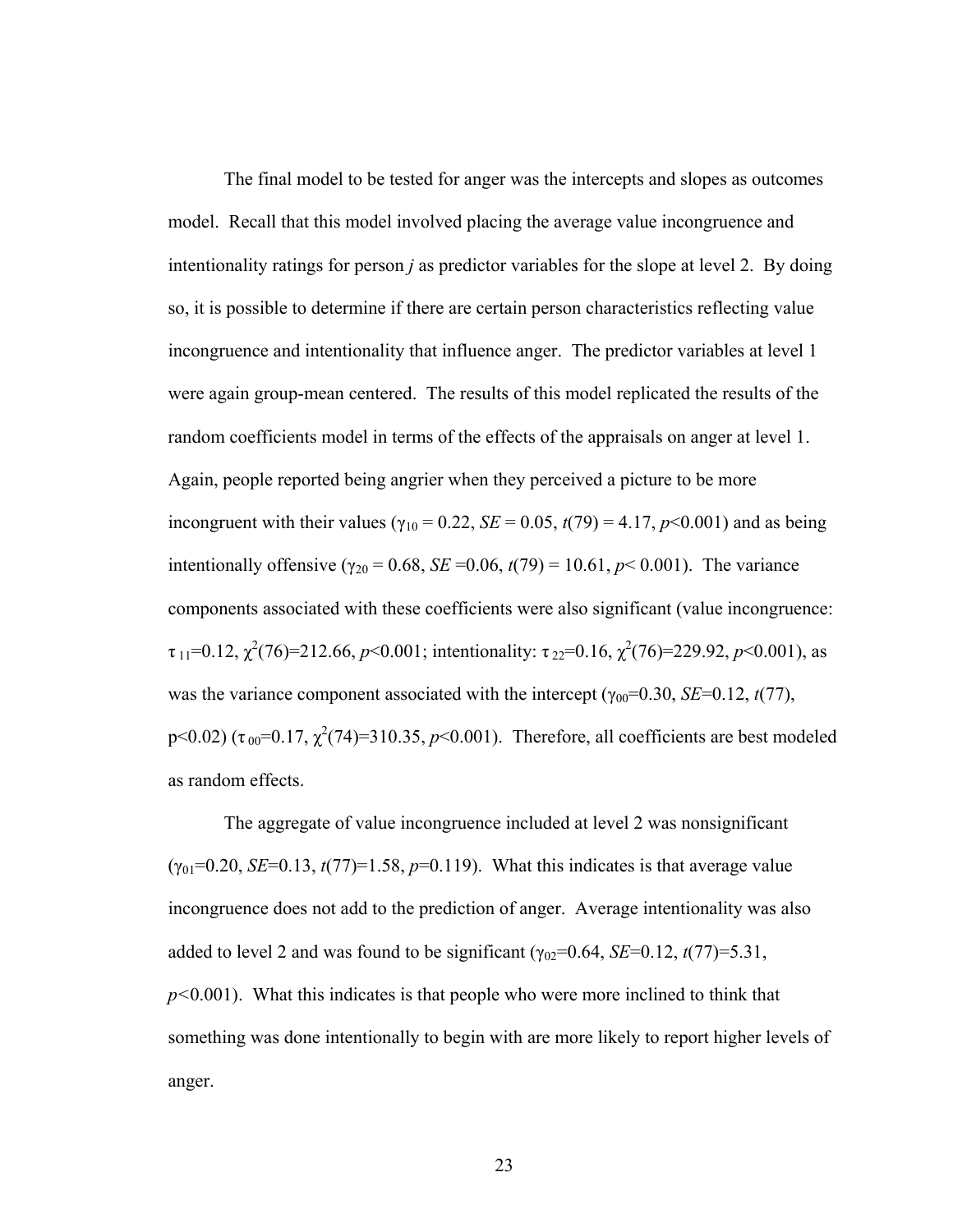The reliabilities associated with this model were smaller than those of the random coefficients model. For the intercept, the reliability dropped to 0.756, meaning that now only 75.6% of the variability in anger can be said to be due to true differences between people. While the reliabilities for the slopes of value incongruence and intentionality did not drop as significantly as the reliability for the intercept, they still declined. For value incongruence, the reliability was 0.492, thus 49.2% of the variability in the slope for value incongruence can be attributed to true differences between people; 46.9% of the variability in the slope for intentionality can be attributed to true differences between people. For the variance-covariance matrix associated with this model, see Table 3.

#### Table 3

|                                             | Intercept | Value Incongruence  | Intentionality      |
|---------------------------------------------|-----------|---------------------|---------------------|
| Intercept                                   | 0.1720    | 0.0738              | 0.0178              |
| Value Incongruence 0.0738<br>Intentionality | 0.0178    | 0.1157<br>$-0.1066$ | $-0.1066$<br>0.1572 |

*Variance-Covariance Matrix For Anger: Intercepts and Slopes as Outcomes Model* 

#### *Disgust*

 Because value incongruence and unpleasantness have previously been shown to predict disgust, it was predicted that these appraisals would predict disgust in this study as well. Again, the first step of the analyses was to estimate the ANOVA model for disgust. The intraclass correlation for this model was 0.0462, meaning that only 4.62% of the variability can be attributed to variability between people. While this implies that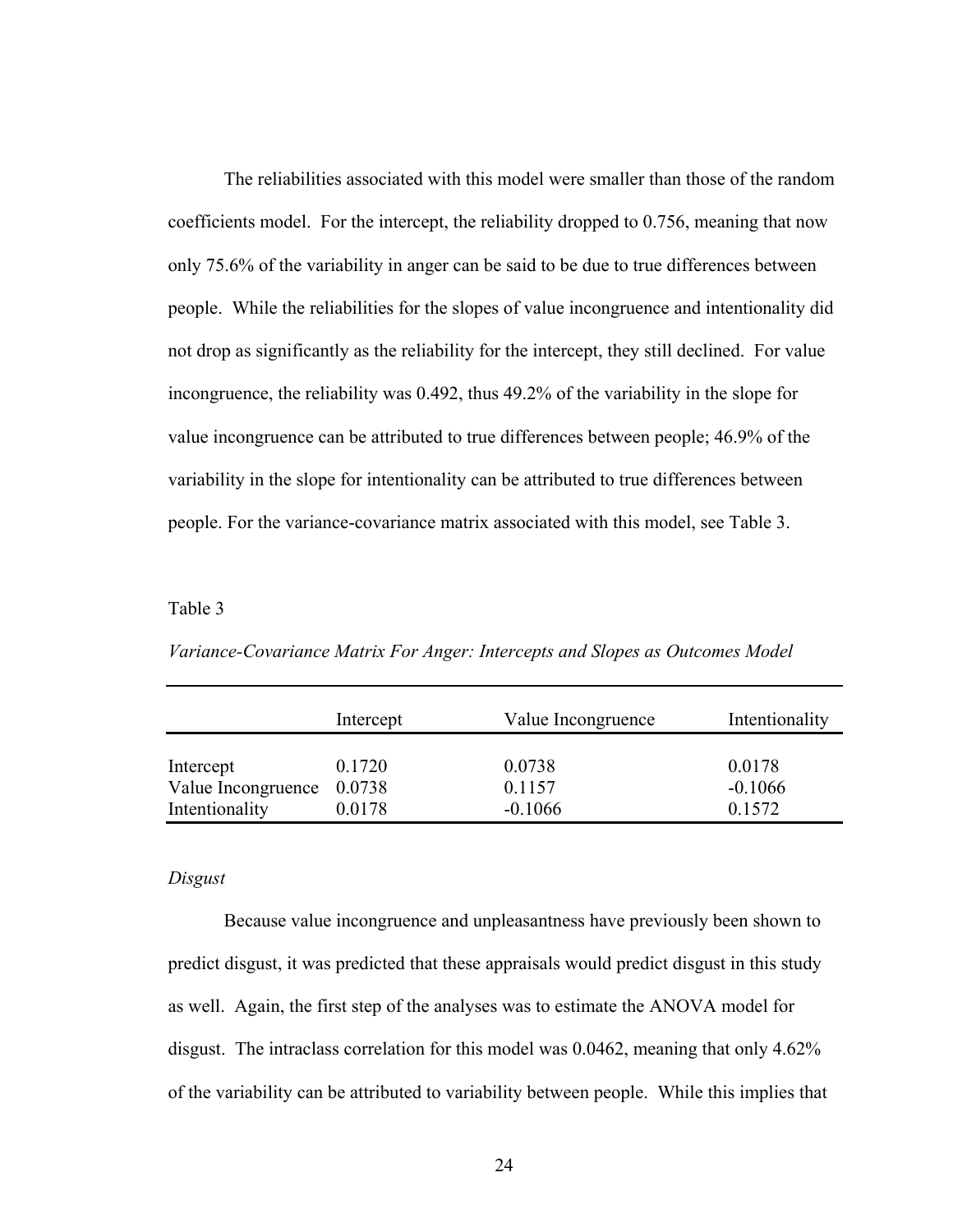the nesting of the data is unnecessary, the variance component was significant ( $\tau_{00}$ =0.21,  $\chi$ 2 (79)=132.56,  $p$ <0.001), indicating that HLM is still an appropriate analysis. The reliability of the intercept ( $\gamma_{00} = 2.49$ , *SE* = 0.08, *t*(79) =31.08, *p*<0.001) was considerably lower than that for anger: 0.404. Thus, it can only be confidently concluded that  $40.4\%$ of the variability in average disgust is due to true differences between people.

The random coefficients model for disgust revealed that results again supported the hypotheses in that appraisals of value incongruence and unpleasantness were significantly related to disgust (again the appraisals were entered as group-mean centered). People reported more disgust when they perceived a picture to be incongruent with their values ( $\gamma_{10} = 0.74$ , *SE* = 0.04, *t*(79) = 20.58, *p*<0.001), and unpleasant ( $\gamma_{20}$  = -0.27,  $SE = 0.02$ ,  $t(79) = -9.91$ ,  $p<0.001$ ). The variance component associated with value incongruence was found to be significant  $(\tau_{11} = 0.04, \chi^2(79) = 157.08, p < 0.001)$  and so value incongruence is best modeled as a random effect. In contrast, the variance component for unpleasantness was not significant  $(\tau_{22}=0.02, \chi^2(79)=87.97, p=0.229)$ . For this reason, the random coefficients model was again estimated but with this variable included as a fixed effect. A deviance test between the two models was then performed. Results indicated that even though variance component associated with unpleasantness was nonsignificant, it was still beneficial to leave it as a random effect  $(\chi^2(3)=15.33,$ *p*<0.01). In addition, the variance associated with the intercept ( $\gamma_{00}$  = 2.49, *SE* = 0.08,  $t(79) = 30.81, p<0.001$ , or average disgust when a person's value incongruence and unpleasantness ratings for photograph *i* equaled their mean, was also significant ( $\tau$ ) 00=0.42, χ 2 (79)=435.06, *p<*0.001)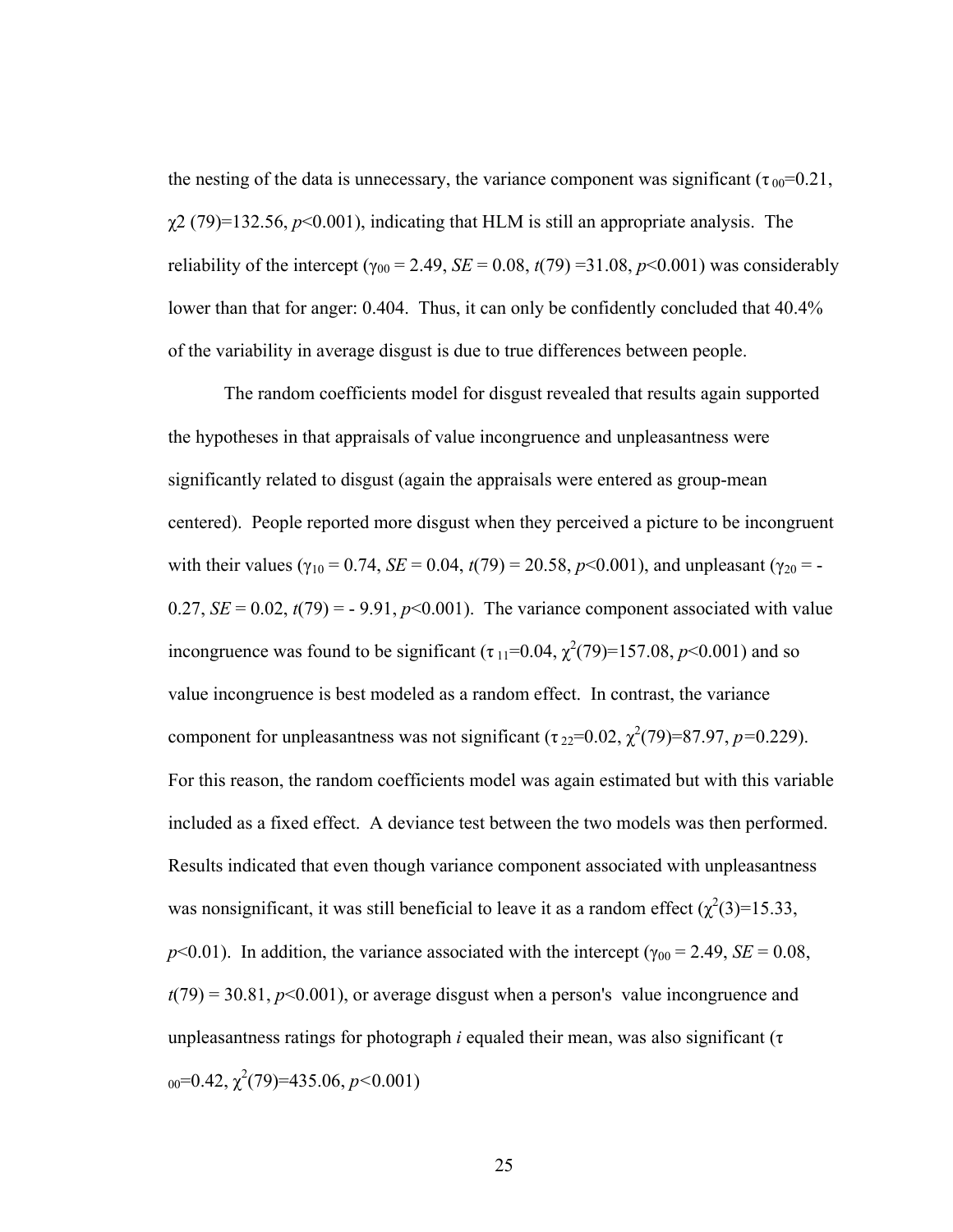The within-person variance of the ANOVA and random coefficients models was again used to determine the contribution of the appraisals in modeling disgust. Of the variance in disgust at the photograph level, 69.5% can be explained by the appraisals of value incongruence and unpleasantness. It can also be stated from the reliabilities for the random coefficients model that 90.4% of the variability in average disgust, 52.1% of the variability in value incongruence, and 49.7% of the variability in intentionality is due to true differences between people. For the variance-covariance matrix for the random coefficients model, see Table 4.

#### Table 4

*Variance-Covariance Matrix For Disgust: Random Coefficients Model* 

|                    | Intercept | Pleasantness | Value Incongruence |
|--------------------|-----------|--------------|--------------------|
| Intercept          | 0.4270    | $-0.0506$    | 0.0594             |
| Pleasantness       | $-0.0506$ | 0.0156       | 0.0116             |
| Value Incongruence | 0.0594    | 0.0116       | 0.0442             |

When the intercepts and slopes as outcomes model was estimated for disgust, the predictor variables at level 1 were again group-mean centered. Results further supported the hypothesis concerning the appraisals (at level 1) and disgust. More specifically, people reported higher levels of disgust as ratings of value incongruence ( $\gamma_{10} = 0.78$ , *SE*  $=0.04$ , *t*(79) = 20.19, *p*<0.001) and unpleasantness (γ<sub>20</sub> = -0.26, *SE* = 0.03, *t*(79) = -10.04, *p*<0.001) increased. Also in accordance with the random coefficients model, the variance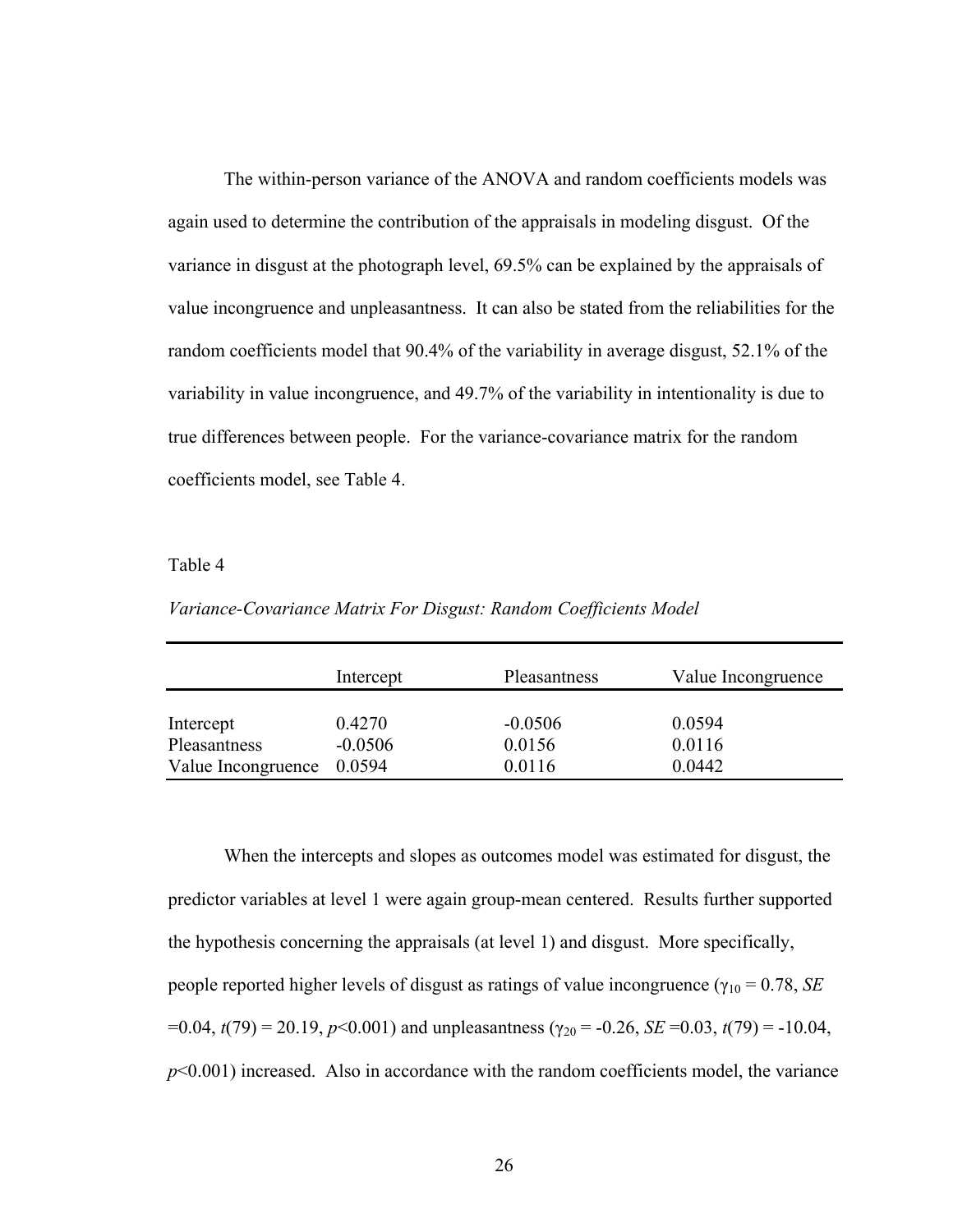component associated with value incongruence was significant  $(\tau_{11} = 0.23, \chi^2(79) = 160.52)$ ,  $p$ <0.001) whereas the variance with unpleasantness was not ( $\tau_{22}$ =0.14,  $\chi^2(79)$ =91.22, *p=*0.164). Again the model was conducted with this component fixed and a deviance test was performed to compare the two models; the test revealed that despite the nonsignificance of the variance component, the model still benefited from the inclusion of unpleasantness as a random effect  $(\chi^2(3)=15.50, p<0.01)$ . The variance component associated with average disgust ( $\gamma_{00}$  = 1.51, *SE* = 0.24,  $t(77)$  = 6.33,  $p$  < 0.001) was also significant  $(\tau_{00} = 0.13, \chi^2(77) = 175.16, p < 0.001)$ , leading to the conclusion that all coefficients are best modeled as random effects.

When the aggregates of value incongruence and unpleasantness were added as level 2 predictors of the intercept, both were significant (value incongruence:  $(\gamma_{01} = 0.68,$ *SE* = 0.05, *t*(77) = 12.82, *p*<0.001; unpleasantness: $\gamma_{02}$  = -0.19, *SE* = 0.05, *t*(77) = -3.86,  $p<0.001$ ). What this indicates is that not only will those who perceive the photographs as being incongruent with their values and unpleasant report higher levels of disgust, but those who generally perceive things to be incongruent with their values and unpleasant will be more likely to report higher levels of disgust. Thus, while these effects are speaking to more of person characteristics rather than the photograph characteristics, it still supports the hypotheses concerning these appraisals and disgust.

The reliability estimates for this model diverge somewhat from that of the random coefficients model for disgust. The reliability for the intercept decreased while the reliabilities for the slopes increased. For average disgust, then, 59.7% of the variability can be attributed to true differences between people; 42.7% of the variability in the slope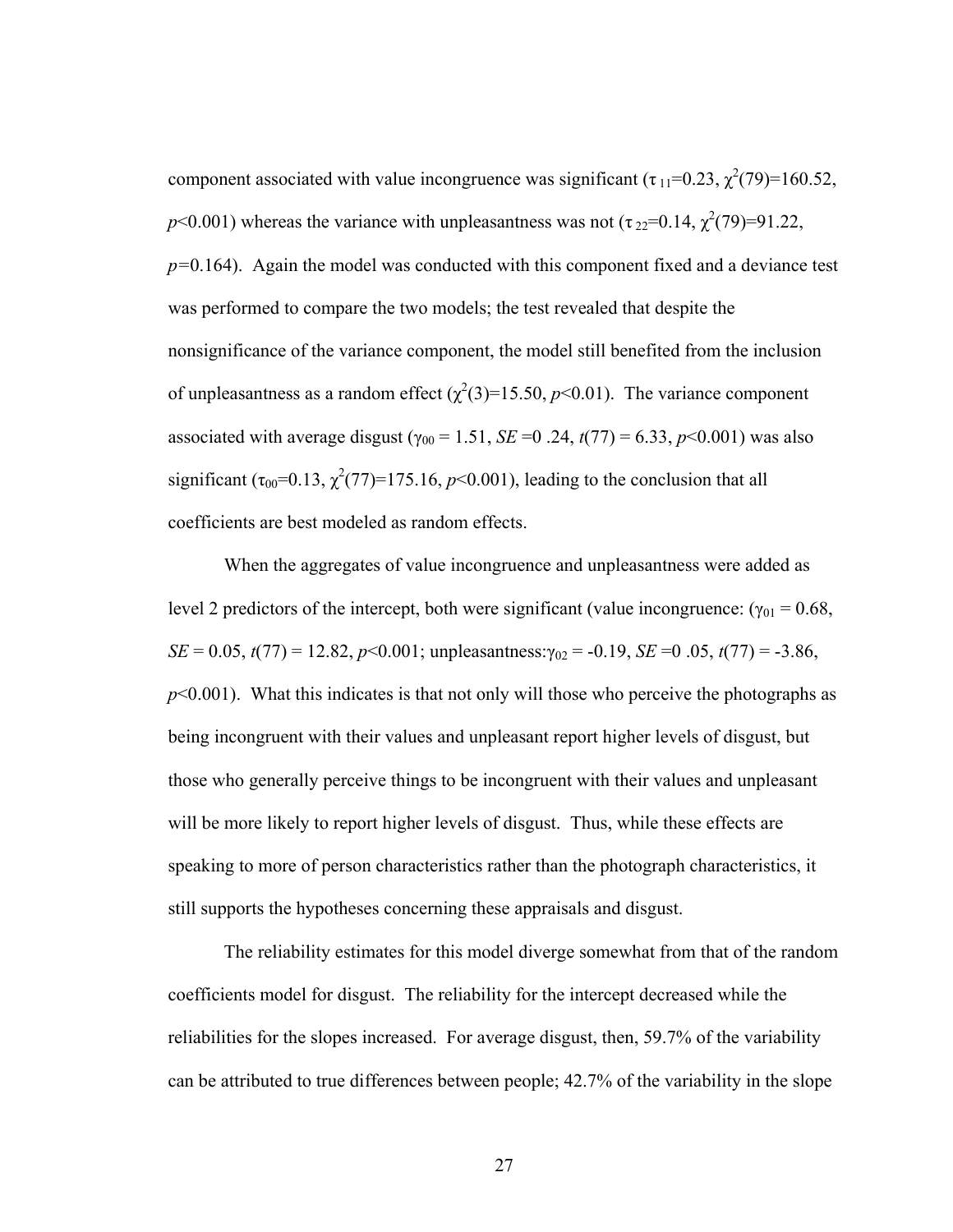for value incongruence and 28.4% of the variability in the slope for unpleasantness can be attributed to true differences between people. For the variance-covariance matrix for this model, see Table 5.

#### Table 5

*Variance-Covariance Matrix For Disgust: Intercepts and Slopes as Outcomes Model* 

|                                                        | Intercept           | Pleasantness                  | Value Incongruence         |
|--------------------------------------------------------|---------------------|-------------------------------|----------------------------|
| Intercept<br>Pleasantness<br>Value Incongruence 0.0425 | 0.1347<br>$-0.0307$ | $-0.0307$<br>0.0188<br>0.0112 | 0.0425<br>0.0112<br>0.0507 |

### *Rejection*

 The goal of Study 1 was to not only replicate previous findings concerning anger and disgust, but also to assess the association between these emotions and rejection, the hypothesized action tendency. From the intraclass correlation for the ANOVA model of rejection, it is known that 23.09% of the variability in rejection can be attributed to variability between people, and so approximately 77% of the variance is at the betweenphotograph, within-person level. While this is higher than that of the models for anger and disgust, the significance of the variance component was still assessed to support the use of multilevel modeling. The variance was significant  $(\tau_{00} = 0.82, \chi^2(79) = 410.79$ , *p*<0.001), and thus the nesting of the data within-person is appropriate. The reliability of the intercept ( $\gamma_{00}$  = 3.86, *SE* = 0.11,  $t(79)$  = 34.31,  $p$ <0.001) was 0.808, and so we can be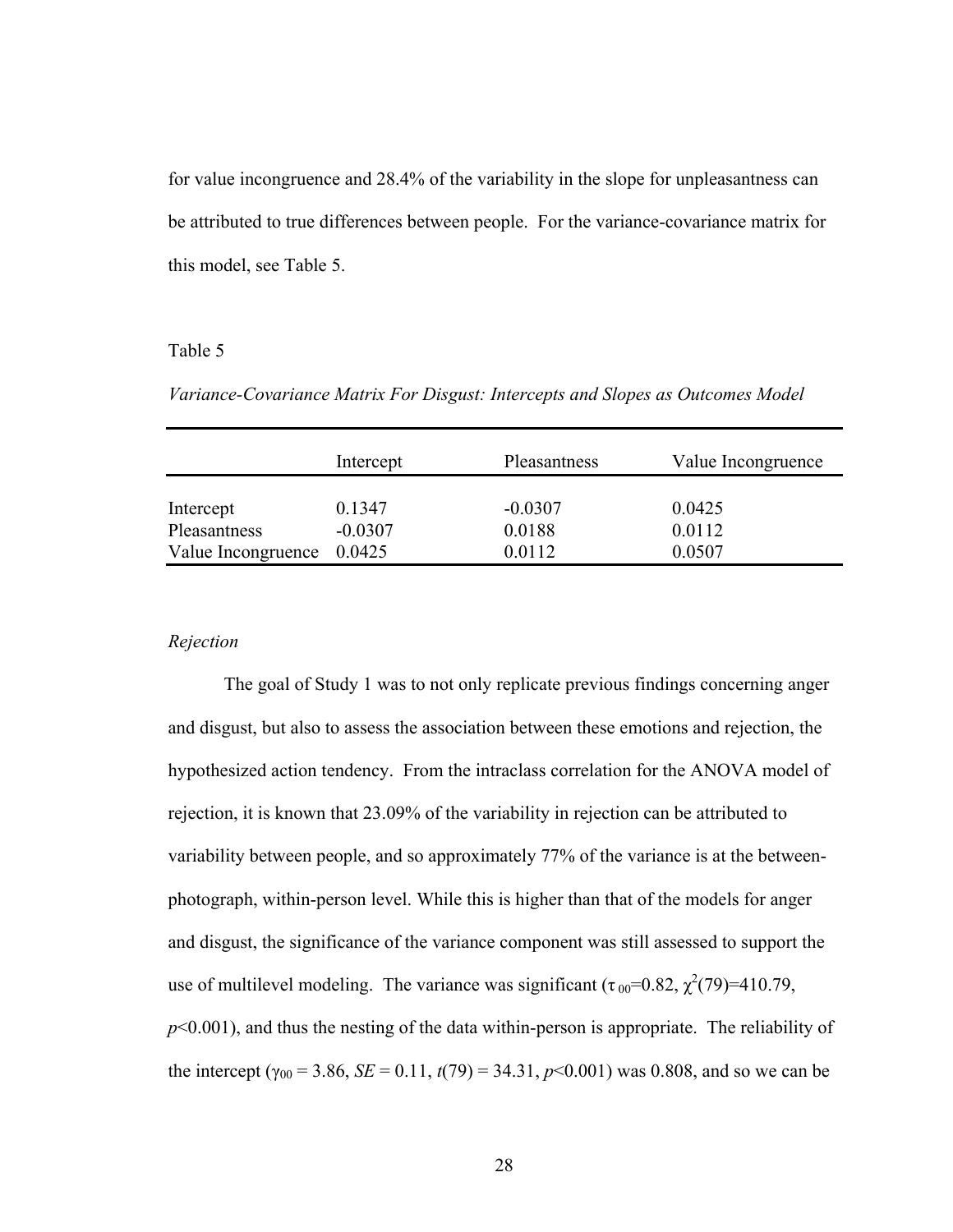confident that 80.8% of the variability in average rejection can be attributed to true differences between people.

 When the random coefficients model for rejection was performed, the predictor variables at level 1 were again group-mean centered. Analyses revealed that people were more likely to reject statements supporting the photographs as anger increased ( $\gamma_{10}$  = -0.17,  $SE = 0.04$ ,  $t(79) = -3.99$ ,  $p<0.001$ ) and disgust increased ( $\gamma_{20} = -0.37$ ,  $SE = 0.03$ ,  $t(79) = -10.98$ ,  $p \le 0.001$ ). Rejection, then, can be considered to be a relative emotion component of anger and disgust. While the variance associated with average rejection  $(\gamma_{00} = 3.86, SE = 0.11, t(79) = 34.31, p < 0.001)$  was significant  $(\tau_{00} = 0.91, \chi^2(74) = 653.96,$ *p*<0.001), the variance associated with anger ( $\tau_{11}$ =0.03,  $\chi^2$ (74)=90.85, *p*=0.089) and disgust  $(\tau_{22}=0.02, \chi^2(74)=91.33, p=0.084)$  was only marginally so. Nonetheless, the deviance test indicated that the model was best when these variables were included as random effects  $(\chi^2(5)=35.12, p<0.001)$ .

 The within-person variance of the ANOVA and random coefficients models revealed that the inclusion of anger and disgust as predictors of rejection explained 42.91% of the variance at level 1. From the reliabilities of the random coefficients model, 89.0% of the variance of average rejection, 19.3% of the variance in the slope of anger, and 21.4% of the variance in the slope of disgust can be attributed to true differences between people. For the variance-covariance matrix of this model, see Table 6.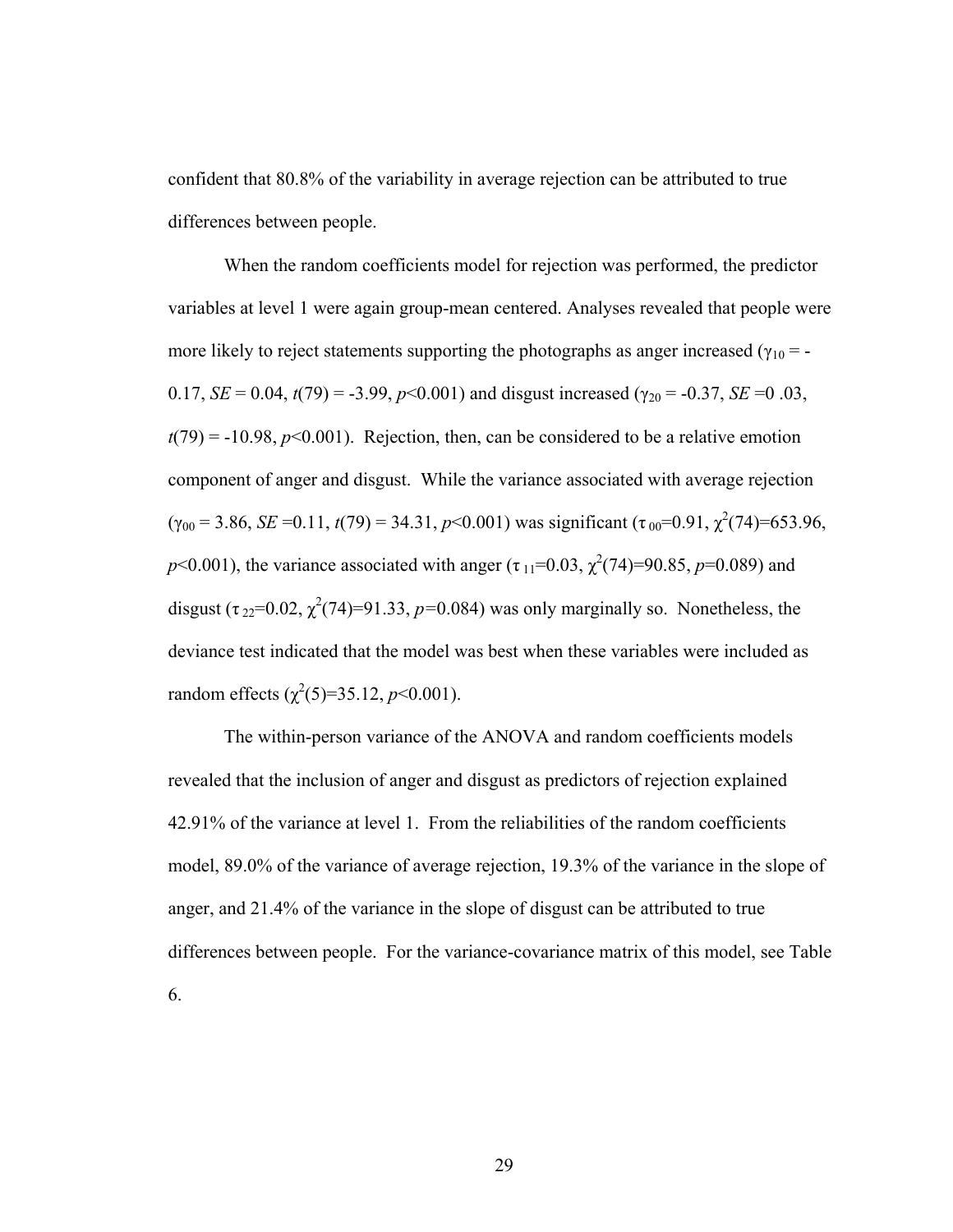## Table 6

|           | Intercept | Anger     | Disgust   |  |
|-----------|-----------|-----------|-----------|--|
| Intercept | 0.9130    | 0.0369    | $-0.0177$ |  |
| Anger     | 0.0369    | 0.0299    | $-0.0022$ |  |
| Disgust   | $-0.0177$ | $-0.0022$ | 0.0217    |  |

*Variance-Covariance Matrix For Rejection: Random Coefficients Model* 

 The results of the intercepts and slopes as outcomes model for rejection supported the findings of the random coefficients model for the level 1 effects. People were again more likely to reject statements supporting the photographs when they reported higher levels of anger ( $\gamma_{10}$  = -0.17, *SE*=0.04, *t*(79)= -4.11, *p*<0.001) and disgust ( $\gamma_{20}$  = -0.37, *SE*  $= 0.03$ ,  $t(79) = -10.913$ ,  $p<0.001$ ). Also replicating the random coefficients model, the variance components for the predictor variables were marginally significant (anger:  $\tau_{11}$ =0.03,  $\chi^2$ (74)=90.77, *p*=0.090; disgust:  $\tau_{22}$ =0.02,  $\chi^2$ (74)=91.23, *p*=0.085), while the variance for the intercept ( $\gamma_{00}$  = 5.41, *SE* = 0.37, *t*(77) = 14.473, *p*<0.001) was significant  $(\tau_{00} = 0.73, \chi^2(72) = 547.22, p < 0.001)$ . Again the deviance test supported the inclusion of the predictor variables as random effects  $(\chi^2(5)=35.79, p<0.001)$ .

 When the aggregate of anger was included at level 2, the effect was not significant ( $\gamma_{01}$  =0.17, *SE* =0.17, *t*(77) = 1.043, *p*=0.300). What this suggests is that people did not approach the photographs angry and then reject them, but rather the content of the photographs elicited the angry responses that were associated with rejection. In contrast, the effect for the aggregate of disgust was significant ( $\gamma_{02}$  = -0.77,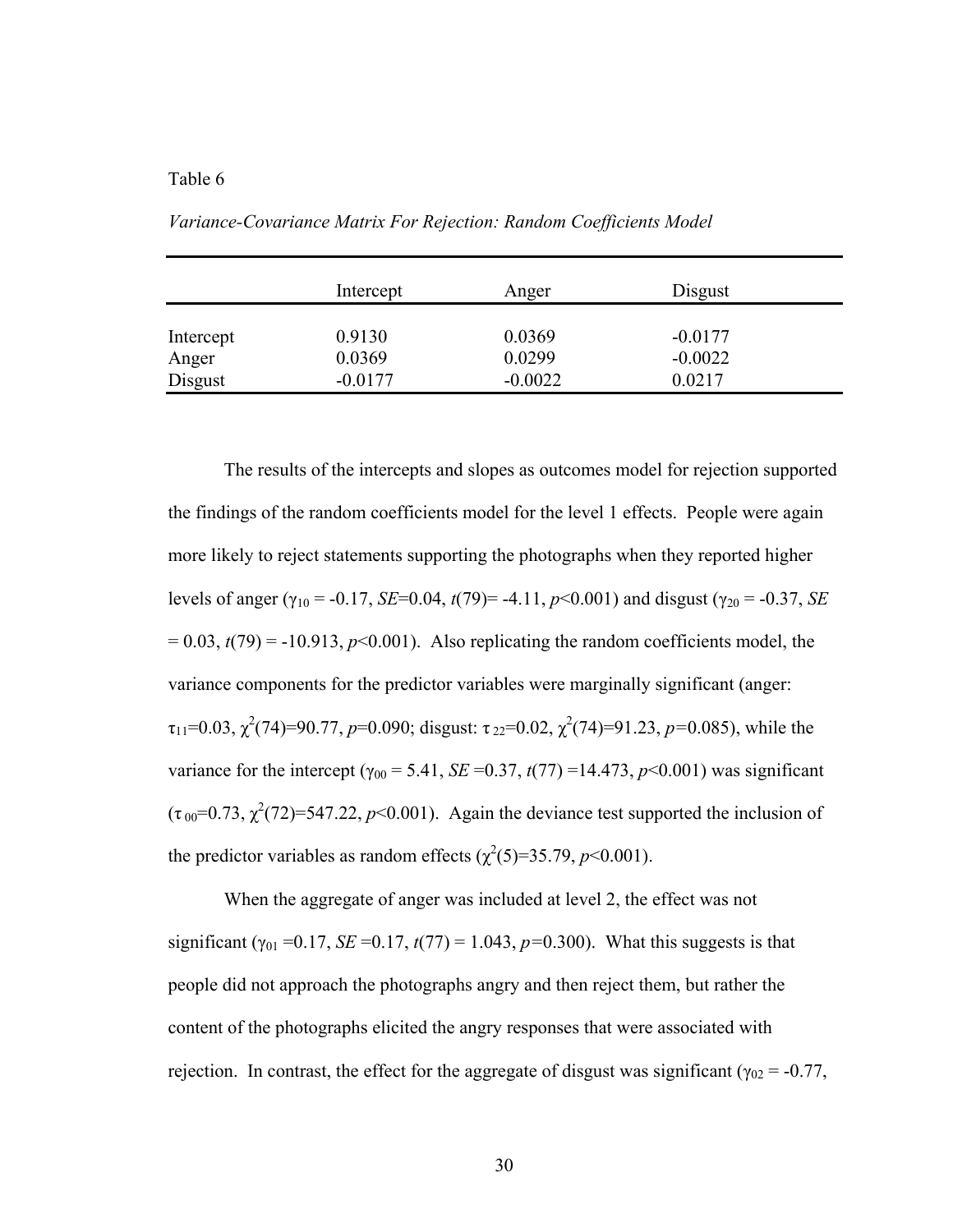$SE = 0.18$ ,  $t(77) = -4.25$ ,  $p<0.001$ ), suggesting that people who were predisposed to view a stimulus object as disgusting were more likely to reject the statements supporting that object. The reliabilities of this model suggest that average rejection is being modeled well, and that 86.7% of the variance in rejection can be attributed to true differences between people. The reliabilities for the slopes of anger and disgust (0.200 and 0.213 respectively) suggest that the variance for these variables is not being modeled well, which is logical given their marginally significant variance components. For the variance-covariance matrix for this model, see Table 7.

### Table 7

*Variance-Covariance Matrix For Rejection: Intercepts and Slopes as Outcomes Model* 

|           | Intercept | Anger     | Disgust   |  |
|-----------|-----------|-----------|-----------|--|
| Intercept | 0.7321    | 0.0425    | $-0.0340$ |  |
| Anger     | 0.0425    | 0.0316    | $-0.0030$ |  |
| Disgust   | $-0.0340$ | $-0.0030$ | 0.0215    |  |

#### *Predicting Anger from Disgust*

 Given that anger and disgust are often grouped together or used interchangeably, it is logical to assume that you may predict one emotion from the other. For this reason, analyses predicting anger from disgust were conducted. Since the ANOVA model for anger has already been discussed, it will not be addressed here. From the random coefficients model, it was found that, as expected, disgust significantly predicted anger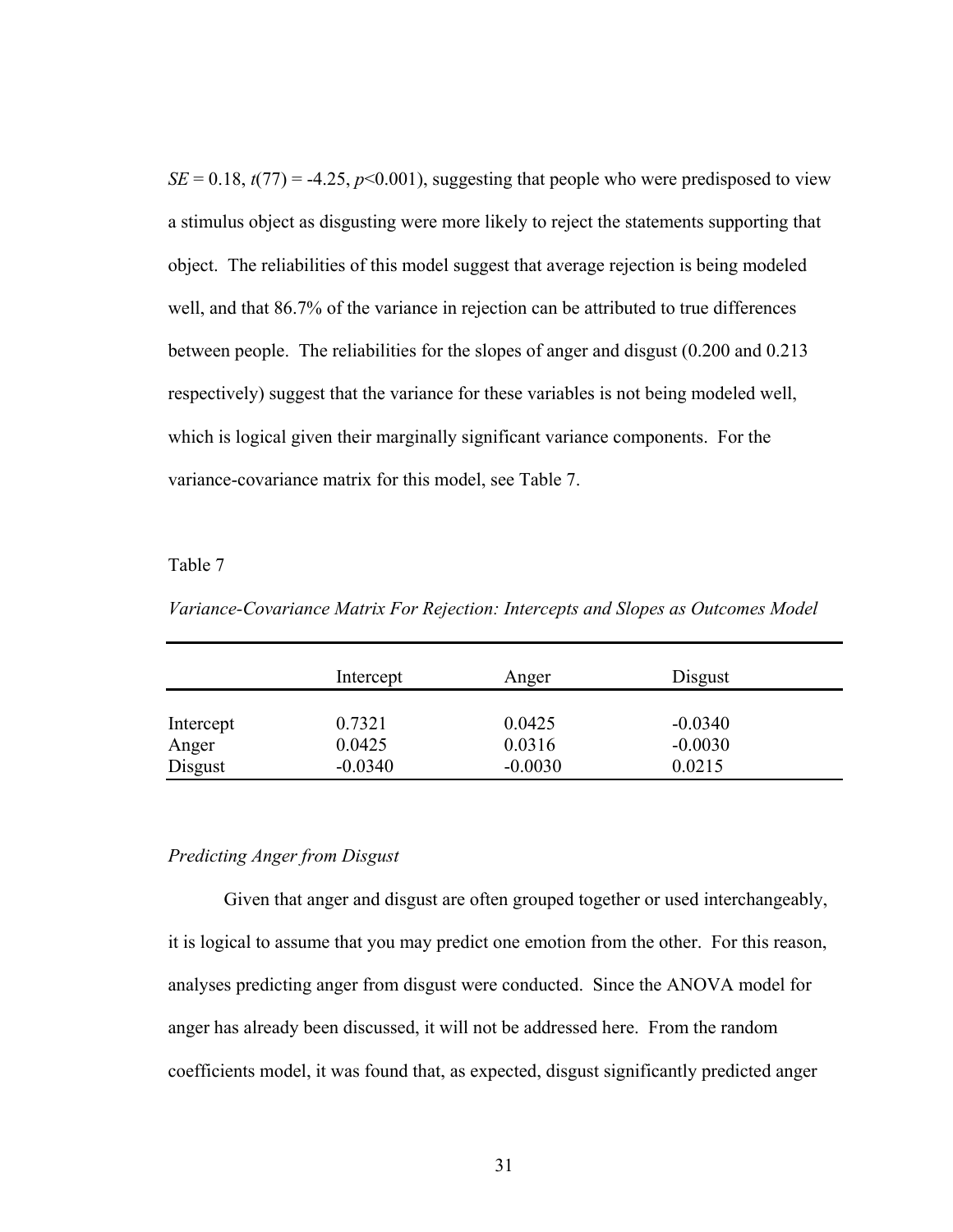$(\gamma_{10} = 0.55, SE=0.03, t(79)=17.92, p<0.001)$ . Thus, people were more likely to report anger when they reported more disgust. The variance component for the intercept ( $\gamma_{00}$  = 2.09, *SE*=0.08, *t*(79)= 24.65, *p*<0.001) was significant ( $\tau_{00}$ =0.50,  $\chi^2$ (79)=560.03, *p*<0.001), as was that for disgust  $(\tau_{11} = 0.05, \chi^2(79) = 293.04, p < 0.001)$ . The covariance for the intercept and the predictor (disgust) was 0.1522.

 Using the within-person variance from the ANOVA and random coefficients model, it was found that 62.19% of the variance in anger at the between-photograph level could be explained by inclusion of disgust as a predictor variable. In addition, the reliabilities indicate that 85.9% of the variability in average anger and 66.4% of the variability in the slope for disgust can be attributed to true differences between people. *Discussion* 

 Overall the results of Study 1 are consistent with previous research: value incongruence and intentionality were appraisal components of anger, and value incongruence and unpleasantness were components of disgust. Evidence was also found that indicated that people who were more likely to make an attribution of intention to begin with reported more anger. In addition, it was found that those who are more likely to perceive something as incongruent with their values and unpleasant from the outset were more likely to report higher levels of disgust. Thus, not only can associations between appraisals and emotions be assessed in respect to a given stimulus object, but also in terms of general person characteristics.

 Anger and disgust also significantly predicted people's rejection of statements supporting the photographs. Furthermore, generalizations about person characteristics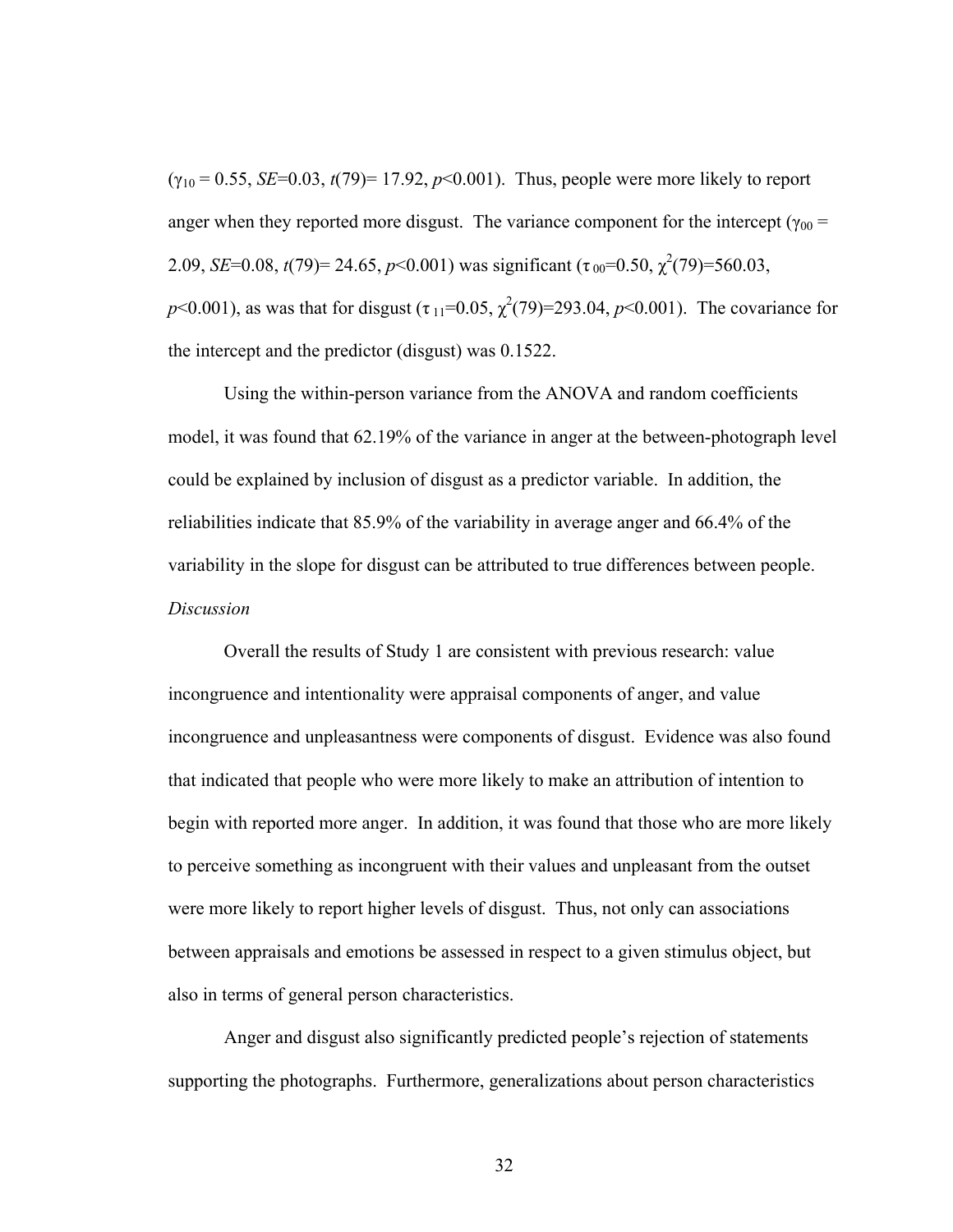can be made here in that people who were more likely to be disgusted in general were more likely to reject the statements. Anger and disgust were also related in that disgust predicted anger, a finding not surprising given the similarities between these emotions. Although all of these results were expected and mirror the results of previous research, a self-report method of action tendency is still a weak indicator of behavior. Study 2 thus extends beyond self-reports in an attempt to associate actual behavior with these emotions.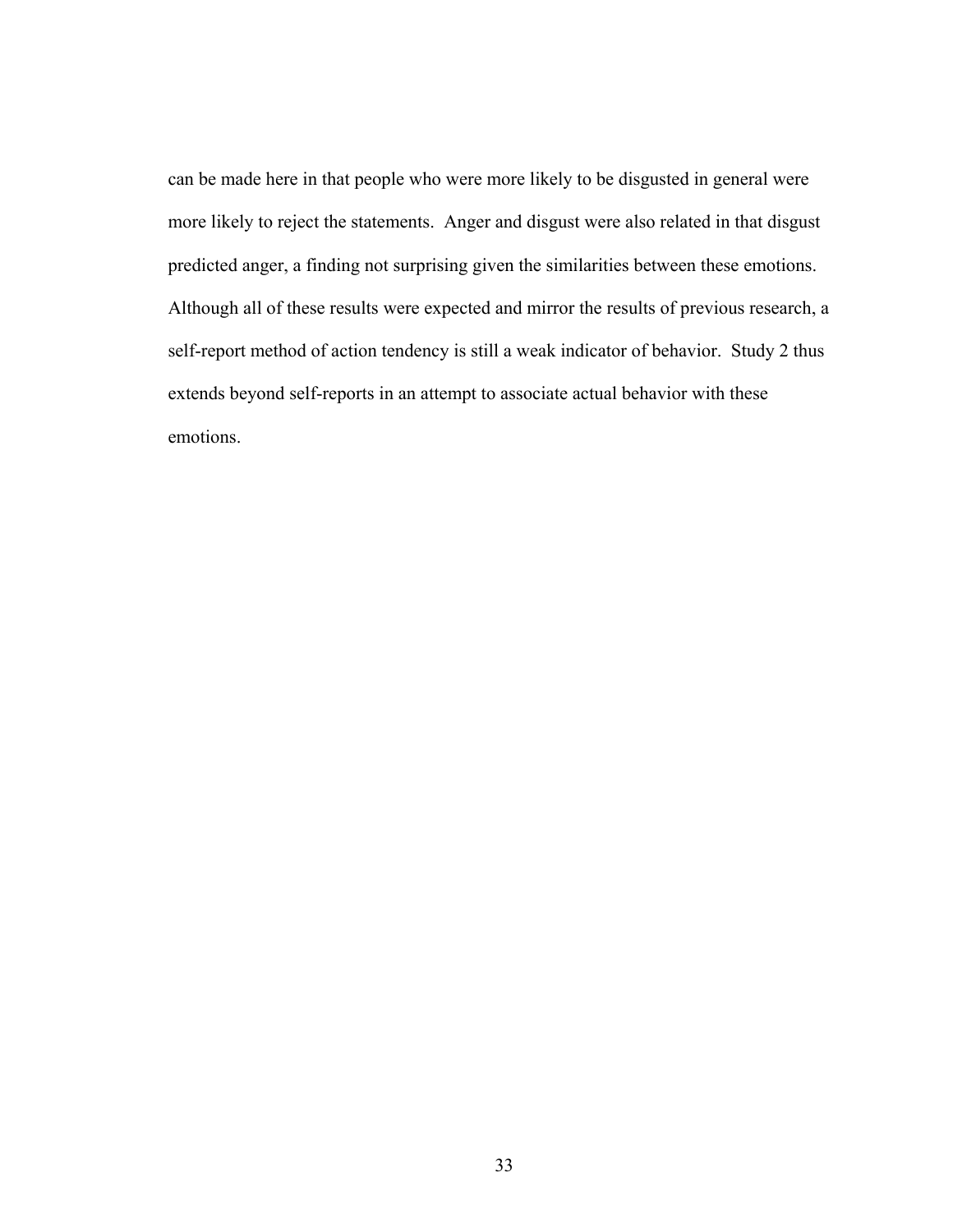# CHAPTER VI

## STUDY 2

 The goal of Study 2 was to associate emotions with behavior rather than with just the potential for behavior. Following a strategy often used in intrinsic motivation research (e.g., Sansone, Weir, Harpster, & Morgan, 1992), Study 2 measured rejection through the selection of a gift offered at the end of the study. People completing the study were offered the chance to receive one of four postcards of the photographs used in the study, one of which was of a controversial target photograph. It was hypothesized that the more anger and disgust a person reported to the target photograph, the more likely they were to reject the target postcard.

#### *Participants*

 A total of 78 undergraduate students (15 males, 61 females, 2 unreported) at the University of North Carolina at Greensboro participated in this study. Students received one credit towards a research option in their General Psychology course.

## *Materials*

 Eight full-color photographs were selected for this study. The pictures were again selected based on their potential to elicit a variety of responses. Table 8 lists the photographs used in alphabetical order by title.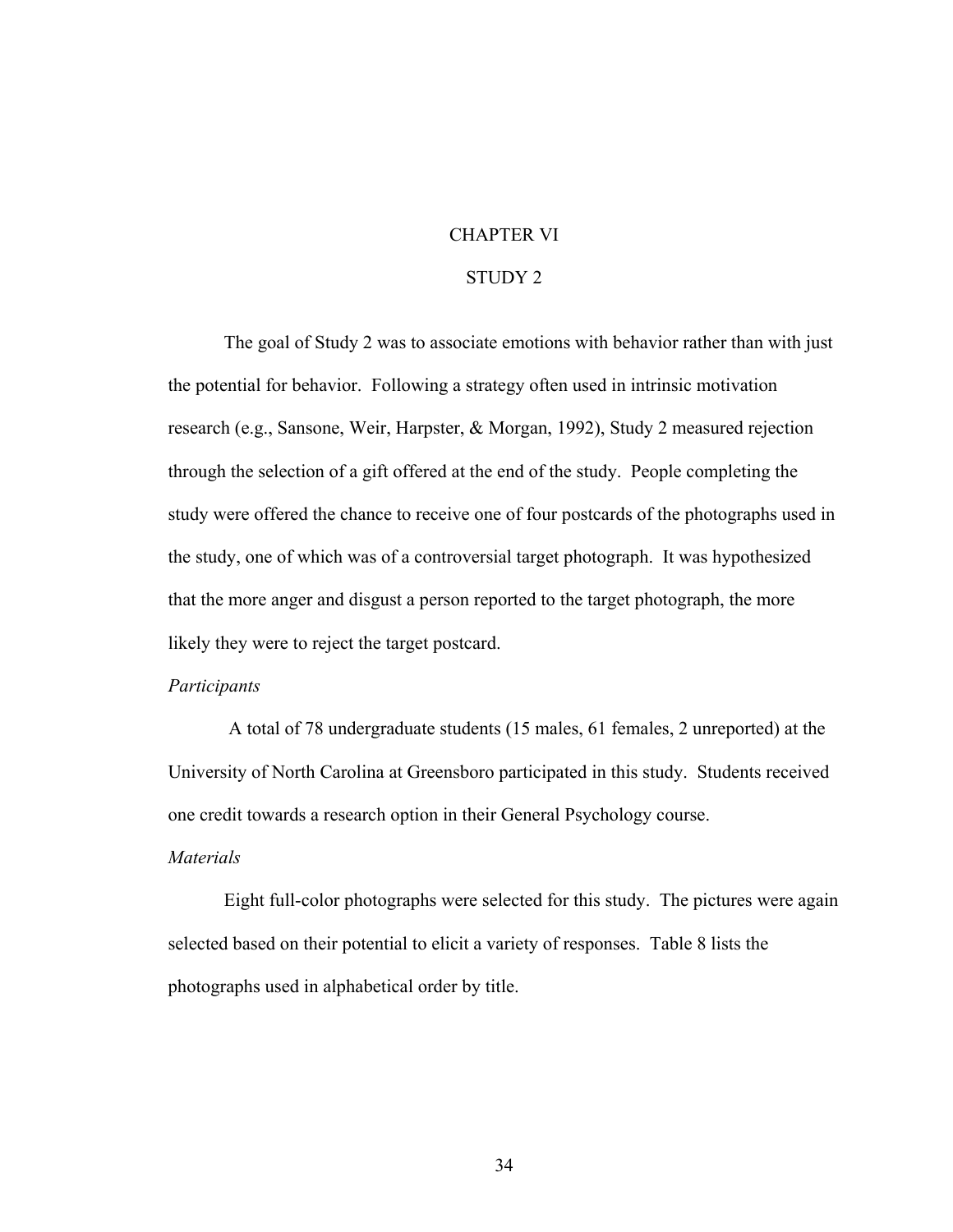#### Table 8

| Photograph              | Artist            | Year      |  |
|-------------------------|-------------------|-----------|--|
|                         |                   |           |  |
| Aeronaut 2              | Maria Friberg     | 2002      |  |
| Aware But Still There 2 | Maria Friberg     | 2002      |  |
| Chicago                 | Harry Callahan    | c. $1950$ |  |
| Dog On Wheels           | Robert Doisneau   | 1977      |  |
| Element 2               | Mary Woodall      | 2002      |  |
| Japanese Bath           | Louise Dahl Wolfe | 1954      |  |
| Piss Christ             | Andres Serrano    | 1987      |  |
| Untitled $(\#314F)$     | Cindy Sherman     | 1994      |  |

#### *Study 2 Photographs by Alphabetical Order*

## *Procedure and Design*

 Students were introduced to the experiment in the same manner as Study 1 with one exception. Students were told that at the end of the experiment they would be offered a small thank you gift for their participation. At this point, they were not told what the gift would be. They were told that this gift would have to be mailed to them since we could not buy them until it was known how many were needed. While the students were asked for their mailing addresses, they were assured that their confidentiality would be maintained and that their personal information would be separated from their questionnaires. After coding for which gift they selected, their information was indeed separated from their other materials.

 Students were given booklets akin to the booklets in Study 1. Each photograph in the booklet was labeled as before and was accompanied by its title and a brief description. There were seven filler photographs and one target photograph, *Piss Christ*,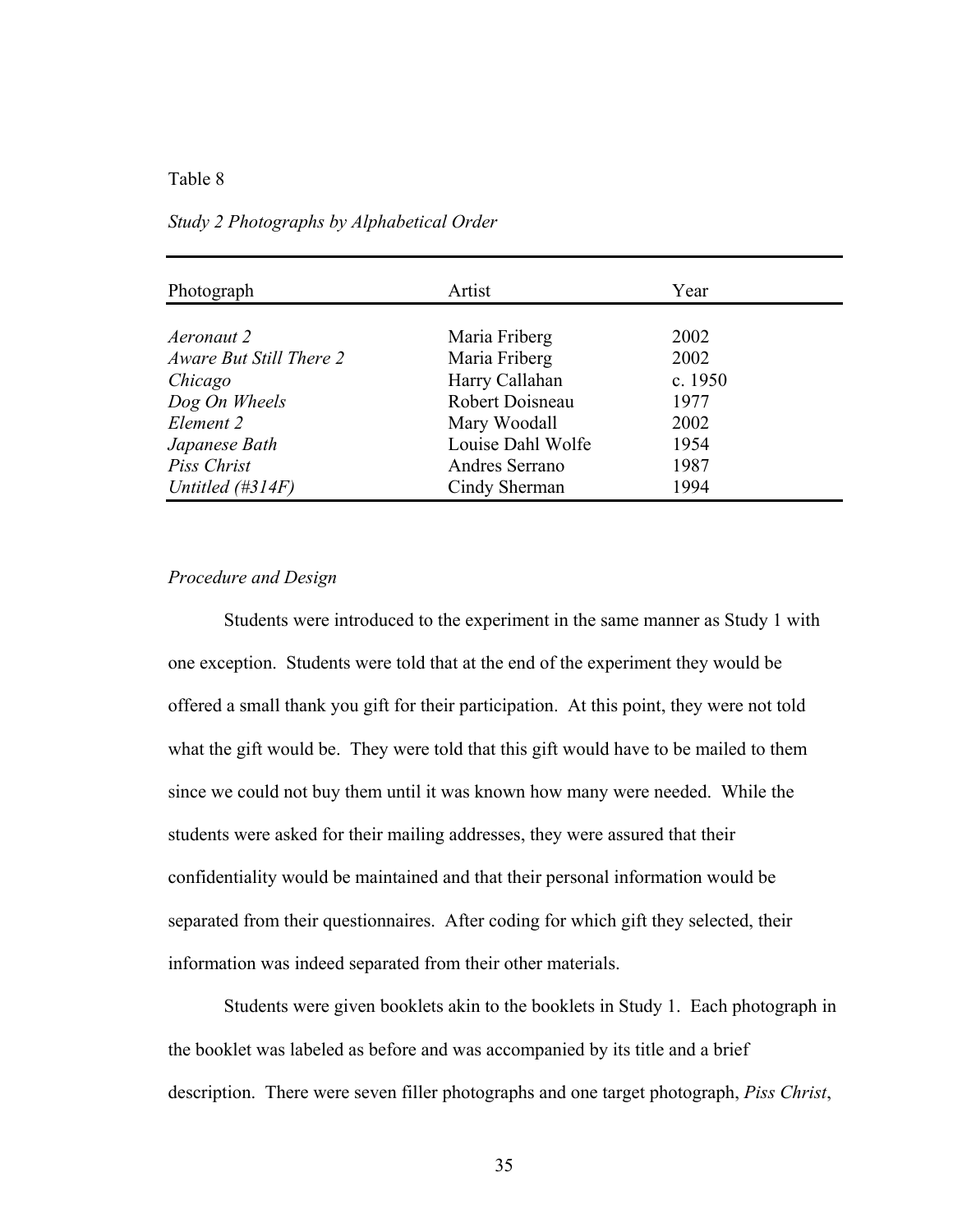which was chosen for the strong emotions it has been shown to elicit (Silvia & Brown, in press). There were a total of eight orders of presentation for the photographs so that the target photograph appeared as Picture 1 through Picture 8. The order of the photographs around the target was randomly assigned and was different for each booklet.

 Students then received a questionnaire with one page corresponding to each picture. Students were asked to view each photograph and to rate how much they agreed with each of the thirteen statements. Each statement assessed a different emotion (see Appendix B for sample questionnaire listing emotions). All statements were measured on a 7-point Likert scale ranging from 1 "not at all" to 7 "yes, definitely." Personality scales and demographic measures were included at the end of the questionnaire for exploratory purposes. Space was provided at the end of the questionnaire for students to share additional comments about the study. When participants had completed the questionnaire, they were given a written debriefing that included contact information for the experimenter (in case further questions or comments arose) and sources for further information on the topic of the study.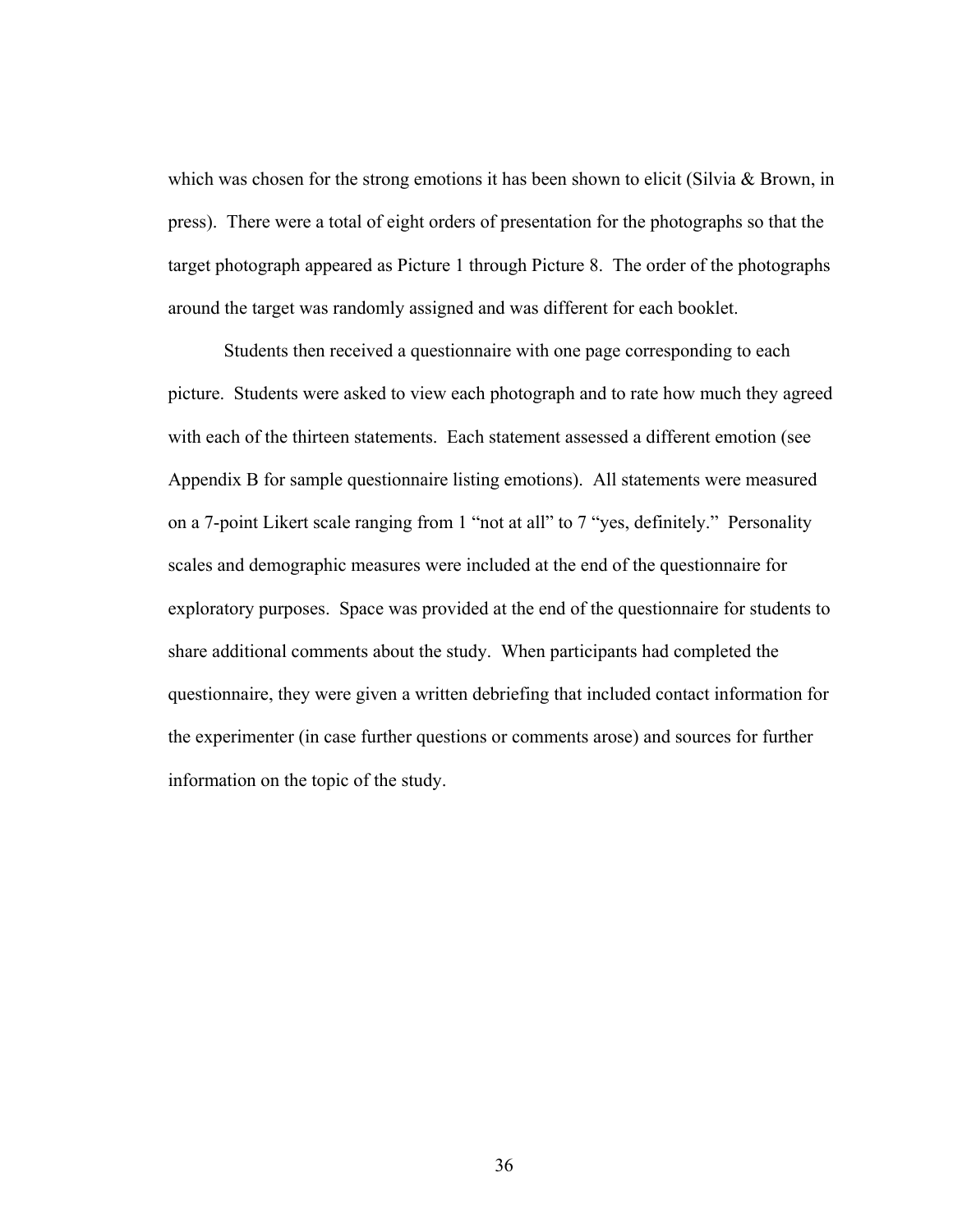## CHAPTER VII

#### RESULTS

 Although Study 2 used self-report measures of emotions, rejection was measured through the selection/rejection of a target postcard, thus providing a behavioral measure not found in previous research of appraisal theories. It was predicted that the more anger and disgust people reported, the more likely they were to reject the postcard depicting the controversial photograph. To begin the analyses, parametric and nonparametric correlations were conducted for the ratings of anger and disgust for the target photograph (see Table 9). As suggested by the results of Study 1, anger and disgust were strongly correlated. Additionally, anger and disgust were both moderately correlated with postcard selection, providing the first indication that these negative emotions could predict rejection. The significance of all correlations suggests that those who selected the *Piss Christ* photograph and those who did not significantly differed in terms of average anger and disgust.

## Table 9

|                             | Postcard       | Anger            | Disgust      |  |
|-----------------------------|----------------|------------------|--------------|--|
| Postcard                    |                | $r = .363**$     | $r = .350*$  |  |
| Anger                       | $\tau = .293*$ |                  | $r = .817**$ |  |
| Disgust                     | $\tau = .307*$ | $\tau = .709$ ** |              |  |
| $*_{n}$ < 0.5 $*_{n}$ < 0.1 |                |                  |              |  |

*Pearson's r and Kendall's τb Correlations for Study 2* 

\**p* < .05, \*\* *p* < .01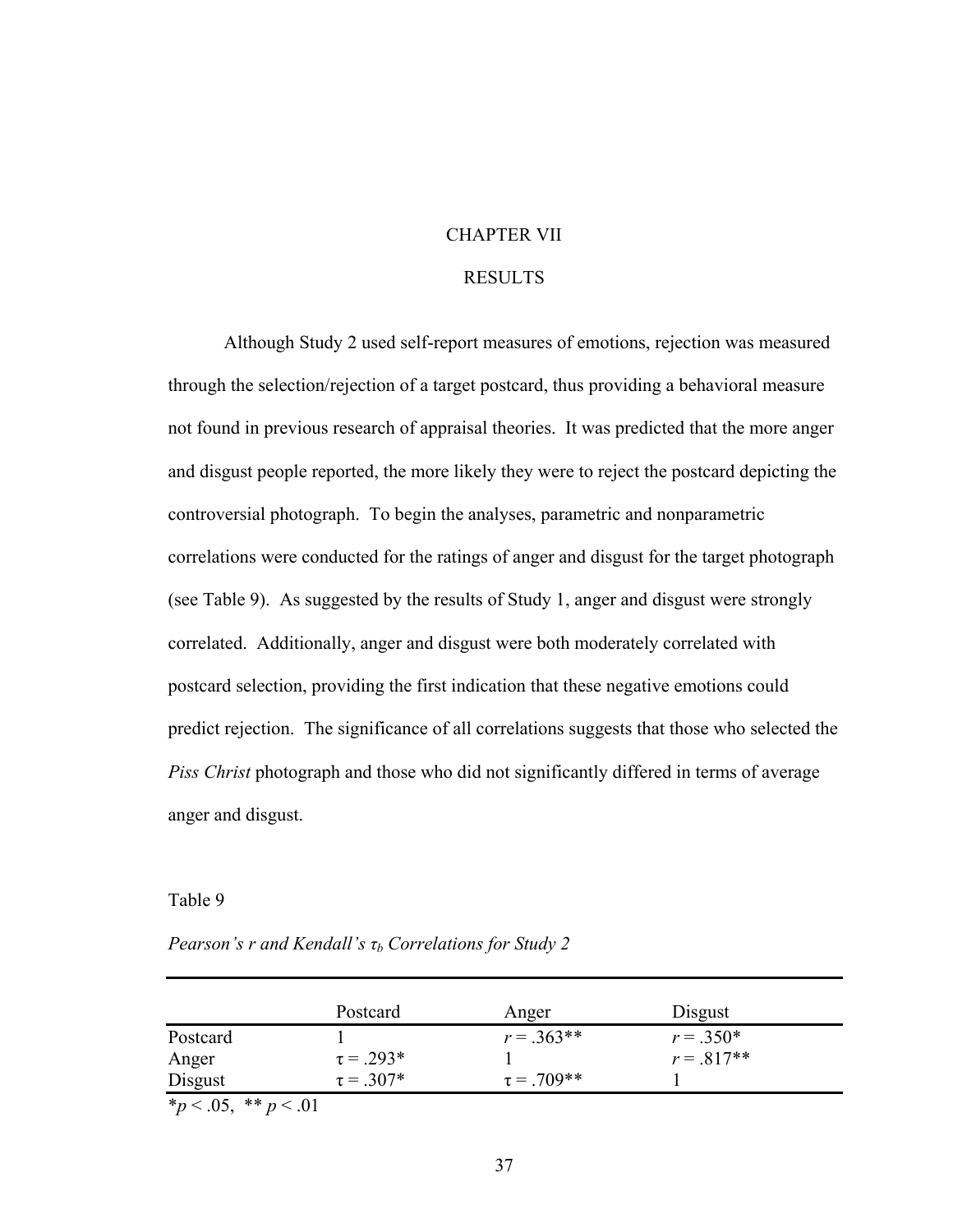Of the 78 people in the study, one-third did not choose any of the four postcards. This posed a problem: should those people who did not select a postcard be treated as missing and omitted from the analyses? Or should they be considered to have also rejected the *Piss Christ* postcard? Because there was no way to know which option would best represent those who opted not to select a postcard, analyses were performed in which those people were excluded (*n*=53), and with them included and coded as having rejected the *Piss Christ* postcard (*n*=76, two were missing for other reasons). In both analyses, the results were comparable (see below). Only 5 people selected the *Piss Christ* postcard, which is only 6.4% if all people are included and 9.4% of those who actually selected a postcard.

Because the outcome variable for the study was binary (selecting versus rejecting *Piss Christ*), logistic regression analyses were conducted to test the probabilities of a person selecting the target postcard. When anger was entered as the sole predictor, it significantly predicted postcard selection when those who did not select a postcard were included ( $b = 0.65$ , *SE* = 0.29, *Wald*(1) 4.96,  $p < 0.03$ ), and when they were included as having rejected *Piss Christ* ( $b = 0.57$ , *SE* = 0.28, *Wald*(1) 4.22,  $p \le 0.05$ ). Table 10 lists the probabilities of rejecting the *Piss Christ* postcard given a particular anger rating. From this table it can be seen that the angrier people reported being, the less likely they were to select the *Piss Christ* postcard. Interestingly, the probability of rejecting the *Piss Christ* postcard was at chance level (i.e., *p*=0.50) at an anger rating value not represented by the 7-point scale used in the study. What this means is that for the probability of selecting versus rejecting *Piss Christ* to be 0.50, the anger rating reported by any given person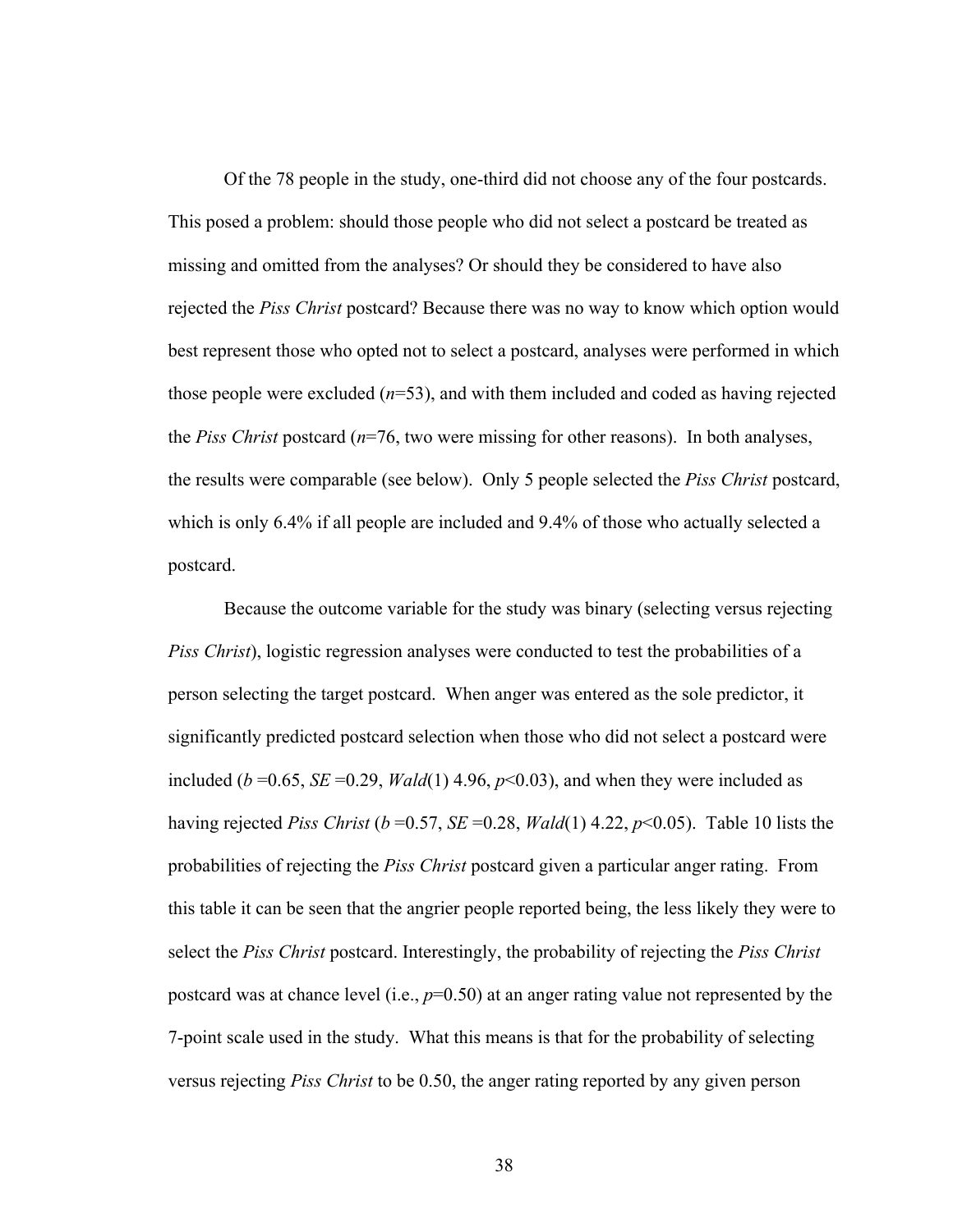would have to be 0.0713 if *n*=53, or -1.3176 if *n*=76. This indicates that while anger did influence the probability of rejection, people were likely to reject the postcard anyway.

#### Table 10

|         |                |                | Probabilities  |  |
|---------|----------------|----------------|----------------|--|
| Emotion | Rating         | $n = 53$       | $n = 76$       |  |
| Anger   | $-1.3176$      |                | .5000          |  |
|         | .0713          | .5000          |                |  |
|         | $\overline{2}$ | .6662<br>.7918 | .7905<br>.8700 |  |
|         | 3              | .8788          | .9223          |  |
|         | 4              | .9325          | .9547          |  |
|         | 5              | .9634          | .9739          |  |
|         | 6              | .9805          | .9851          |  |
|         |                | .9897          | .9916          |  |

## *Probabilities of Rejecting Piss Christ Postcard Per Anger Rating*

*Note.* Some people did not choose to receive any postcard. One set of analyses was conducted excluding these people  $(n = 53)$ . A second set of analyses was conducted with the missing values coded as rejecting the *Piss Christ* postcard  $(n = 78)$ .

When disgust was entered as the sole predictor, it too significantly predicted postcard selection when missing cases were excluded ( $b = 0.61$ , *SE* = 0.276, *Wald*(1) = 4.90, *p* <0.03), and when the missing cases were coded as rejecting *Piss Christ* (*b* =0.54, *SE* = 0.26, *Wald*(1) 4.19,  $p$ <0.05). Table 11 gives the probabilities associated with disgust and rejection of the *Piss Christ* postcard. The same phenomenon that occurred with anger can be seen with disgust: while disgust significantly influenced probability levels, the disgust rating for which selection or rejection was at chance levels did not exist.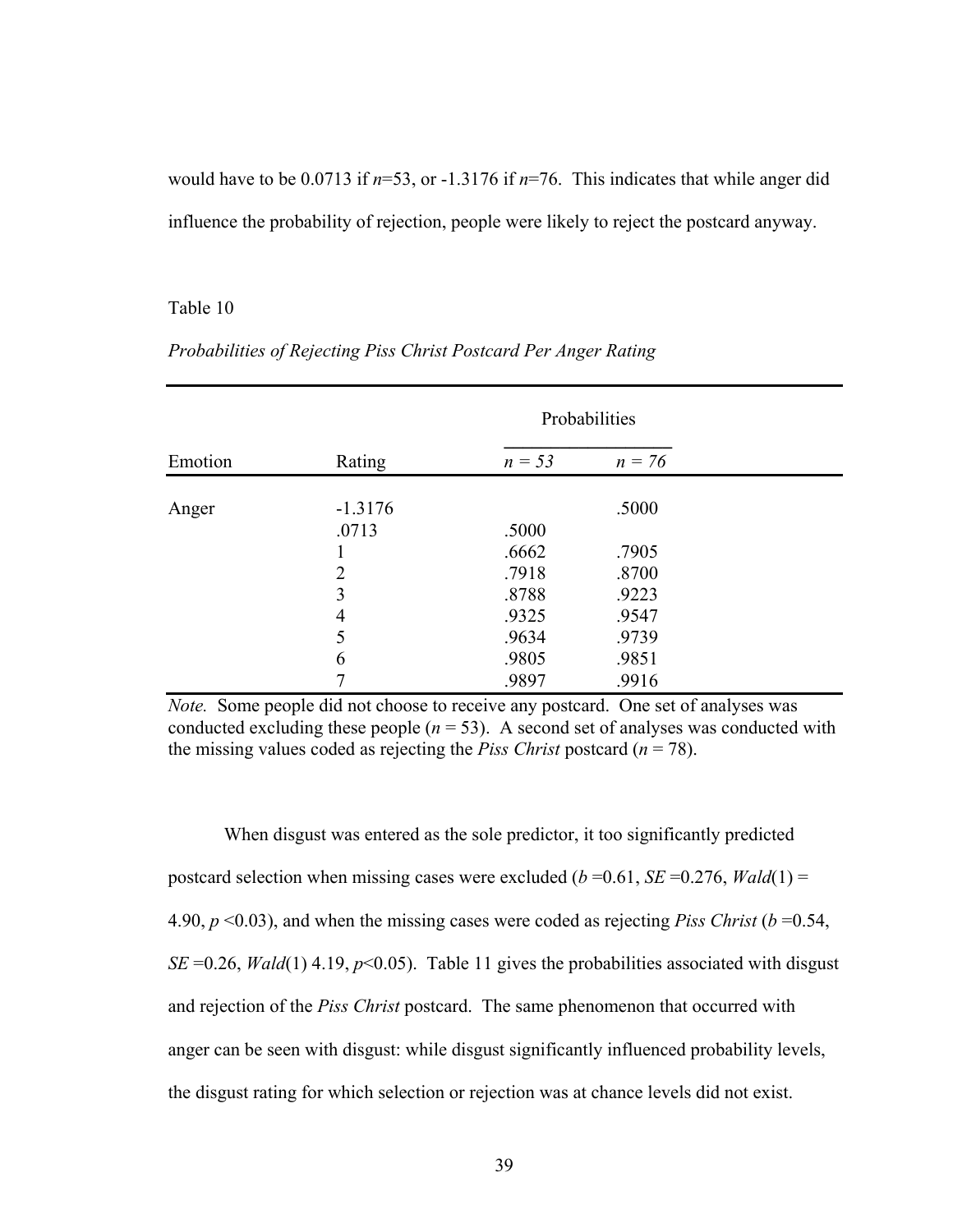Again this indicates that people did not want to pick this postcard even when they reported not being disgusted at all.

#### Table 11

|         |                       |                | Probabilities  |  |
|---------|-----------------------|----------------|----------------|--|
| Emotion | Rating                | $n = 53$       | $n = 76$       |  |
| Disgust | $-1.2766$<br>$-.0705$ |                | .5000          |  |
|         |                       | .5000<br>.6381 | .7717          |  |
|         | 2<br>3                | .7644<br>.8566 | .8523<br>.9079 |  |
|         | 4<br>5                | .9166<br>.9529 | .9439<br>.9664 |  |
|         | 6                     | .9738<br>.9856 | .9800<br>.9882 |  |

# *Probabilities of Rejecting Piss Christ Postcard Per Disgust Rating*

*Note.* Some people did not choose to receive any postcard. One set of analyses was conducted excluding these people  $(n = 53)$ . A second set of analyses was conducted with the missing values coded as rejecting the *Piss Christ* postcard  $(n = 78)$ .

 The results of these analyses fit the predictions in that greater levels of anger and disgust resulted in a greater probability of rejection, but neither anger nor disgust emerged as a significant predictor when both were included as predictor variables. As suggested by the correlations, these two variables may be too strongly related for them to constitute independent effects. To test this idea, an aggregate variable was created – hostile – by averaging anger and disgust. This variable was then submitted to the logistic regression analysis, and was found to be a significant predictor of postcard selection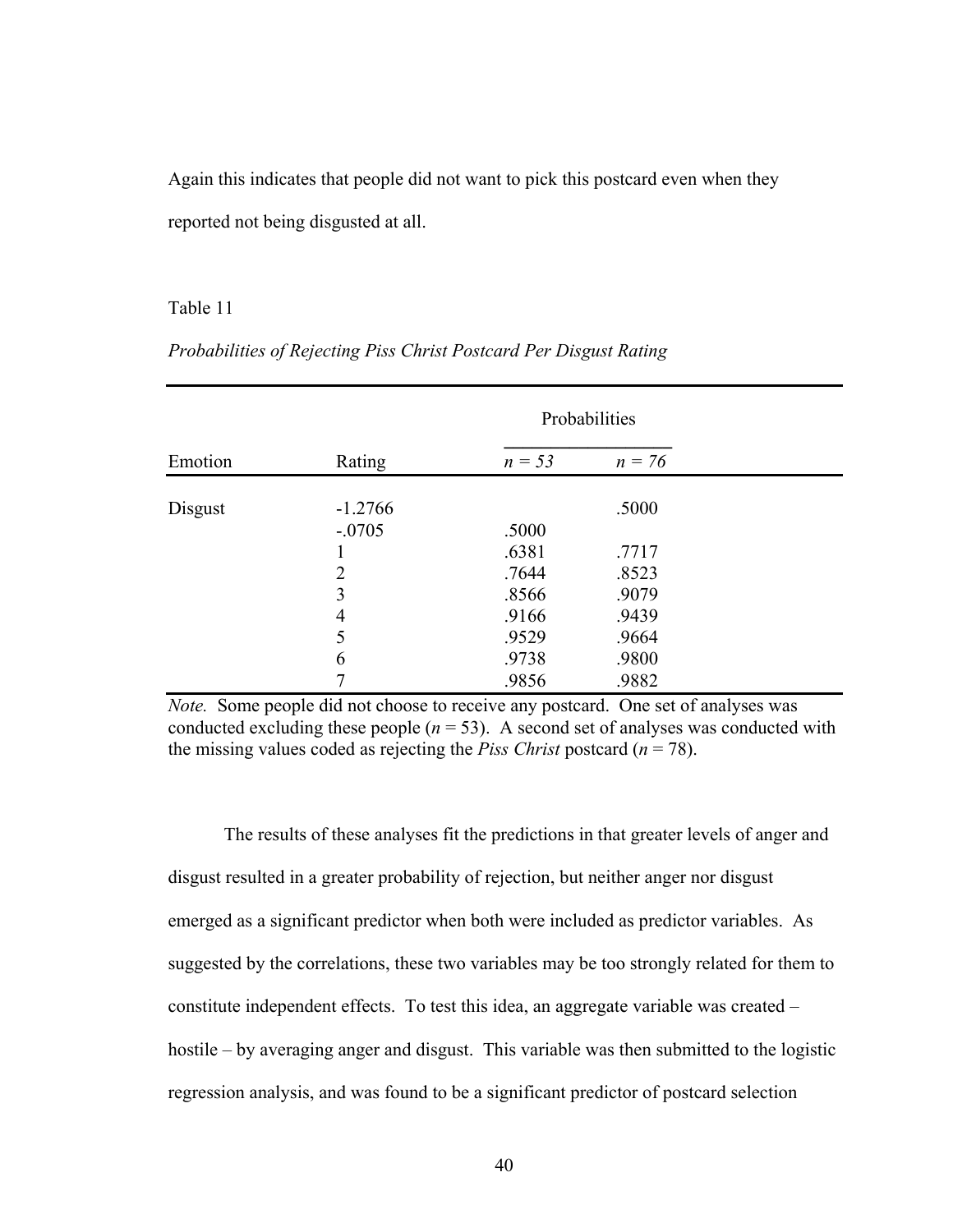$(b=0.703, SE=0.303, Wald(1) = 5.40, p<0.03)$ . The probabilities associated with varying rates of hostility can be seen in Table 12. As hostility increased, so too did the probability of rejection. Again here it was found that the hostility rating at which rejection would be at chance levels does not exist, and thus the conclusion stands that while hostility influenced rejection, people were likely to reject the postcard even when reporting no hostility.

## Table 12

|         |                     |                | Probabilities  |  |
|---------|---------------------|----------------|----------------|--|
| Emotion | Rating              | $n = 53$       | $n = 76$       |  |
| Hostile | $-6475$<br>$-.3912$ | .5000          | .5000          |  |
|         | $\overline{2}$      | .6054<br>.7560 | .7429<br>.8462 |  |
|         | 3                   | .8622          | .9129          |  |
|         | 4<br>5              | .9267<br>.9623 | .9523<br>.9743 |  |
|         | 6                   | .9810<br>.9905 | .9864<br>.9928 |  |

*Probabilities of Rejecting Piss Christ Postcard Per Hostile Rating* 

*Note.* Some people did not choose to receive any postcard. One set of analyses was conducted excluding these people  $(n = 53)$ . A second set of analyses was conducted with the missing values coded as rejecting the *Piss Christ* postcard  $(n = 78)$ .

#### *Discussion*

 From Study 2 we learn that rejection is not just an action tendency that corresponds to anger and disgust, but it is an actual behavior as well. People who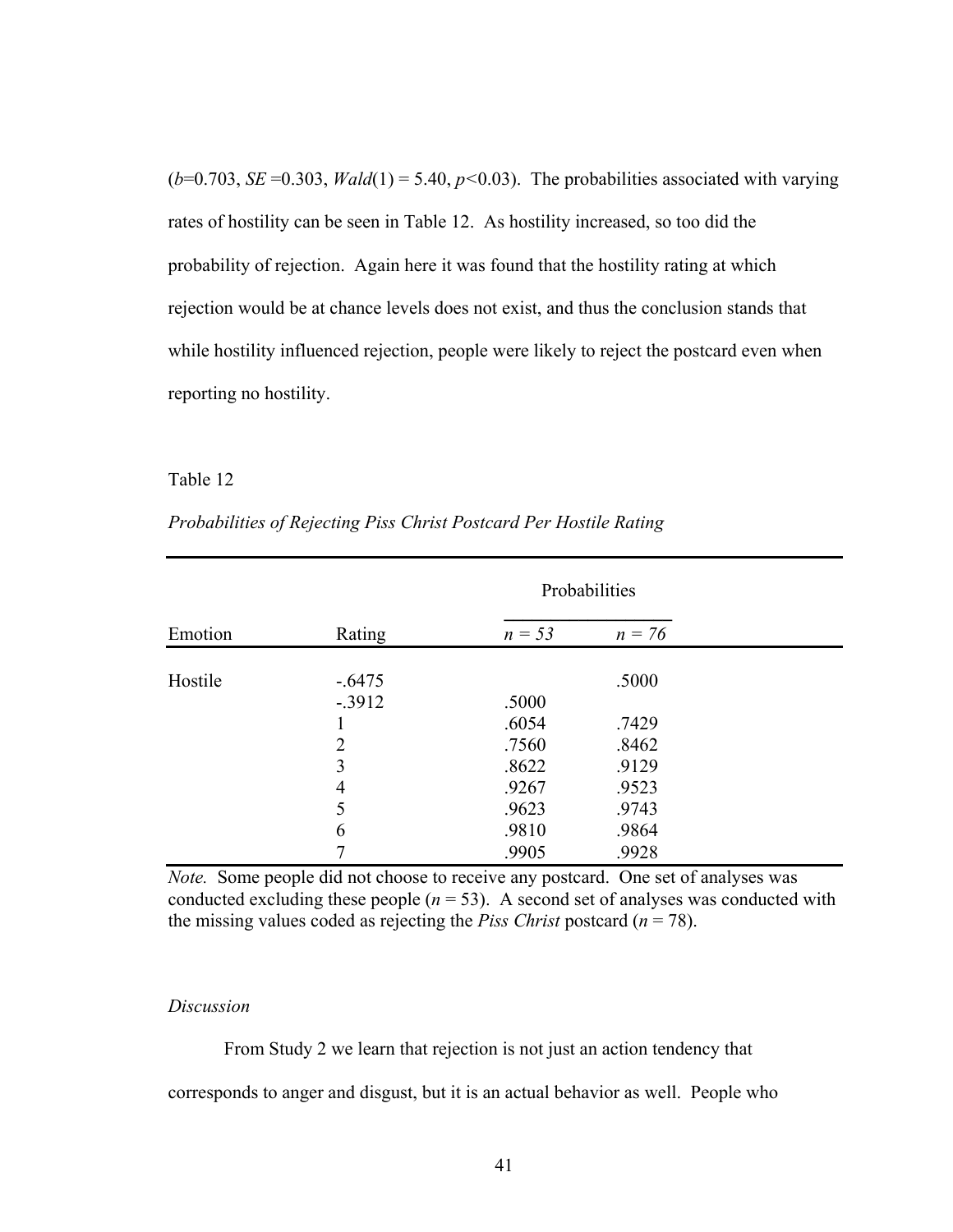reported more anger and disgust were more likely to reject the postcard depicting *Piss Christ*. Interestingly, the significant overlap between anger and disgust supports precisely what previous research has indicated concerning their relationship. These two emotions share considerable appraisal components, and the distinction between the two can be difficult to detect.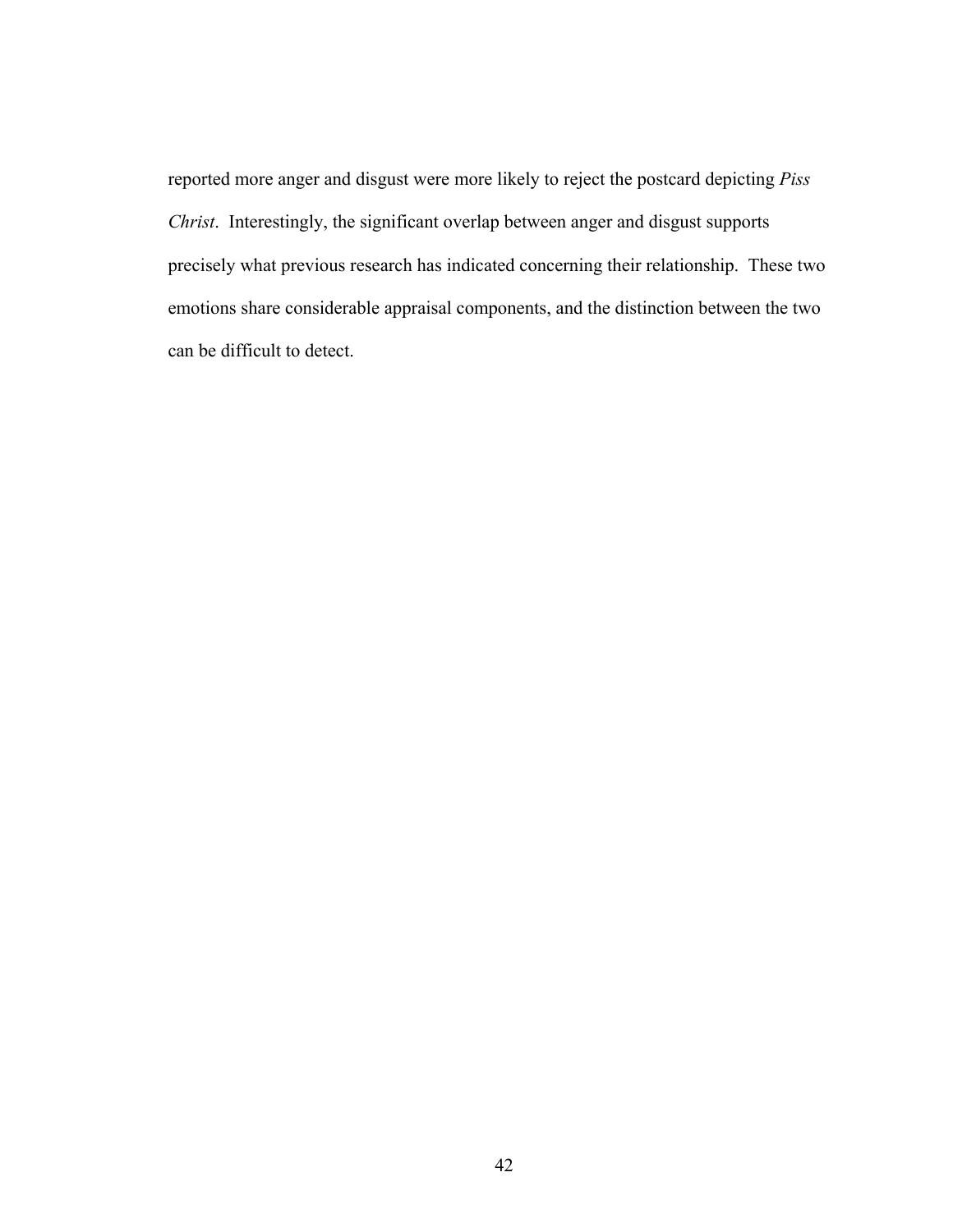#### CHAPTER VIII

## GENERAL DISCUSSION

 Emotions are complex constructs that are an integral aspect of human life. If this were not so, people would not watch movies that make them cry, or paint beautiful landscapes, or even hug their children. Everyday we are inundated with an array of emotions unparalled by any other species, and it seems intuitive that these emotions somehow govern our behaviors. There are countless ways in which we come to think, feel, and act in particular ways, and appraisal theories can aid us in understanding the thoughts behind the emotions and the behaviors that could result.

 Appraisal theorists have consistently been successful in associating particular thoughts with subsequent emotions. Assessments of value incongruence and intentionality are related to one's anger; similarly, assessments of value incongruence and unpleasantness can predict disgust. Study 1 provides further support for these relationships through the use of aesthetic stimuli. While the results of this study would come as no surprise to appraisal theorists, one merit to be found lies in the fact that thoughts and emotions here were assessed at the moment when people were confronted with the stimuli. Much of the previous research on emotions has assessed retrospective events (e.g., Frijda et al., 1989; Kuppens et al., 2003), and one's evaluation of an event can change over time. Thus, Study 1 contributes to the validity of the findings of previous research on appraisal theories.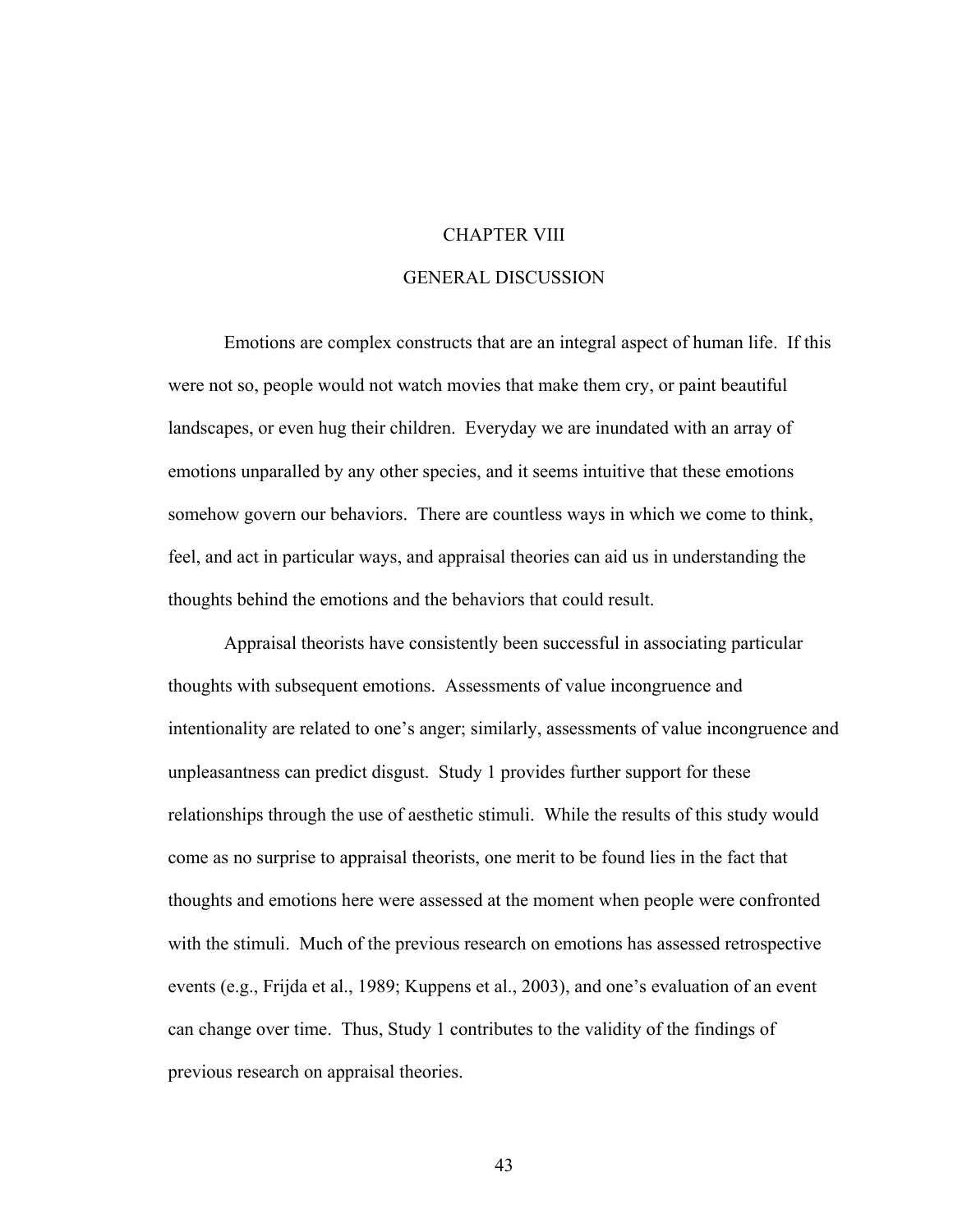Study 1 also contributes to appraisal theories by using additional items to measure appraisals, and by establishing an action tendency associated with anger and disgust. Modeled after the study by Silvia and Brown (in press) in which only one item was used to measure each appraisal, Study 1 used two scale items to measure value incongruence and intentionality. These items were aggregated to create a single score for each appraisal, each of which were significant and thus further support the association between appraisals and emotions. Furthermore, by using phrases that endorse various forms of support for the artworks presented, rejection of these statements was predicted by increases in ratings of anger and disgust. This association supports the contention that rejection is a relevant action tendency for anger and disgust.

While some might argue that rejection as the statements in Study 1 define it is not an actual behavioral component, appraisal theories suggest that it is. Often we may want to act in a particular way that is constrained by our conscious, societal standards, and even logic. Action tendencies reflect action readiness, or the desire or willingness to engage in a given behavior, and no behavior has to actually occur for the association between an emotion and action tendency to be established. Study 1 thus signifies that the use of self-report measures in appraisal research is not only acceptable but also desirable. Nonetheless, Study 2 was conducted to bolster this association between negative emotions and rejection.

 Study 2 illustrated that the more anger and disgust people experienced in response to a target object (*Piss Christ* photograph), the more likely they were to reject that object (*Piss Christ* postcard). Moreover, when anger and disgust were combined to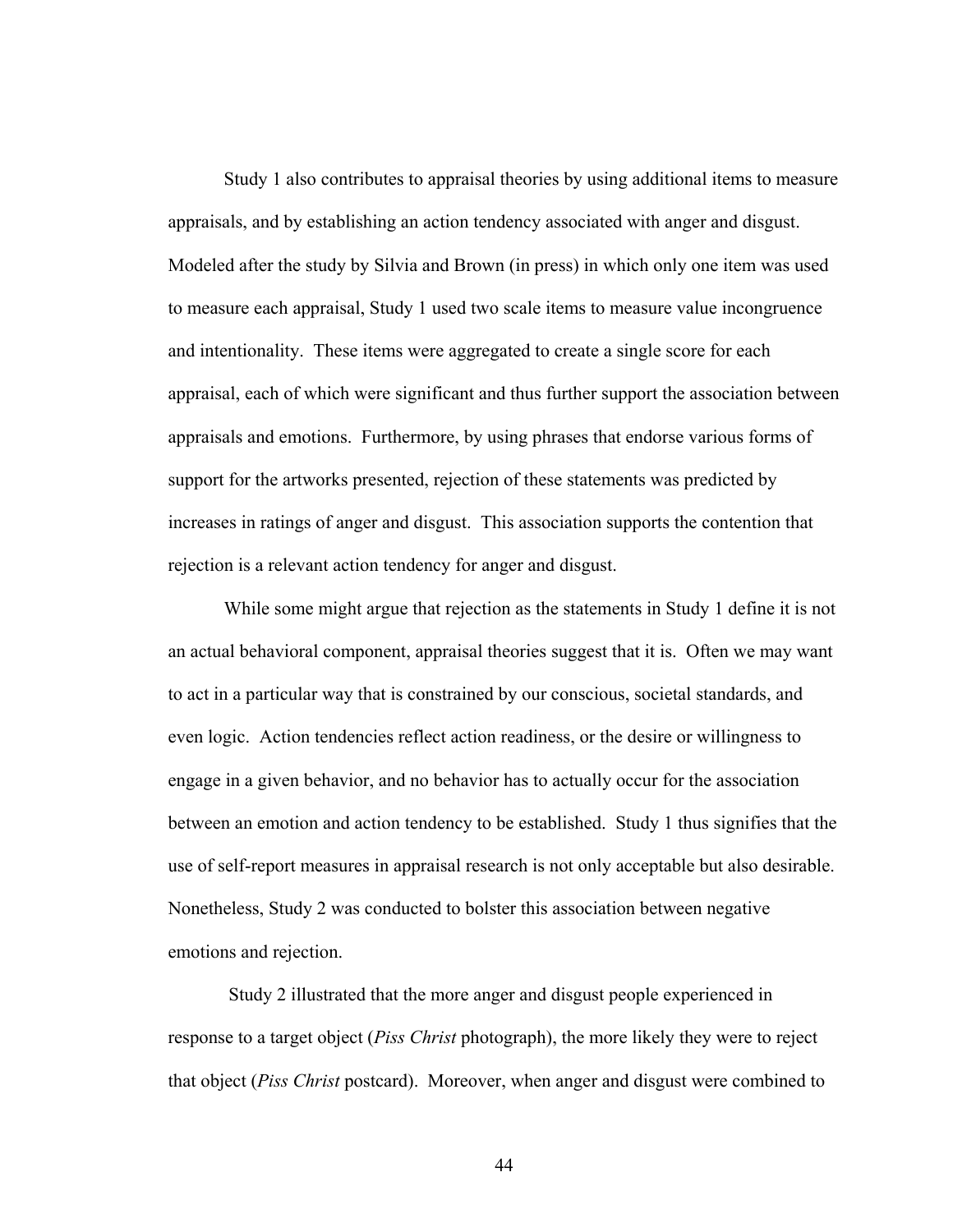reflect an overall hostile reaction, people were again more likely to reject *Piss Christ* as ratings for the variable increased. What this indicates is that rejection reflects a behavior associated with not only these negative emotions, but perhaps others as well. It is particularly likely that rejection is associated with contempt, the other emotion comprising the hostility triad. Study 2 also contributes to appraisal and aesthetic theories by suggesting a new manner by which to study action tendencies. While the selection or rejection of a gift has been used extensively in motivational research, it has yet to be used to study these theories. However, any emotion or stimulus object thought to be associated with an approach or avoidance behavior can be studied using this behavioral measure.

The information provided by Study 1 and 2 also brings us a step closer to understanding the behavior such as that surrounding the Culture War of the 1990s. Not all negative responses in art result in vandalism, censorship, and congressional hearings. So what about the artworks caused them to be so strongly opposed? The research presented here would suggest that people were so angered and disgusted by the works that they acted out in a variety of ways to demonstrate their rejection of the artworks and the artists themselves. It is beyond the scope of this research project to make this statement for certain, but when reading the proceedings of the congressional hearing concerning this particular culture war (Van Camp, 1997), it is easy to pick out the statements that reflect appraisals such as value incongruence. In addition, to fail to notice the underlying angry tones with which many make their statements is near impossible.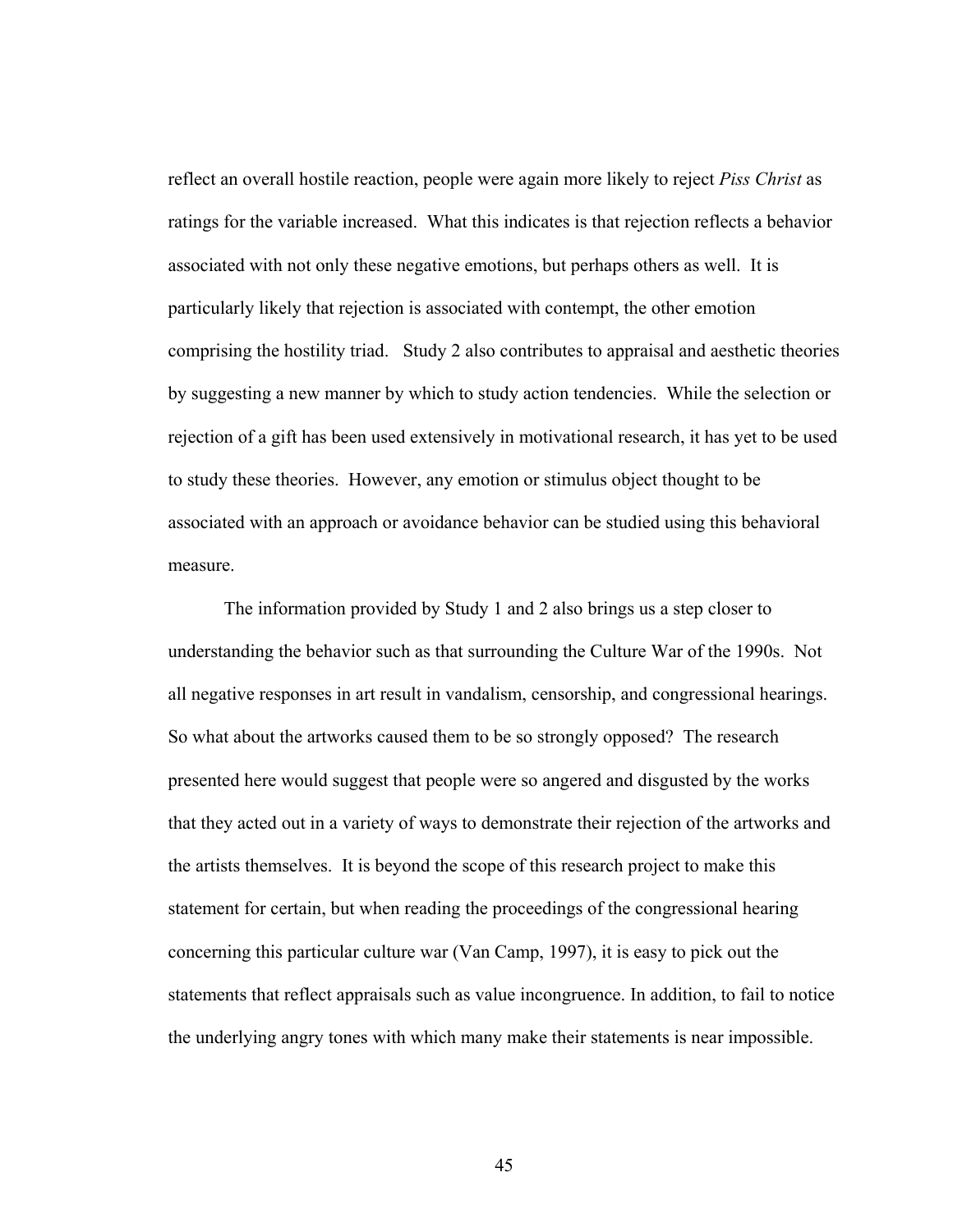The research presented here, along with appraisal theories in general, hold some interesting implications for various other fields. For example, in clinical psychology, cognitive-behavioral treatments have long focused on changing problematic thoughts and behaviors in order help patients overcome mood and other disorders. Since appraisal theories focus on identifying relevant components of emotions, they could aid in making these treatments more effective. If an emotion is playing a deterministic role in a disorder, clinicians might be able to identify the dysfunctional thoughts and behaviors associated with that disorder without having to rely primarily on what a patient is telling them. A similar approach could be taken in the legal field when a person commits a seemingly "senseless" crime. By knowing what emotions might have played a role in that crime, legal professionals could break down the thought processes (appraisals) that led to that crime and bolster a weak prosecution or defense. While these examples are not exhaustive, the point to be taken is that in any situation where an emotion is thought to be associated with behavior, appraisal theories can aid in the understanding of how those constructs are related.

## *Limitations and Future Directions*

 While the research presented here indicates that action tendencies are legitimate components of appraisal structures of emotions, and that rejection is a tendency associated with negative emotions, more research is needed to determine the extent to and ways in which rejection is a behavior manifestation of negative emotions. Obviously the selection or rejection of a postcard can offer only so much insight into behavior, and thus the applicability of the research present here is limited. There are no direct consequences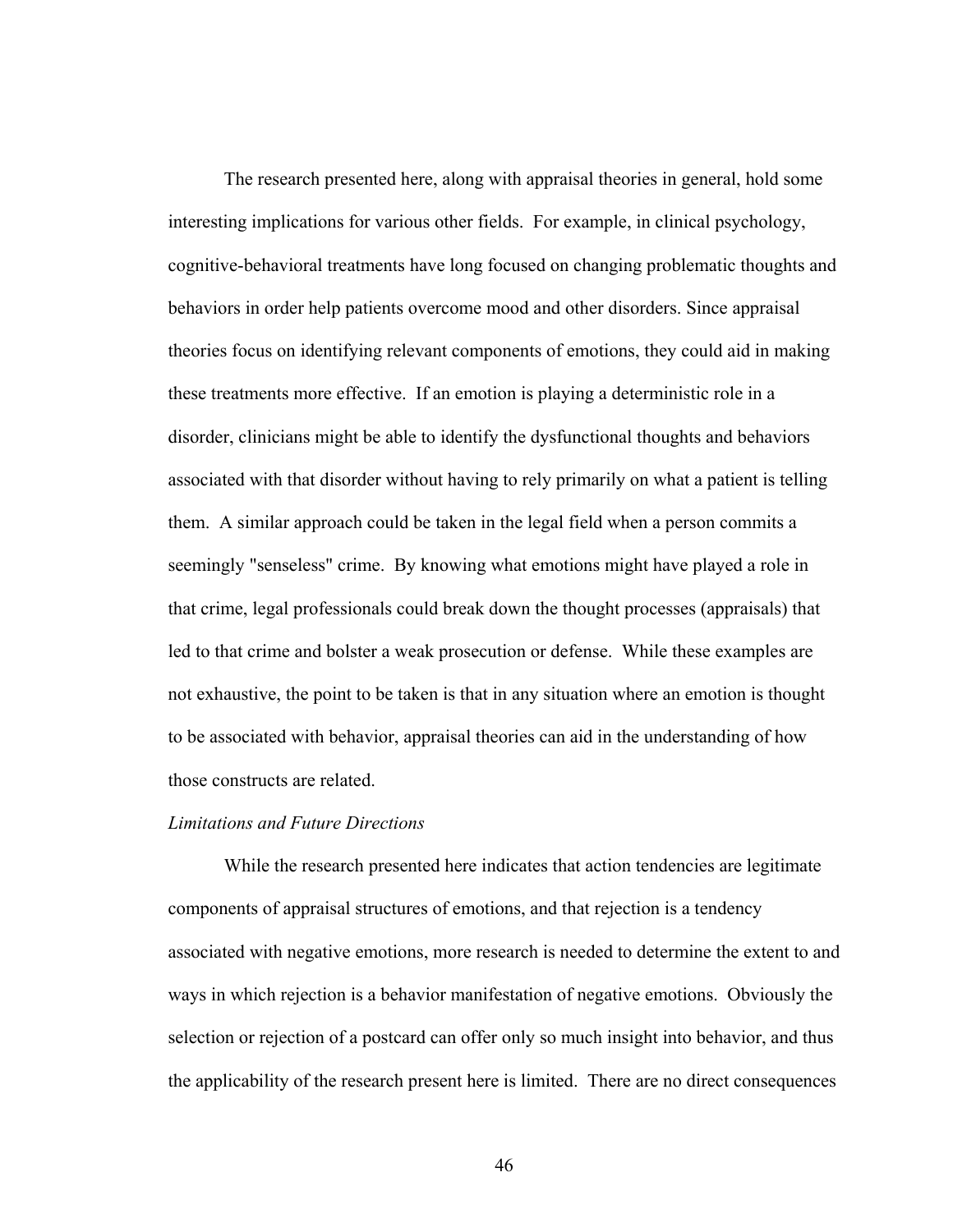of this behavior, whereas there are often dramatic consequences to our behavior in everyday life. Future research should establish a model to test appraisal theories in a context where one's behavior might actually have an impact (or at least have those involved think that their behavior would have an impact). Such a model could potentially solidify the significant ability of appraisal theories in explaining emotions and behaviors.

 Another limitation of the studies presented here is the substantial overlap between anger and disgust that has not been demonstrated in previous appraisal research. While the two commonly co-occur and share the appraisal of value incongruence, it is likely here that they are being used interchangeably. In Study 1, disgust predicted anger almost as well as the appraisal model; their shared variance in Study 2 made it necessary to create an aggregate variable in order for them both to be considered within the same model. It may be that the reason for this overlap is due to the highly provocative nature of the stimuli used. For instance, *Piss Christ* could be deemed disgusting because of the use of urine (unpleasant), while also making people angry through the use of a powerful religious symbol (value incongruent). As another example, people could find *Fatal Meningitis* disgusting because it is a picture of a deceased infant (unpleasant), while also being angered that the artist violated the privacy of one's family by taking the picture (value incongruent or intentionality).

It could also be that these two emotions really are synonymous, as Nabi (2002) suggested with the finding that definitions of disgust had evolved to reflect anger rather repulsion. Or it could be that the domain of disgust used is important. In this research, the relevant domain would be the socio-moral domain. However, using a domain such as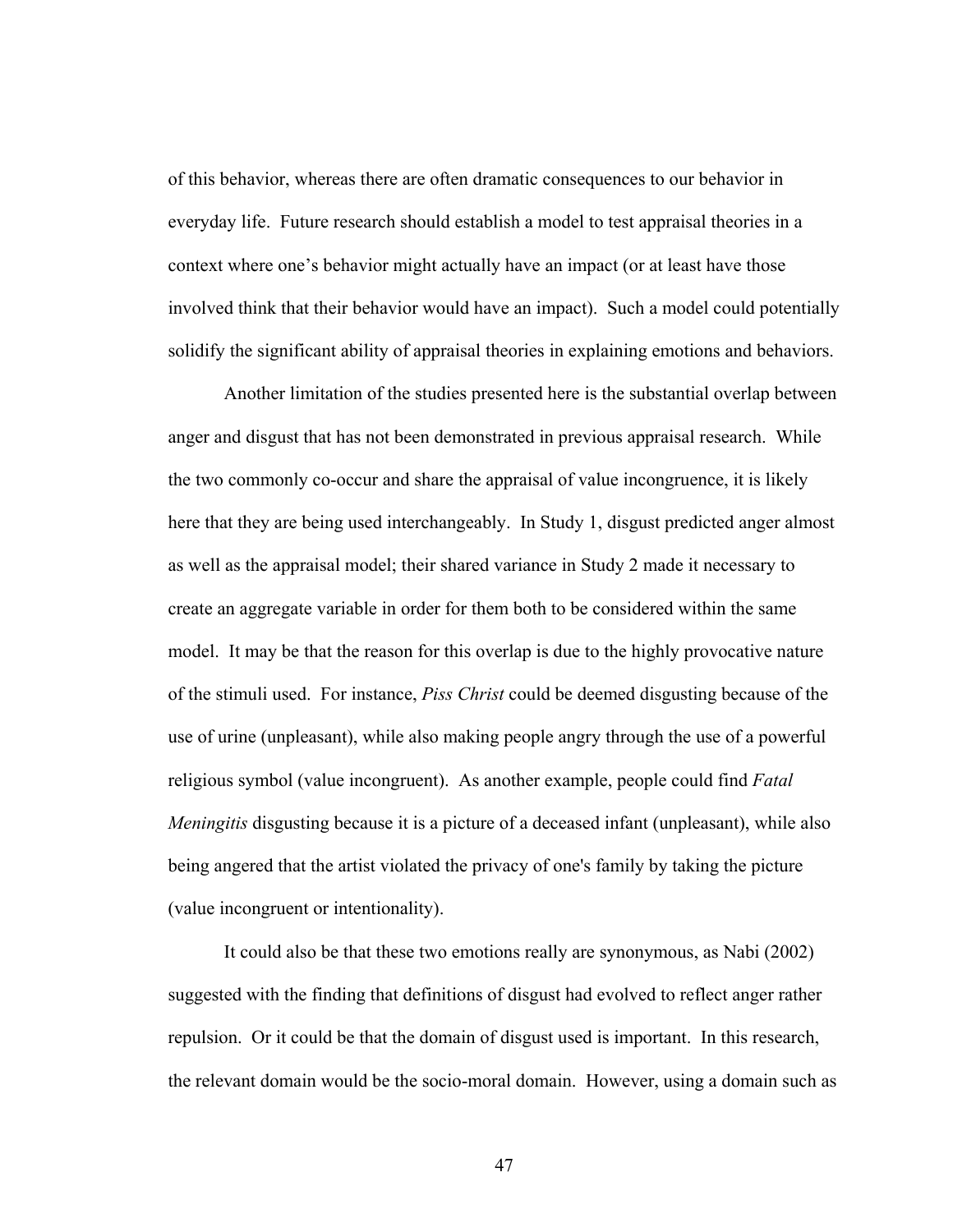core or animal-reminder disgust might result in findings that more clearly differentiate between the two emotions. In the future, an attempt should be make to distinguish anger and disgust from one another to determine if they are as similar as indicated by the present research. If they are still found to be similar, then they should be expected to share more appraisal components. If they are found to still have distinct components, other research should take this into account when considering the effects of certain stimulus materials.

Further blurring the lines between anger and disgust is that both significantly predicted rejection in both Study 1 and Study 2. This is problematic if the findings of Frijda and colleagues (1989) are taken into consideration. These researchers found initially that anger and disgust did not diverge in action tendency factors. However, when more concise research was conducted, anger was associated with *moving against* action tendencies, whereas disgust was associated with *moving away* action tendencies. It is not clear which of these action tendencies would be represented by rejection as it is defined in this research. While not endorsing statements supporting the artworks could be seen as an action tendency meant to keep the controversial artworks away from oneself, it could also reflect a behavior aimed at acting out against the artwork. This ambiguity suggests another means by which emotions may need to be distinguished from one another: the goal of the behavior.

Empirically the focus has been on cognitive appraisals of emotion, with some attention to action tendencies. However, there is another aspect that Roseman, Wiest, and Swartz (1994) have found to differentiate emotions and that is the goals of the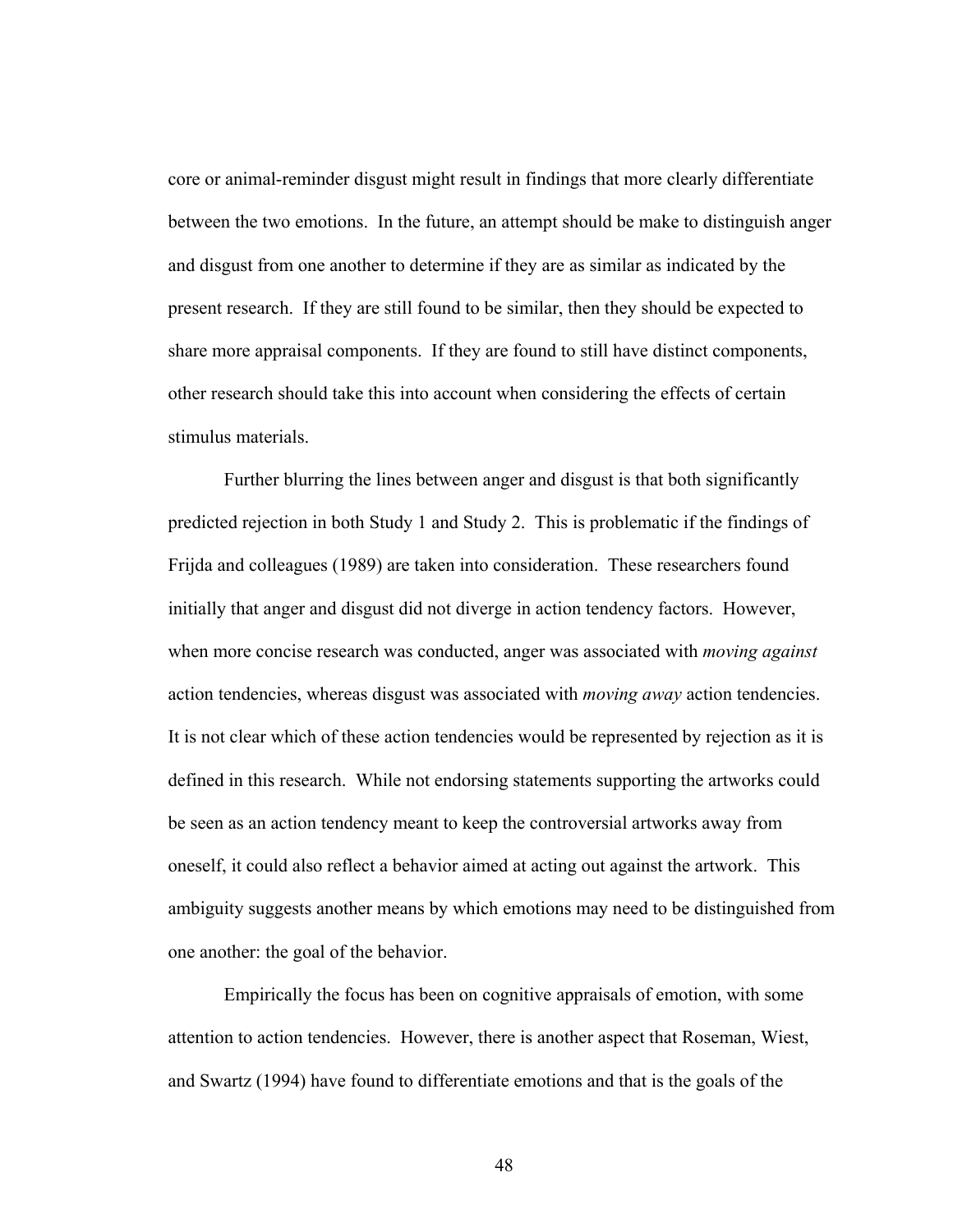behavior associated with the emotions. For instance, a person who is angry might act out in way that is meant to do harm to another person, or they might go running in the hopes that physical stress with act as a form of catharsis for mental stress. Obviously there are countless reasons why a person might engage in a particular behavior, and categorization of behaviors based on emotions would be impractical due to likely overlap. Nonetheless, when trying to parse out emotions and their behavioral counterparts in particular contexts, assessing potential goals could be beneficial in accurately defining components of appraisal and emotion models.

A caveat of appraisal theories in general that is worthy of admission here is that, even though there is clear evidence supporting componential, structural models of emotions, insight as to how these components interact is lacking. Research into process models in appraisal theories is just beginning, and many questions about emotions are unanswered at this point. Currently, appraisal theorists are considering the possibility of a dual-process model in which each process has its own distinct cognitive mechanisms (Smith, 2006). One theorized process is an associative process that is automatic, fast, and associated with a low level of cognition. The second process is reasoning, the slow, controlled, linear-serial cognitive process. In addition, theorists are concerned with how previous appraisals and emotions in turn affect future appraisals and emotions, and how an emotion might revert to change the initial appraisals that were thought to bring it about. Without a doubt, the direction that appraisal research is heading into promises to enable us to understand even more about our emotions and their role in our lives.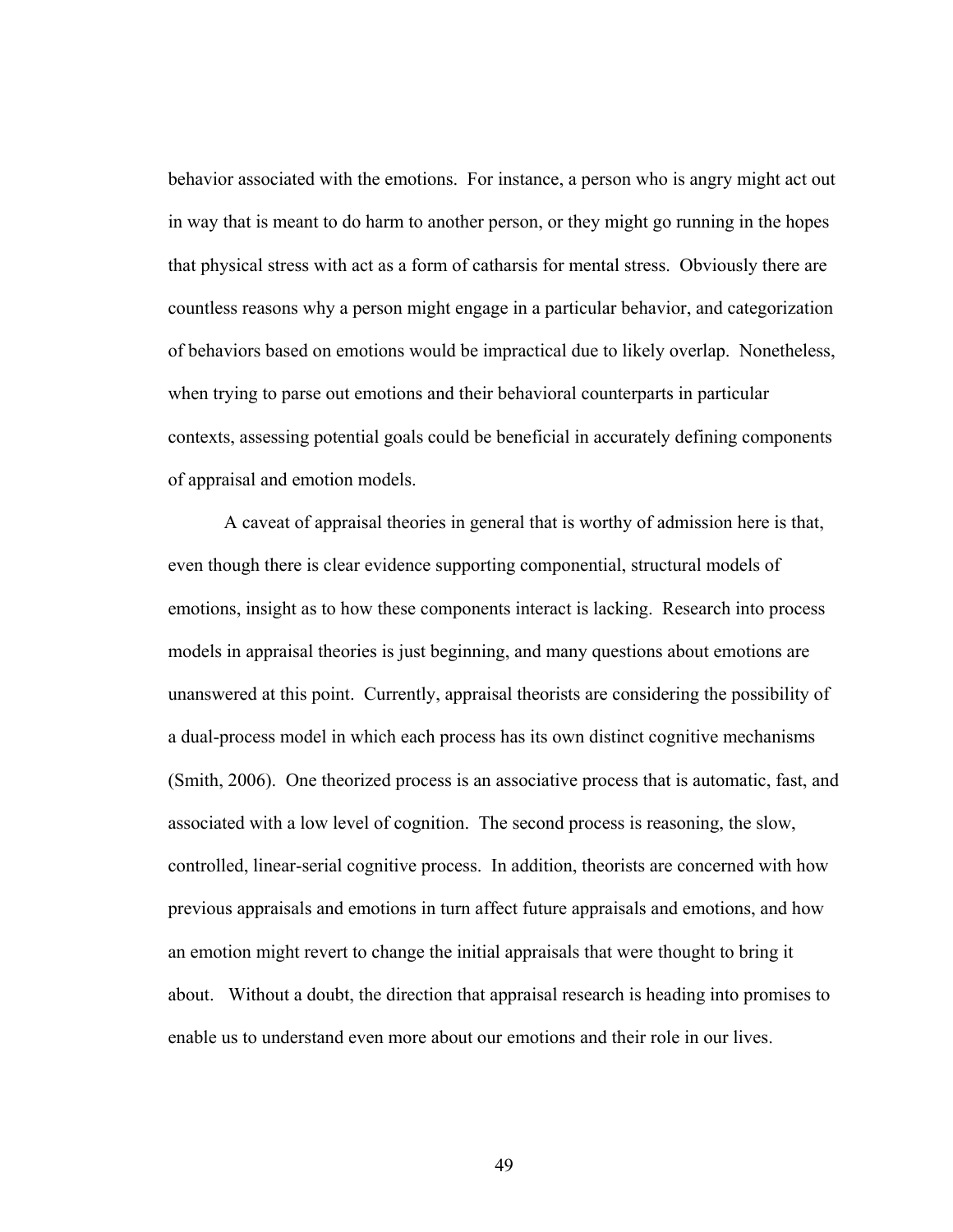#### REFERENCES

Andres Serrano. (n.d.) Andres Serrano. Retrieved October 5, 2006, from [http://andresserrano.org](http://andresserrano.org/).

Arnold, M. (1960). *Emotion and personality*. New York: Columbia University Press.

- Berlyne, D. (1974). The new experimental aesthetics. In D.E. Berlyne (Ed.), *Studies in the new experimental aesthetics: Steps toward an objective psychology of aesthetic appreciation* (pp. 1-25). Washington, DC: Hemisphere.
- Buchanan, P.J. (1992). The cultural war for the soul of America. Retrieved October 5, 2006, from [http://www.buchanan.org/pa-92-0914.html.](http://www.buchanan.org/pa-92-0914.html)
- Farkas, A. (2002). Prototypicality-effect in Surrealist paintings. *Empirical Studies of the Arts, 20,* 127-136.
- Frijda, N.C. (2007). The laws of emotion. Mahwah: Lawrence Erlbaum Associates Publishers.
- Frijda, N.C, Kuipers, P., & ter Schure, E. (1989). Relations among emotion, appraisal, and emotional action readiness. *Journal of Personality and Social Psychology, 57,* 212-228.
- Halberstadt, J. (2006). The generality and ultimate origins of the attractiveness of prototypes. *Personality and Social Psychology Review, 10,* 166-183.
- Institute for First Amendment Studies, Inc. (1998). Mapplethorpe on trial. Retrieved October 4, 2006, from [http://www.publiceye.org/ifas.fw.9009/mapplethorpe.html.](http://www.publiceye.org/ifas.fw.9009/mapplethorpe.html)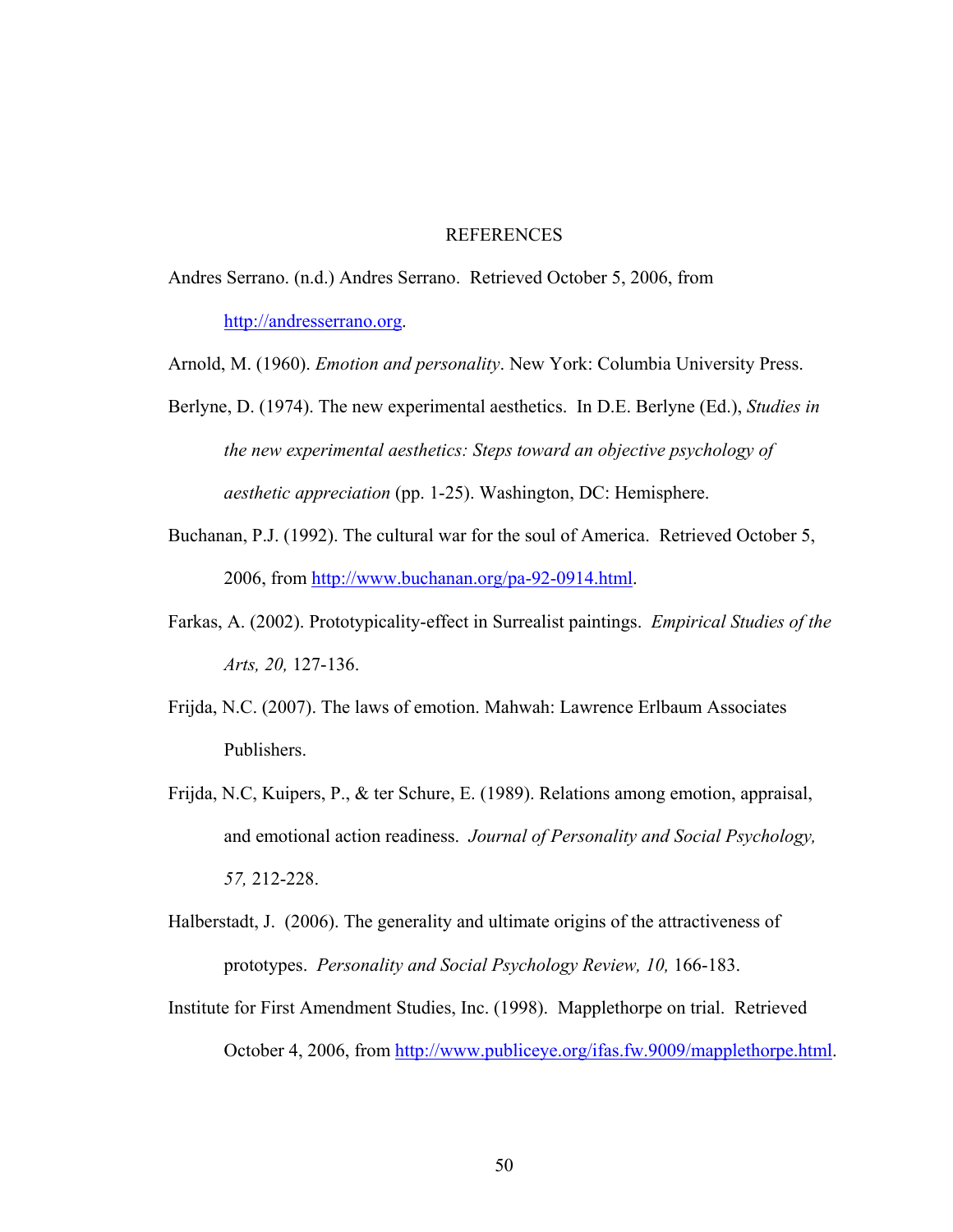- Izard, C.E., & Ackerman, B.P. (2000). Motivational, organizational, and regulatory functions of discrete emotions. In M. Lewis & J.M. Haviland-Jones (Eds.), *Handbook of emotions* (2<sup>nd</sup> ed., pp. 253-264). New York: Guilford.
- Kreft, I.G.G., de Leeuw, J., & Aiken, L.S. (1995). The effects of different forms of centering in hierarchical linear models. *Multivariate Behavioral Research, 30,* 1- 21.
- Kuppens, P., Mechelen, I.V., Smits, D.J., & De Boek, P. (2003). The appraisal basis of anger: Specificity, necessity, and sufficiency of components. *Emotion, 3,* 254- 269.

Lazarus, R.S. (1991). Emotion and adaptation. New York: Oxford University Press.

- Luke, D. A. (2004). *Multilevel modeling.* (Sage University Paper Series on Quantitative Applications in the Social Science, series no. 07-143). Newbury Park, CA: Sage.
- Martindale, C., Moore, K., & Borkum, J. (1988). Relationship of preference judgments to typicality, novelty, and mere exposure. *Empirical Studies of the Arts, 6,* 79-96.
- Nabi, R.L. (2002). The theoretical versus the lay meaning of disgust: Implications for emotion research. *Cognition and Emotion, 16,* 695-703.
- Nezlek, J.B. (2001). Multilevel random coefficient analyses of event- and intervalcontingent data in social and personality psychology research. *Personality and Social Psychology Bulletin, 27*, 771-785.
- Olatunji, B.O., & Sawchuk, C.N. (2005). Disgust: Characteristic features, social manifestations, and clinical implications. *Journal of Social and Clinical Psychology, 24,* 932-962.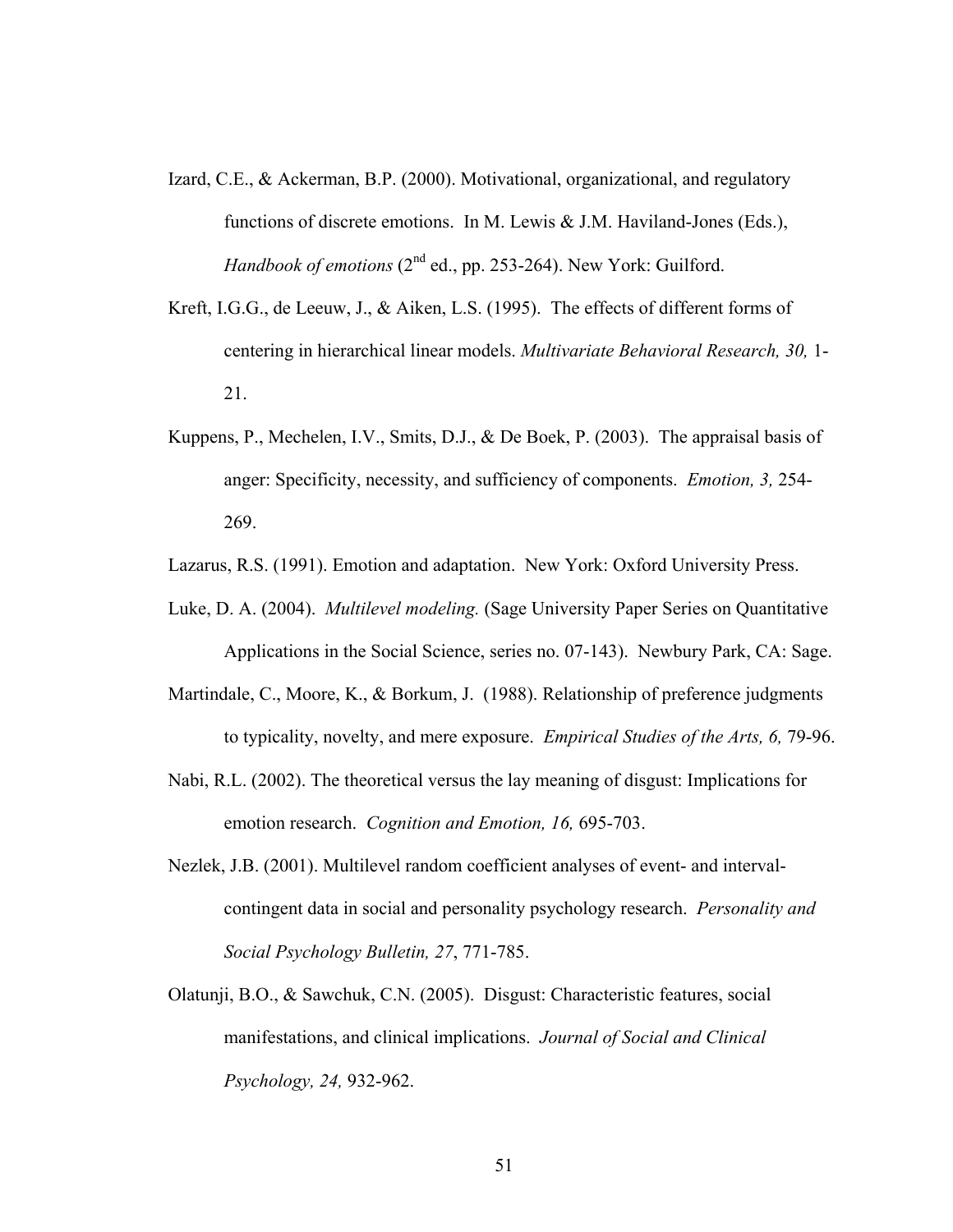Political Research Associates. (n.d.) The Mapplethorpe censorship controversy: Chronology of events. Retrieved October 4, 2006, from

[http://www.publiceye.org/theocrat/Mapplethorpe\\_Chrono.html.](http://www.publiceye.org/theocrat/Mapplethorpe_Chrono.html)

- Raudenbush, S., Bryk, A., & Congdon, R. (2004). *HLM for Windows* (v. 6) [Computer software]. Lincolnwood, IL: Scientific Software International.
- Roseman, I.J., & Smith, C.A. (2001). Appraisal theory: Overview, assumptions, varieties, controversies. In K.R. Scherer, A. Schorr, & T. Johnstone (Eds.), *Appraisal processes in emotion: Theory, method, research* (pp. 3-19). New York: Oxford University Press.
- Roseman, I.J., Wiest, C., Swartz, T.S. (1994). Phenomenology, behaviors, and goals differentiate discrete emotions. *Journal of Personality and Social Psychology, 67,* 206-221.
- Rozin, P.R., Lowery, L., Imada, S., & Hardt., J. (1999). The CAD triad hypothesis: A mapping between three moral emotions (contempt, anger, disgust) and three moral codes (community, autonomy, divinity). *Journal of Personality and Social Psychology, 76,* 574-586.
- Sansone, C., Weir, C., Harpster, L., & Morgan, C. (1992). Once a boring task always a boring task? Interest as a self-regulatory mechanism. *Journal of Personality and Social Psychology, 63,* 379-390.
- Scherer, K.R. (2001). Appraisal considered as a process of multilevel sequential checking. In K.R. Scherer, A. Schorr, & T. Johnstone (Eds.), *Appraisal processes*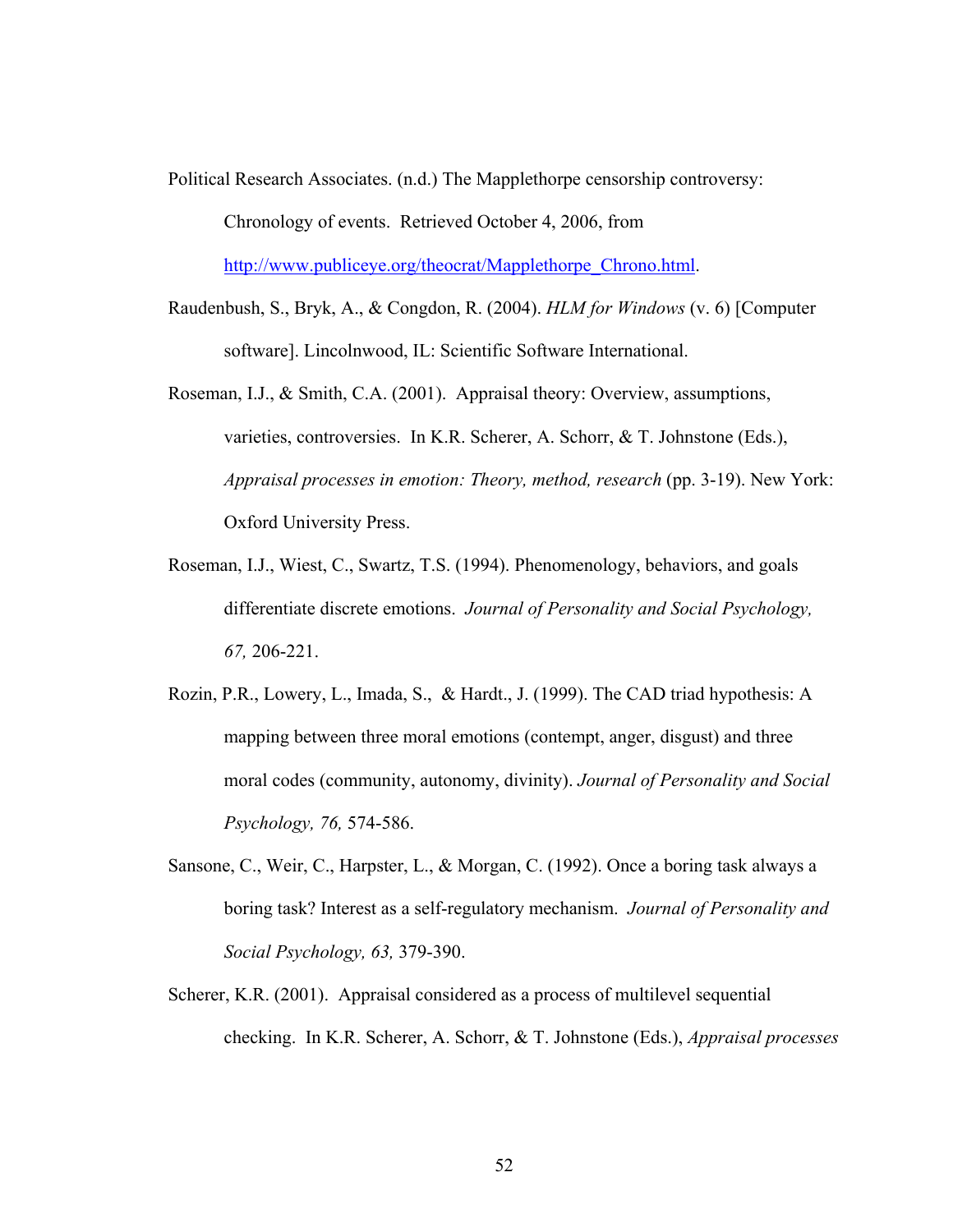*in emotion: Theory, method, research* (pp. 92-120). New York: Oxford University Press.

- Silvia, P.J. (2005a). Cognitive appraisals and interest in visual art: Exploring an appraisal theory of aesthetic emotions. *Empirical Studies of the Arts, 23,* 119-133.
- Silvia, P.J. (2005b). Emotional responses to art: From collation and arousal to cognition and emotion. *Review of General Psychology, 9,* 342-357.
- Silvia, P.J. (in press). An introduction to multilevel modeling for research on the psychology of art and creativity. *Empirical Studies of the Arts.*
- Silvia, P.J. & Brown, E.M. (in press). Anger, disgust, and the negative aesthetic emotions: Expanding an appraisal model of aesthetic experience. *Psychology of Aesthetics, Creativity, and the Arts.*
- Smith, C.A. (2006, November). *Appraisal theory: Where it's been and where it may be headed.* Presented at the annual conference of the Society of Southeastern Social Psychologists, Knoxville, TN.
- The Tech. (1990). Robert Mapplethorpe's extraordinary vision. Retrieved October 4, 2006, from<http://www-tech.mit.edu/V110/N31/mapple.31a.html>.
- Van Camp, J.C. (1997). Comments on Andres Serrano by members of the United States Senate. Retrieved October 4, 2006, from [http://csulb.edu/~jvancamp/361\\_r7.html](http://csulb.edu/%7Ejvancamp/361_r7.html).
- Winkielman, P., Halberstadt, J., Fazendeiro, T., & Catty, S. (2006). Prototypes are attractive because they are easy on the mind. *Psychological Science, 17,* 799-806.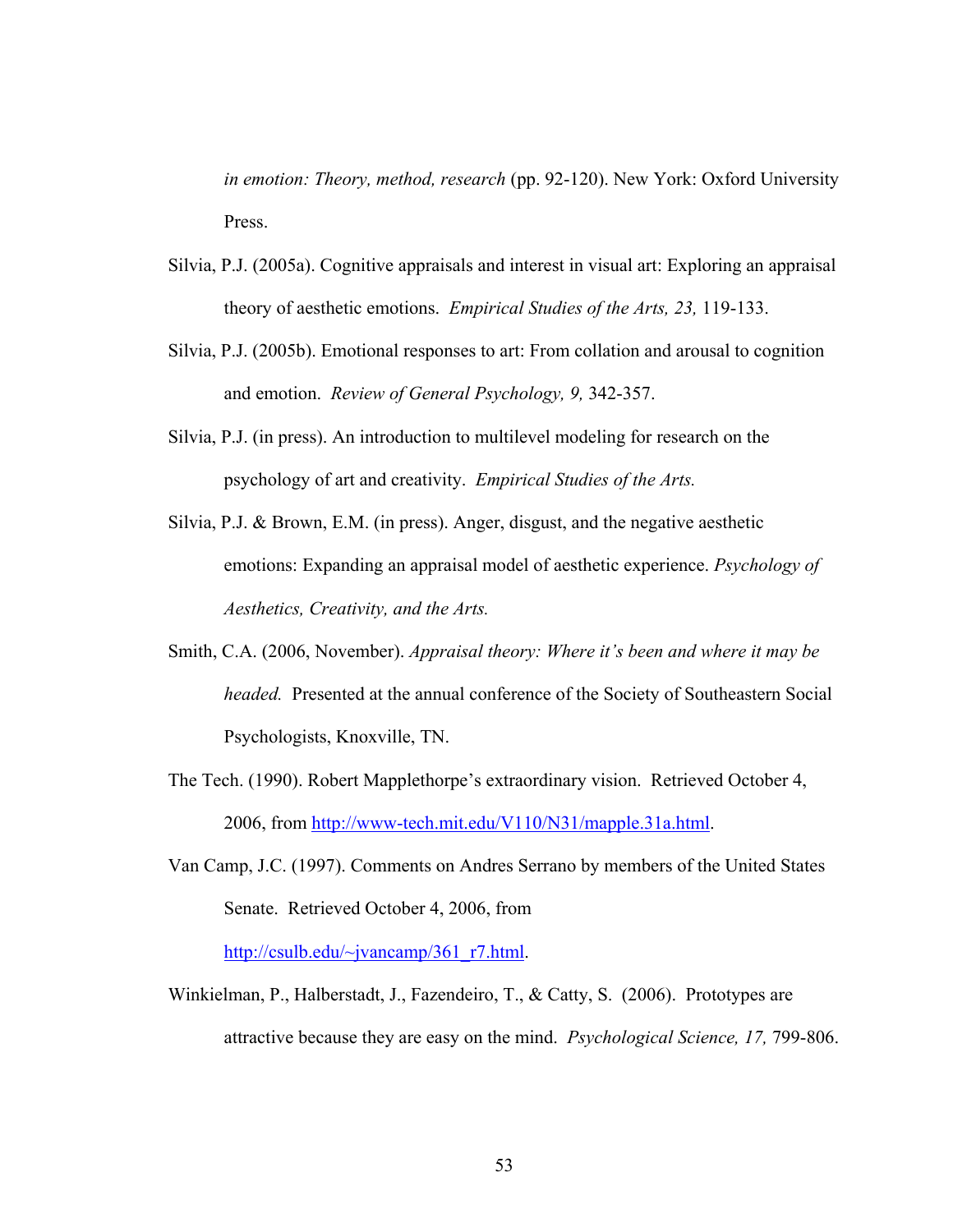# Appendix A

# Sample Questionnaire – Study 1

| This picture makes me angry.                                      |   |   |                |   |   |                                                                 |
|-------------------------------------------------------------------|---|---|----------------|---|---|-----------------------------------------------------------------|
|                                                                   |   | 3 | 4              | 5 | 6 | 7                                                               |
| not at all                                                        |   |   |                |   |   | yes, definitely                                                 |
|                                                                   |   |   |                |   |   |                                                                 |
| This picture is disgusting.                                       |   |   |                |   |   |                                                                 |
|                                                                   | 2 | 3 | $\overline{4}$ | 5 | 6 | 7                                                               |
| not at all                                                        |   |   |                |   |   |                                                                 |
|                                                                   |   |   |                |   |   | yes, definitely                                                 |
| I find this picture interesting.                                  |   |   |                |   |   |                                                                 |
|                                                                   |   |   | 4              | 5 | 6 | 7                                                               |
|                                                                   | 2 | 3 |                |   |   |                                                                 |
| not at all                                                        |   |   |                |   |   | yes, definitely                                                 |
| This picture is pleasant.                                         |   |   |                |   |   |                                                                 |
| 1                                                                 | 2 | 3 | $\overline{4}$ | 5 | 6 | 7                                                               |
|                                                                   |   |   |                |   |   |                                                                 |
| not at all                                                        |   |   |                |   |   | yes, definitely                                                 |
| The artist is deliberately trying to upset people.                |   |   |                |   |   |                                                                 |
|                                                                   | 2 | 3 | 4              | 5 |   | 7                                                               |
|                                                                   |   |   |                |   | 6 |                                                                 |
| not at all                                                        |   |   |                |   |   | yes, definitely                                                 |
| This picture violates society's standards.                        |   |   |                |   |   |                                                                 |
| 1                                                                 |   |   | 4              | 5 | 6 | 7                                                               |
|                                                                   | 2 | 3 |                |   |   |                                                                 |
| not at all                                                        |   |   |                |   |   | yes, definitely                                                 |
|                                                                   |   |   |                |   |   |                                                                 |
| This picture goes against my values.                              |   |   |                |   |   |                                                                 |
| L                                                                 | 2 | 3 | 4              | 5 | 6 | 7                                                               |
| not at all                                                        |   |   |                |   |   | yes, definitely                                                 |
|                                                                   |   |   |                |   |   |                                                                 |
| The artist is intentionally trying to offend people like me.<br>1 | 2 | 3 | 4              | 5 | 6 |                                                                 |
|                                                                   |   |   |                |   |   |                                                                 |
| not at all                                                        |   |   |                |   |   | yes, definitely                                                 |
|                                                                   |   |   |                |   |   | Should this picture be shown at UNCG's Weatherspoon Art Museum? |
|                                                                   | 2 | 3 | 4              | 5 | 6 |                                                                 |
|                                                                   |   |   |                |   |   |                                                                 |
| not at all                                                        |   |   |                |   |   | yes, definitely                                                 |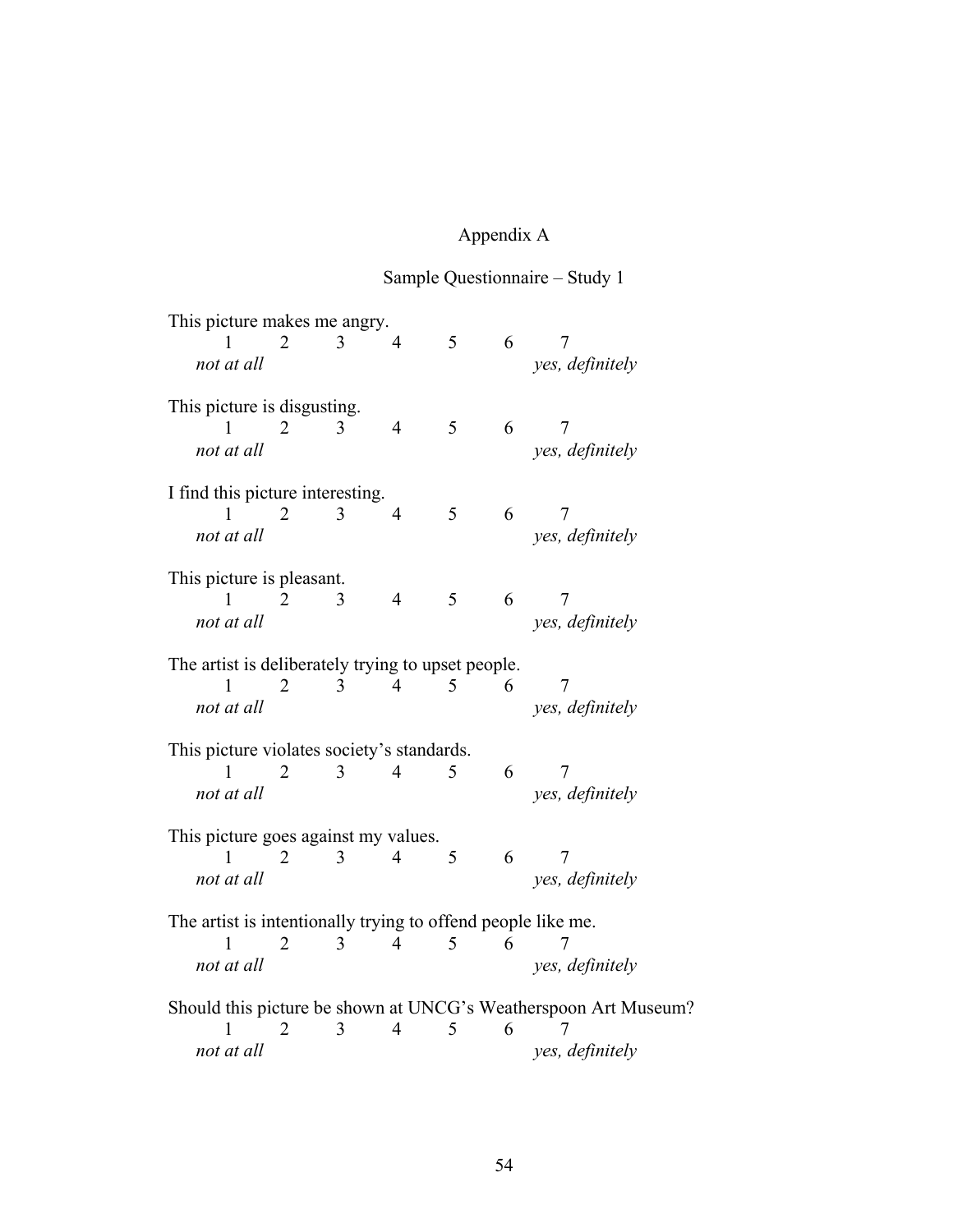|                                                         |              |                             |                |                |   | Should the government provide grants to financially support this kind of art? |
|---------------------------------------------------------|--------------|-----------------------------|----------------|----------------|---|-------------------------------------------------------------------------------|
|                                                         |              | 2 $3$                       | $4 \quad 5$    |                | 6 |                                                                               |
| not at all                                              |              |                             |                |                |   | yes, definitely                                                               |
| Should this kind of art be displayed in public museums? |              |                             |                |                |   |                                                                               |
|                                                         | $2 \sqrt{2}$ | $\overline{3}$              | $\overline{4}$ | $\sqrt{5}$     | 6 |                                                                               |
| no, definitely not                                      |              |                             |                |                |   | yes, definitely                                                               |
| How artistic is this picture?                           |              |                             |                |                |   |                                                                               |
|                                                         |              | $2 \quad 3 \quad 4 \quad 5$ |                |                | 6 |                                                                               |
| not artistic at all                                     |              |                             |                |                |   | very artistic                                                                 |
| In your opinion, is this "art"?                         |              |                             |                |                |   |                                                                               |
|                                                         | 2 3          |                             | 4              | 5 <sup>5</sup> | 6 |                                                                               |
| not at all                                              |              |                             |                |                |   | yes, definitely                                                               |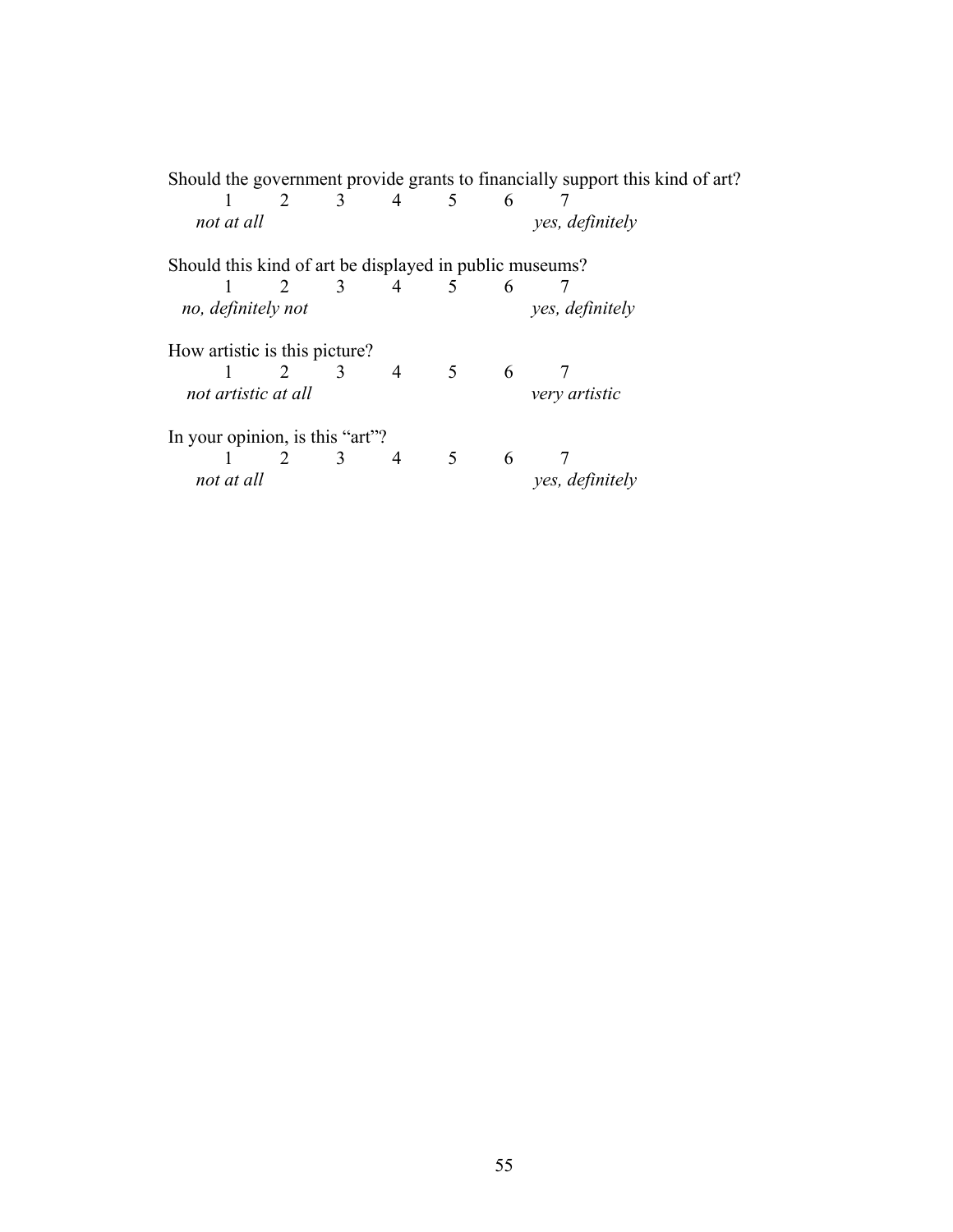# Appendix B

# Sample Questionnaire – Study 2

| This picture makes me angry.<br>1<br>not at all        | 2 | 3 | 4                        | 5 | 6 | 7<br>yes, definitely |
|--------------------------------------------------------|---|---|--------------------------|---|---|----------------------|
| This picture makes me happy.<br>1<br>not at all        | 2 | 3 | $\overline{\mathcal{A}}$ | 5 | 6 | 7<br>yes, definitely |
| I find this picture interesting.<br>1<br>not at all    | 2 | 3 | $\overline{4}$           | 5 | 6 | 7<br>yes, definitely |
| This picture disgusts me.<br>not at all                | 2 | 3 | 4                        | 5 | 6 | 7<br>yes, definitely |
| This picture makes me sad.<br>1<br>not at all          | 2 | 3 | 4                        | 5 | 6 | 7<br>yes, definitely |
| This picture is fascinating.<br>L<br>not at all        | 2 | 3 | 4                        | 5 | 6 | Ί<br>yes, definitely |
| This picture makes me nervous.<br>1<br>not at all      | 2 | 3 | 4                        | 5 | 6 | 7<br>yes, definitely |
| I find this picture boring.<br>not at all              | 2 | 3 | 4                        | 5 | 6 | yes, definitely      |
| This picture makes me feel ashamed.<br>1<br>not at all | 2 | 3 | $\overline{4}$           | 5 | 6 | yes, definitely      |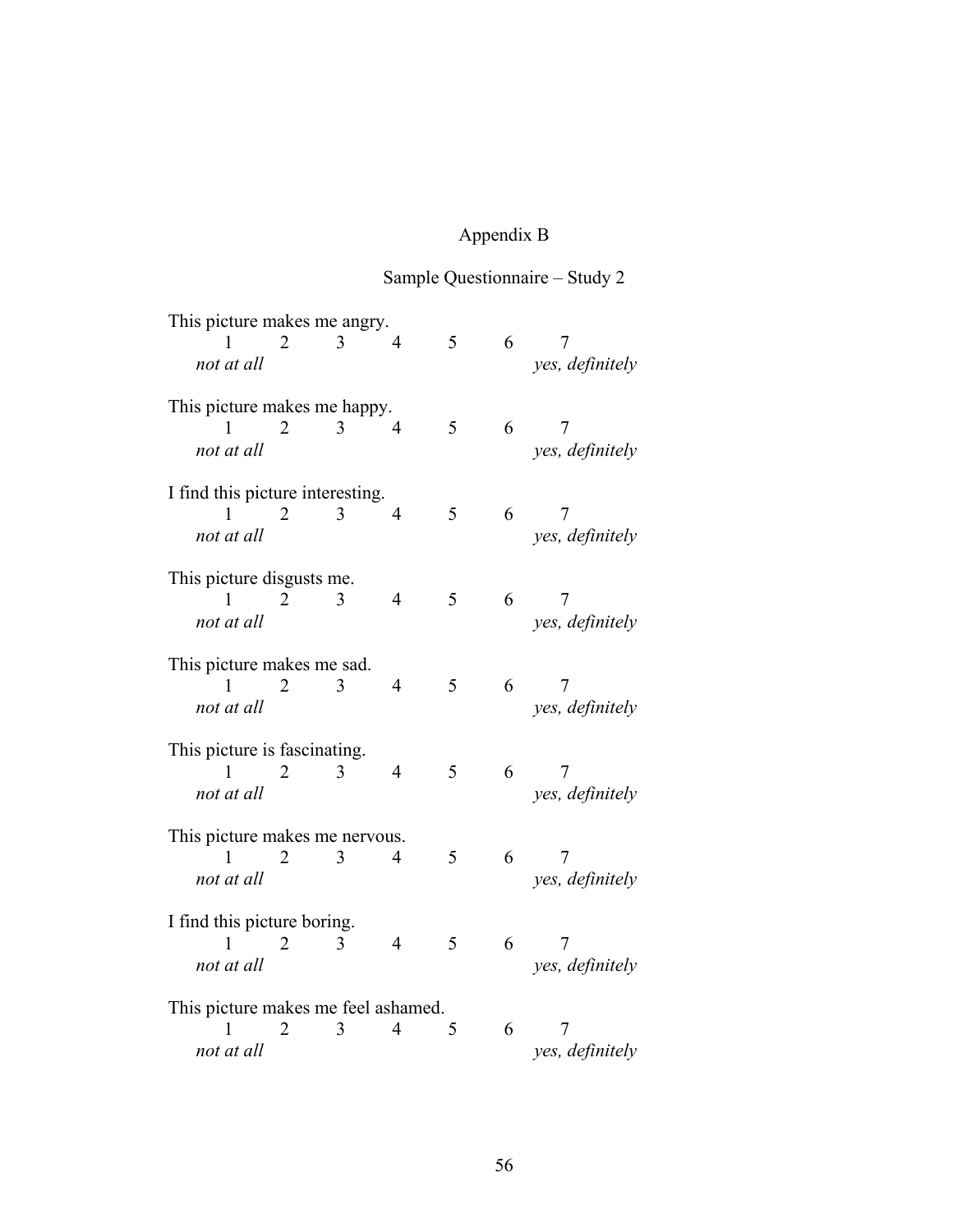| This picture makes me feel proud. |                              |               |                |                |   |                 |  |  |
|-----------------------------------|------------------------------|---------------|----------------|----------------|---|-----------------|--|--|
|                                   | $\overline{\mathbf{3}}$<br>2 |               | 4              | 5              | 6 |                 |  |  |
| not at all                        |                              |               |                |                |   | yes, definitely |  |  |
| This picture is gross.            |                              |               |                |                |   |                 |  |  |
|                                   |                              | $\mathcal{R}$ | $\overline{4}$ | 5 <sup>1</sup> | 6 |                 |  |  |
| not at all                        |                              |               |                |                |   | yes, definitely |  |  |
| How artistic is this picture?     |                              |               |                |                |   |                 |  |  |
|                                   | $2^{\circ}$                  | 3             | 4              | 5              | 6 |                 |  |  |
| not artistic at all               |                              |               |                |                |   | very artistic   |  |  |
| In your opinion, is this "art"?   |                              |               |                |                |   |                 |  |  |
|                                   | $\mathcal{L}$                | $\mathcal{E}$ | 4              | 5              | 6 |                 |  |  |
| not at all                        |                              |               |                |                |   | yes, definitely |  |  |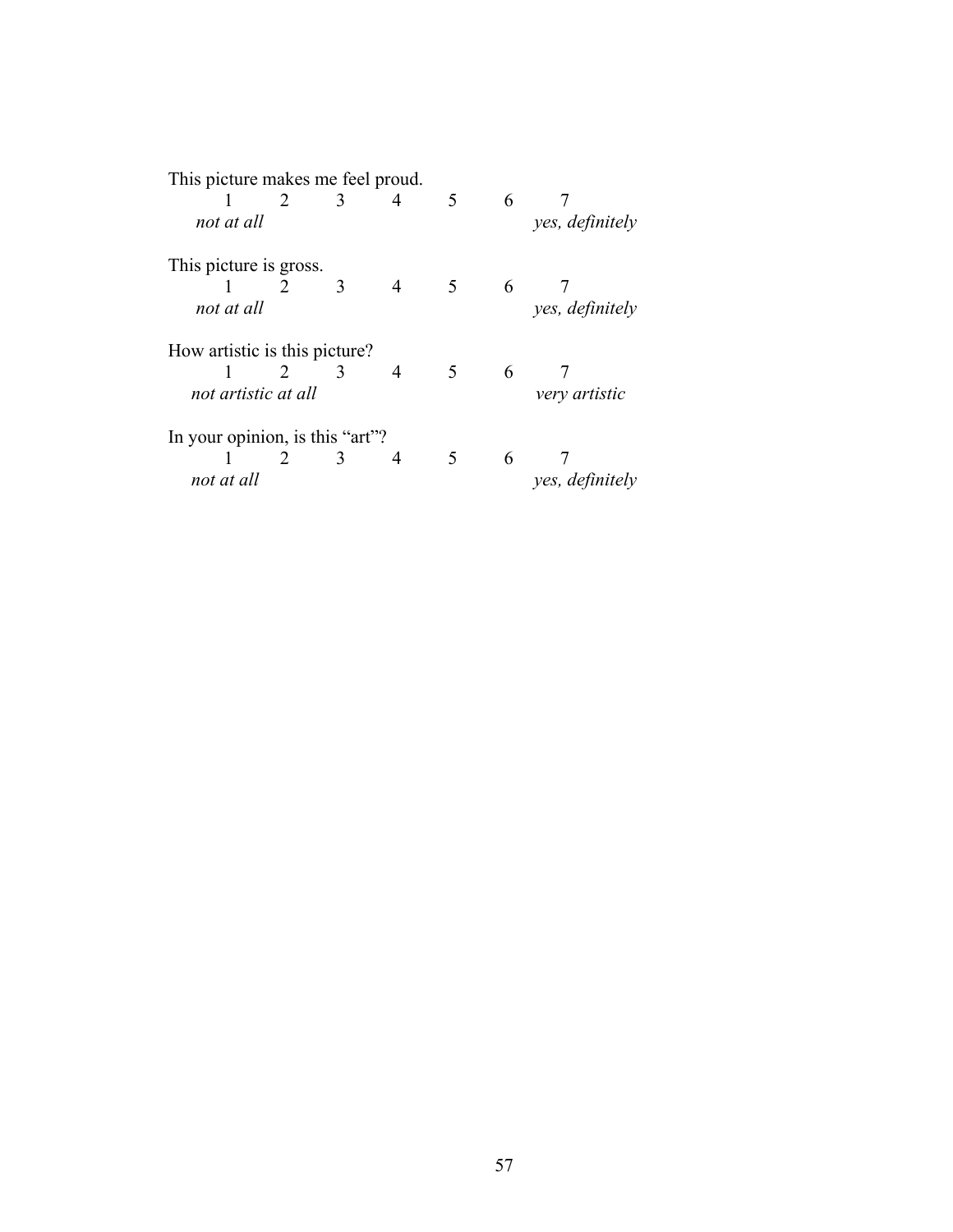# Appendix C

## Definition of a Random Effects ANOVA Model

Level 1 Model:  $Y_{ij} = \beta_{0j} + r_{ij}$ Level 2 Model:  $β_{0j} = γ_{00} + u_{0j}$ 

In the present research, *i* corresponds to photograph and *j* corresponds to person.

β0*j*: an intercept that describes the mean of the outcome variable for person *j* (or other level 2 unit of analysis); also is a function of the grand mean of the outcome variable  $(\gamma_{00})$ plus an error term  $(u_{0j})$  describing how person *j* deviates from this grand mean. In the present research, the intercepts describe the average anger, disgust, and rejection ratings for person *j*.

*rij*: random error term; also describes how person *j*'s score for a particular level 1 unit of analysis (in this case, photograph *i*) differs from that person's mean for the outcome variable.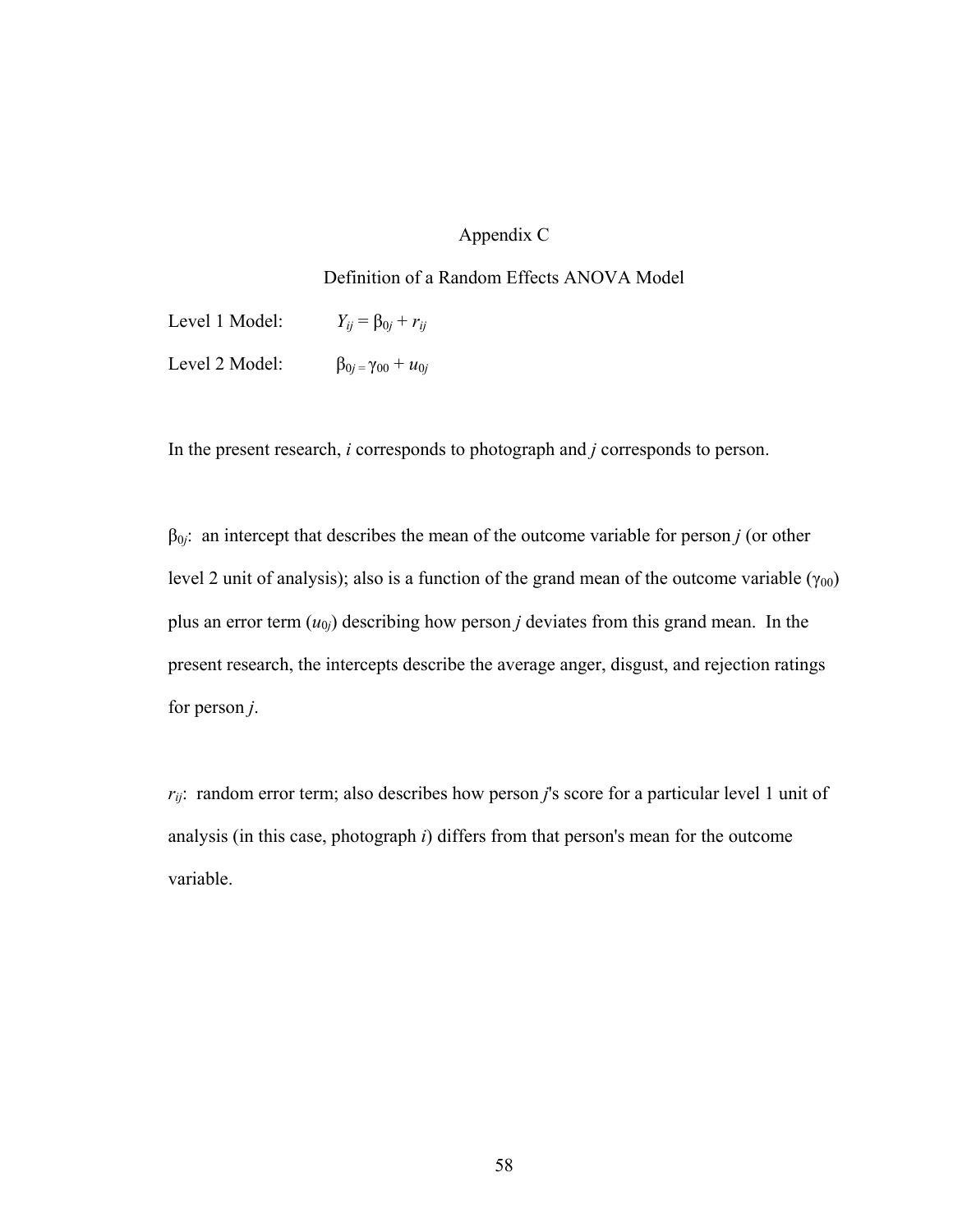## Appendix D

#### Definition of a Random Coefficients Model

Level 1 Model:  $Y_{ij} = \beta_{0j} + \beta_{1j} (X_{1ij} - X_{1j}) + \beta_{2j} (X_{2ij} - X_{2j}) + r_{ij}$ Level 2 Models:  $\beta_{0j} = \gamma_{00} + u_{0j}$  $β_{1j} = γ_{10} + u_{1j}$  $β_{2j} = γ_{20} + u_{2j}$ 

Allow *i* to represent photograph and *j* to represent person. Define  $X_1$  as value incongruence for the model predicting anger and disgust, and as anger for the model predicting rejection. Define  $X_2$  as intentionality for the anger model, unpleasantness for the disgust model, and as disgust for the rejection model.

 $β<sub>0j</sub>$ : an intercept depicting the mean score of *Y* (*Y* = anger/disgust/rejection) for person *j* when  $X_{1ij}$  and  $X_{2ij}$  are at their mean; also is a function of the grand mean of *Y* ( $\gamma_{00}$ ) plus an error term  $(u_{0j})$  describing how person *j* deviates from this grand mean.

β1*j*: the average regression slope describing the rate of change in *Y* for every one-unit change in the first group mean centered level 1 predictor  $(X_{1ij} - X_{1j})$ ; also is a function of the grand mean of all slopes ( $\gamma_{10}$ ) plus an error term ( $u_{1j}$ ) describing how person *j* deviates from this grand mean.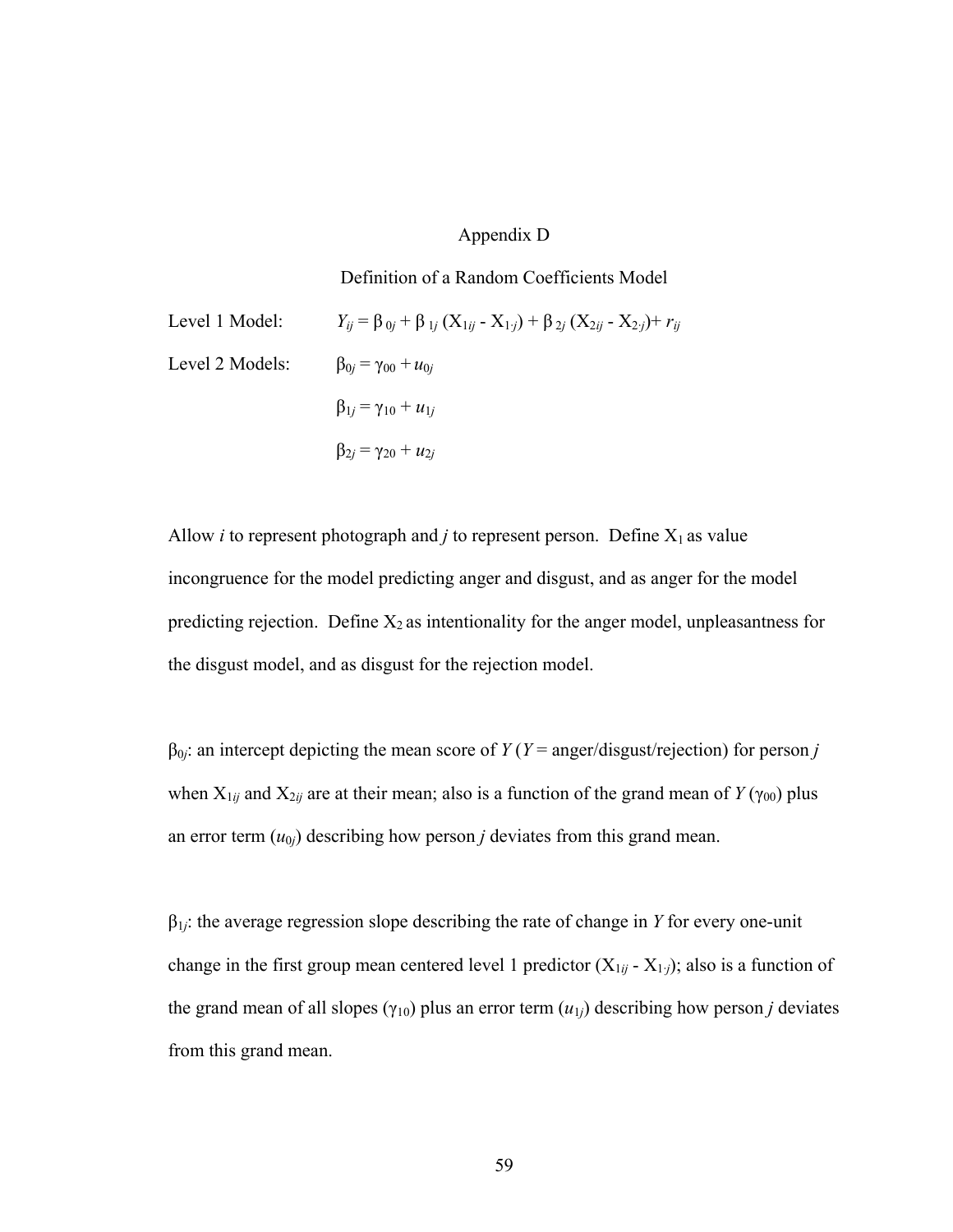β2*j*: the average regression slope describing the rate of change in *Y* for every one-unit change in the second group mean centered level 1 predictor  $(X_{2ij} - X_{2j})$ ; also is a function of the grand mean of all slopes ( $\gamma_{20}$ ) plus an error term  $(u_{2j})$  describing how person *j* deviates from this grand mean.

 $r_{ij}$ : random error associated with level 1 variables; in the present research, this term describes the error associated with photograph *i* for person *j*.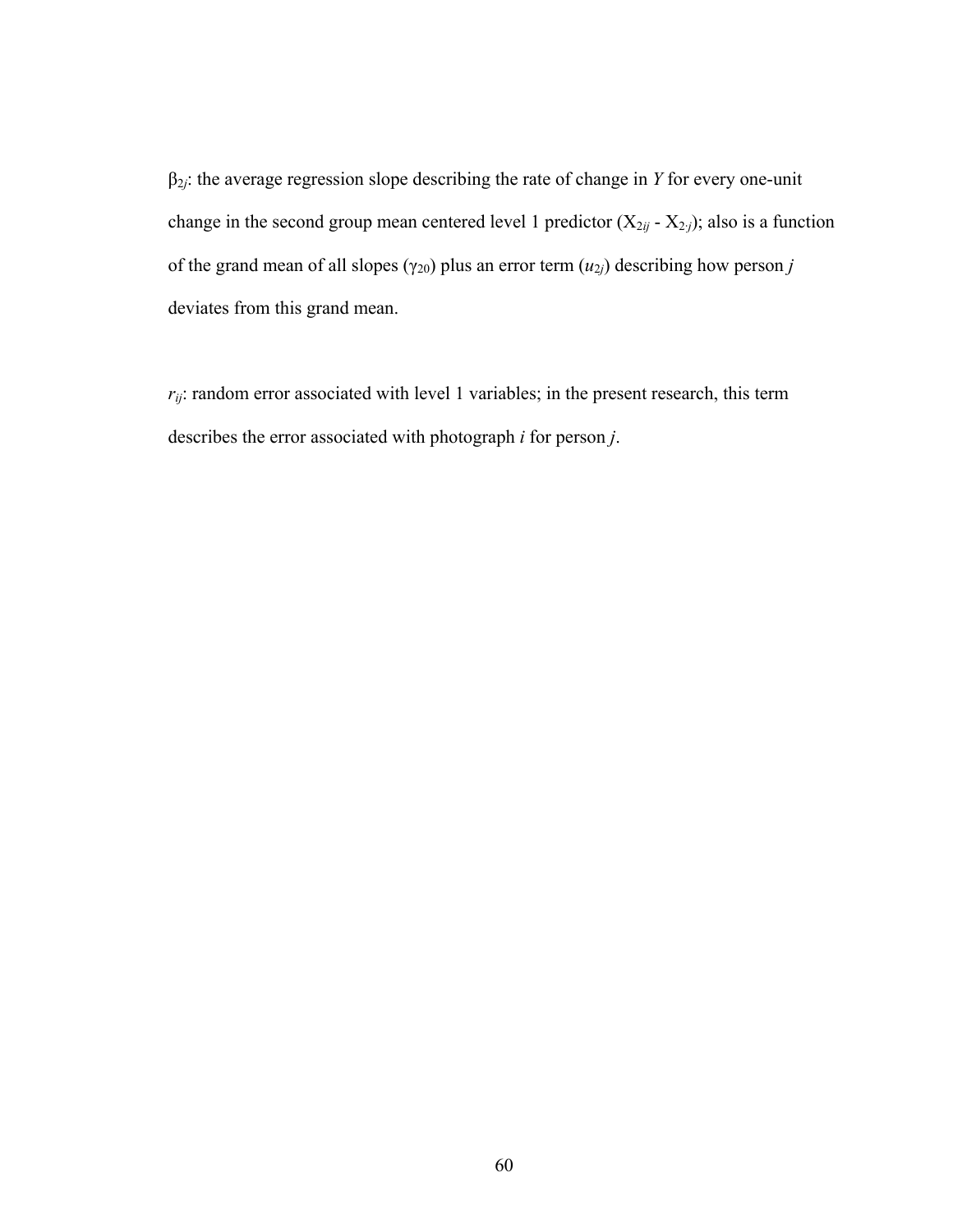## Appendix E

#### Definition of an Intercepts and Slopes as Outcomes Model

Level 1 Model:

\n
$$
Y_{ij} = \beta_{0j} + \beta_{1j} (X_{1ij} - X_{1j}) + \beta_{2j} (X_{2ij} - X_{2j}) + r_{ij}
$$
\nLevel 2 Models:

\n
$$
\beta_{0j} = \gamma_{00} + \gamma_{01} W_{1j} + \gamma_{02} W_{2j} + u_{0j}
$$
\n
$$
\beta_{1j} = \gamma_{10} + u_{1j}
$$
\n
$$
\beta_{2j} = \gamma_{20} + u_{2j}
$$

Allow *i* to represent photograph and *j* to represent person. Define  $X_1$  as value incongruence for the model predicting anger and disgust, and as anger for the model predicting rejection. Define  $X_2$  as intentionality for the anger model, unpleasantness for the disgust model, and as disgust for the rejection model.

 $\beta_{0j}$ : an intercept depicting the mean score of *Y* (*Y* = anger/disgust/rejection) for person *j* when  $X_{1ij}$  and  $X_{2ij}$  are at their mean; also is a function of the grand mean of  $Y(\gamma_{00})$  and two slopes ( $\gamma_{01}$  and  $\gamma_{02}$ ) describing the rate of change in the grand mean for every oneunit change in  $W_{1,j}$  and  $W_{2,j}$ , plus an error term  $(u_{0j})$  describing how person *j* deviates from this grand mean.

 $W_{1,j}$ : the aggregate (mean) of  $X_1$  for person *j*.

 $W_{2,i}$ : the aggregate (mean) of  $X_2$  for person *j*.